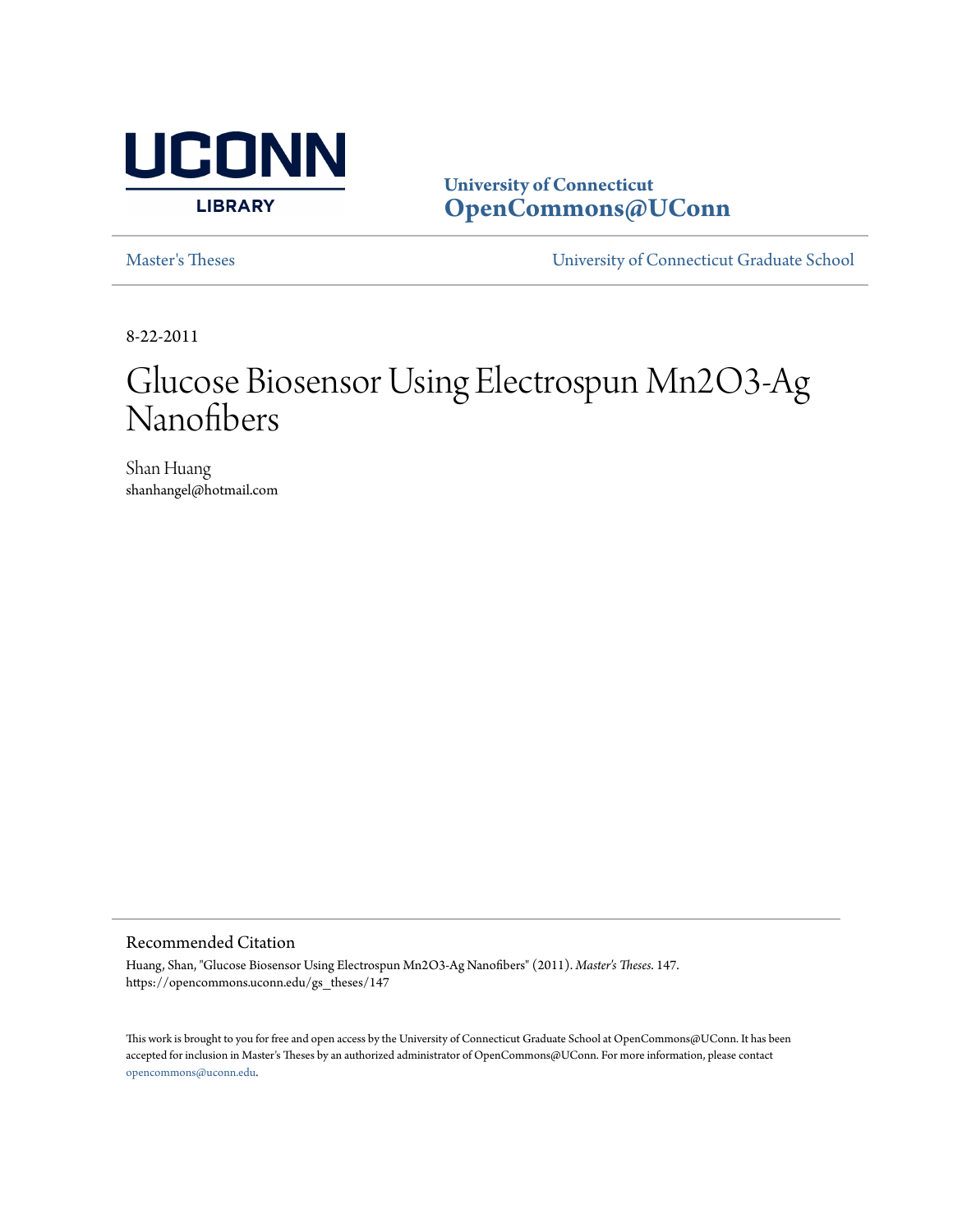# *Glucose Biosensor Using Electrospun Mn2O3-Ag Nanofibers*

Shan Huang

B.S., Hunan Normal University, 2009

A Thesis Submitted in

Partial Fulfillment of the

Requirements for the Degree of

Masters of Science at the

University of Connecticut

2011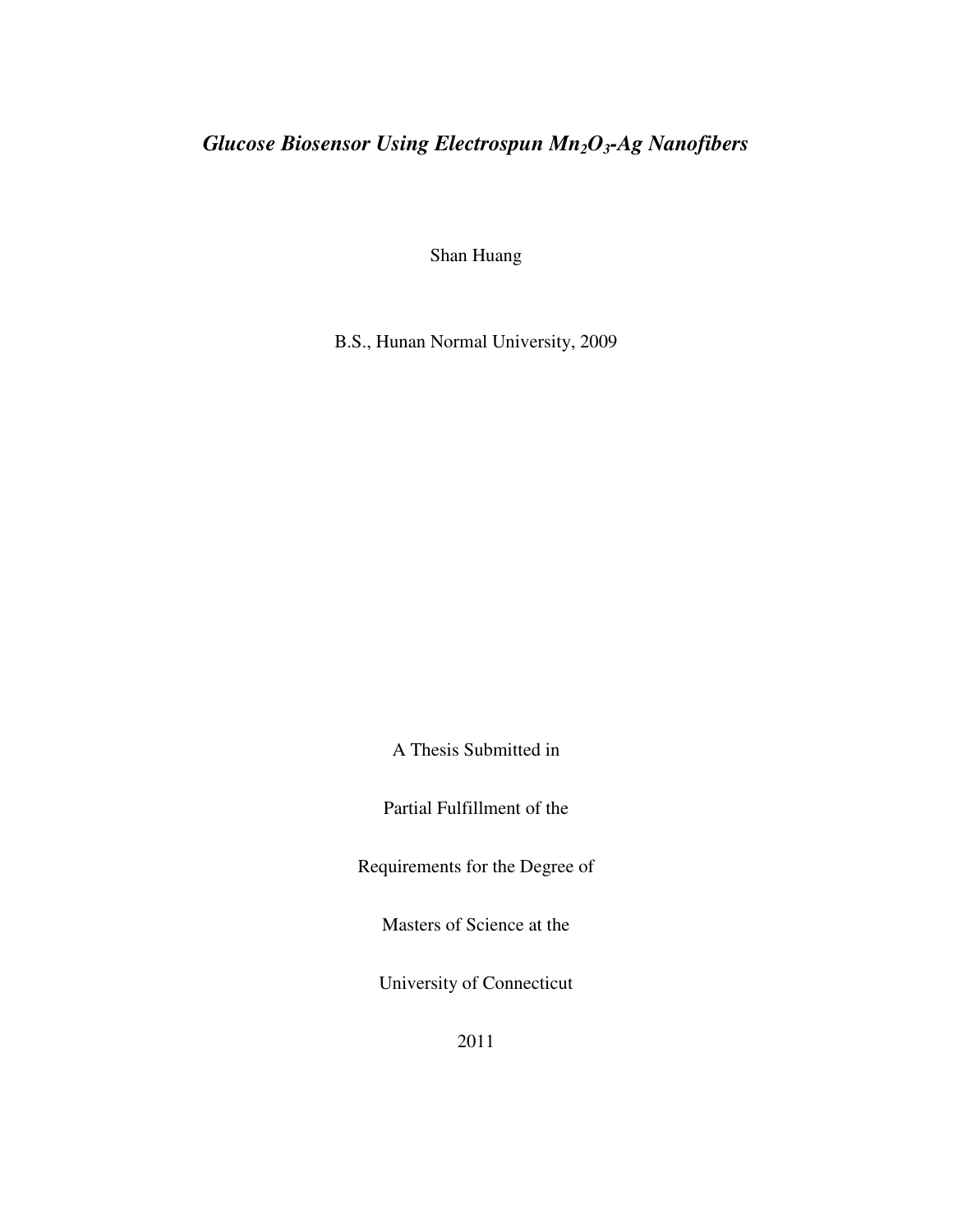# *APPROVAL PAGE*

Master of Science Thesis

**Glucose Biosensor Using Electrospun Mn2O3-Ag Nanofibers** 

Presented by Shan Huang, B.Sc.

Major Advisor \_\_\_\_\_\_\_\_\_\_\_\_\_\_\_\_\_\_\_\_\_\_\_\_\_\_\_\_\_\_\_\_\_\_\_\_\_\_\_\_\_\_\_\_\_\_\_\_\_\_\_

Yu Lei

Associate Advisor \_\_\_\_\_\_\_\_\_\_\_\_\_\_\_\_\_\_\_\_\_\_\_\_\_\_\_\_\_\_\_\_\_\_\_\_\_\_\_\_\_\_\_\_\_\_\_\_\_

Baikun Li

Associate Advisor \_\_\_\_\_\_\_\_\_\_\_\_\_\_\_\_\_\_\_\_\_\_\_\_\_\_\_\_\_\_\_\_\_\_\_\_\_\_\_\_\_\_\_\_\_\_\_\_\_

William Mustain

University of Connecticut

2011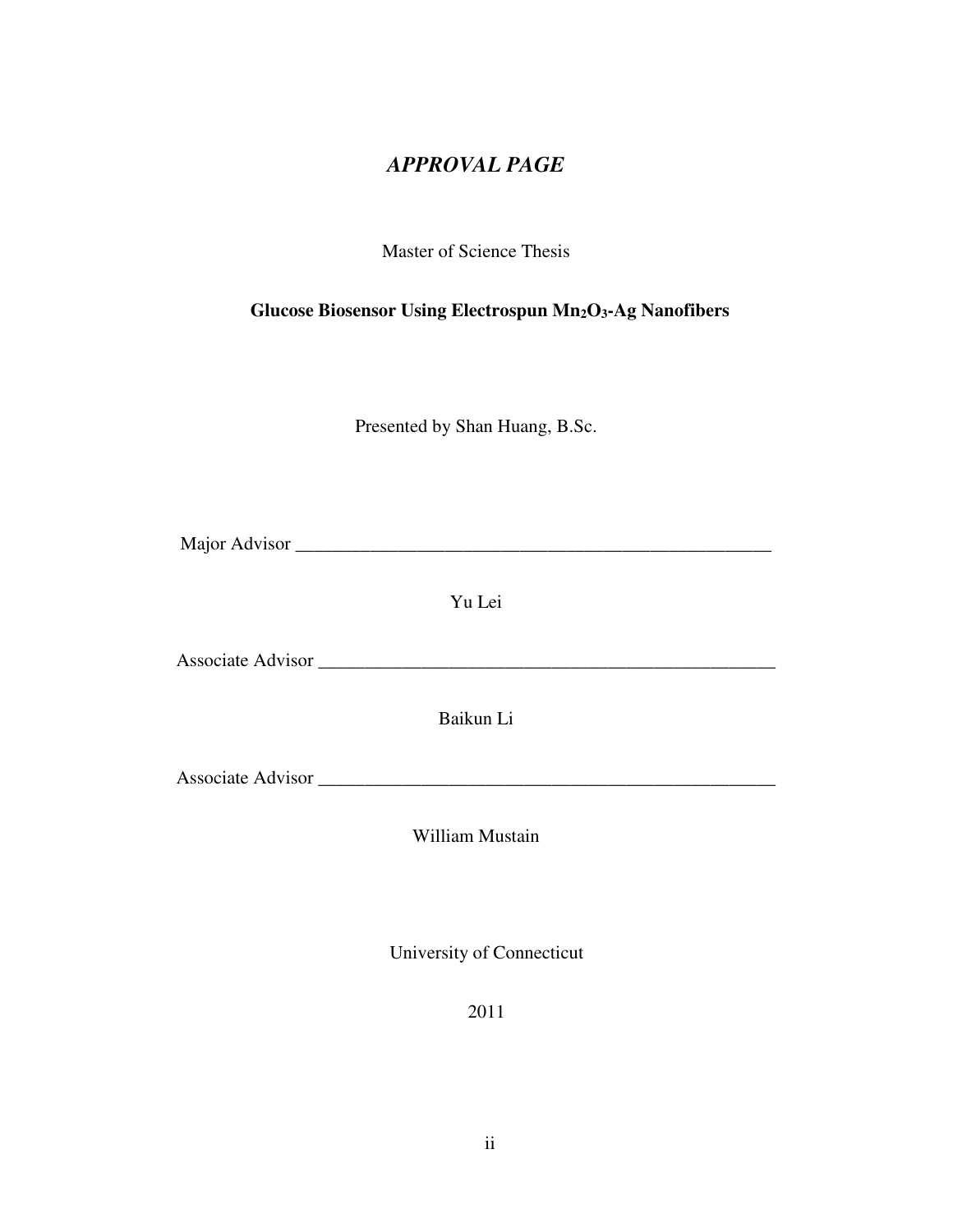## *Acknowledgements*

I am heartily thankful to my advisor Dr. Lei, who gives me the guidance and the opportunity to participate in the program, and advises me in the theory field.

I would like to show my gratitude to my associate advisors Dr. Li and Dr. Mustain for their instructive suggestions and valuable advices.

It is also a pleasure to thank my lab mates, who give me a lot of help and suggestion in my research.

I am grateful for the support and encouragement from my friends. I could not have finished this without my friends' help, understanding, and moral support.

Most of all, I would like to express my never ending love to my parents, for their unconditional supports and care.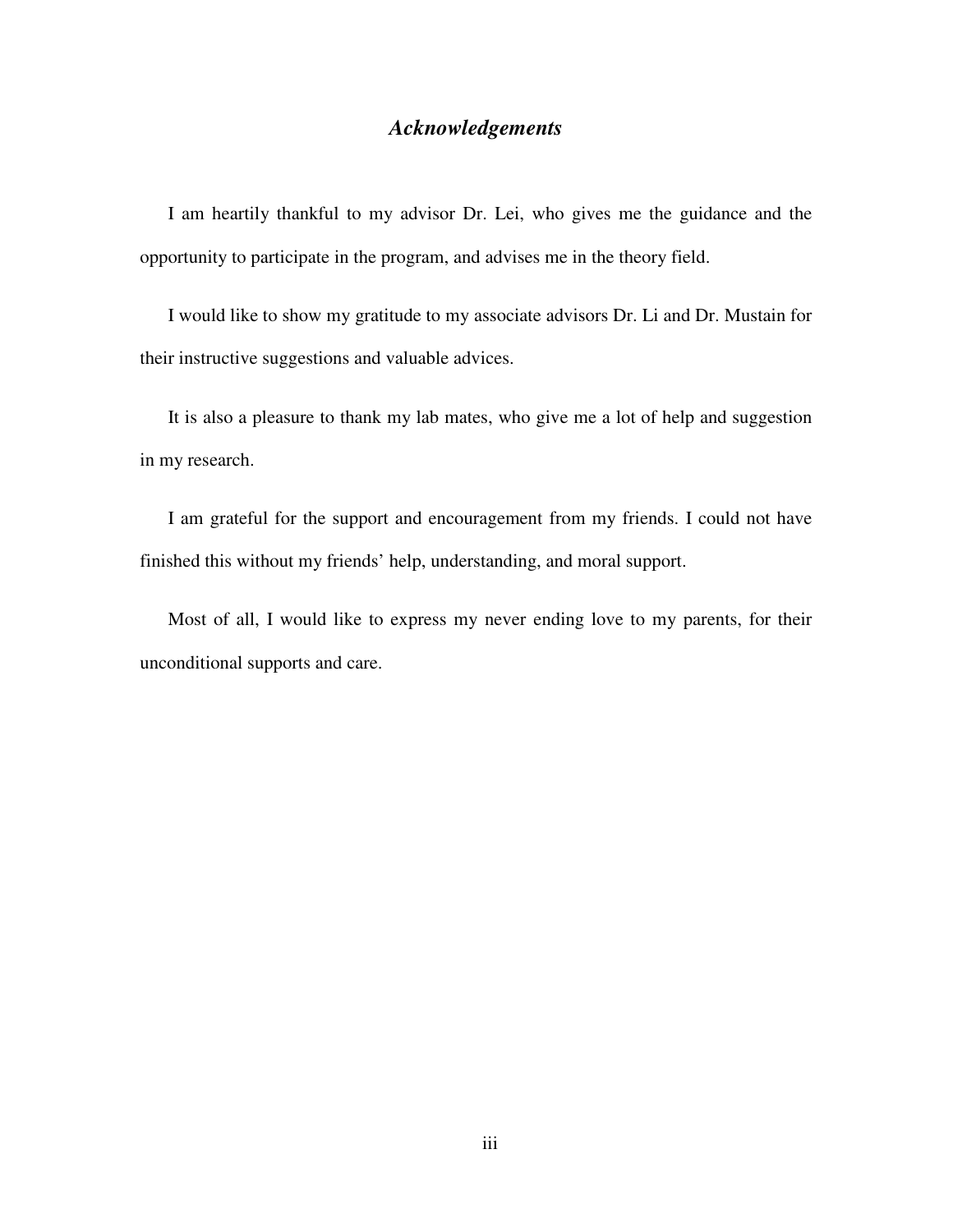# *Table of Contents*

| 1.1       |                                                                                          |  |  |  |  |
|-----------|------------------------------------------------------------------------------------------|--|--|--|--|
| 1.2       |                                                                                          |  |  |  |  |
|           |                                                                                          |  |  |  |  |
|           |                                                                                          |  |  |  |  |
| 1.3       |                                                                                          |  |  |  |  |
|           |                                                                                          |  |  |  |  |
| 1.5       |                                                                                          |  |  |  |  |
| 1.6       |                                                                                          |  |  |  |  |
| Chapter 2 | Direct Electrochemistry and Electrocatalysis of Glucose Oxidase on                       |  |  |  |  |
|           | Electrospun Mn <sub>2</sub> O <sub>3</sub> -Ag Nanofibers -Towards Glucose Biosensing 13 |  |  |  |  |
|           |                                                                                          |  |  |  |  |
| 2.1       |                                                                                          |  |  |  |  |
|           |                                                                                          |  |  |  |  |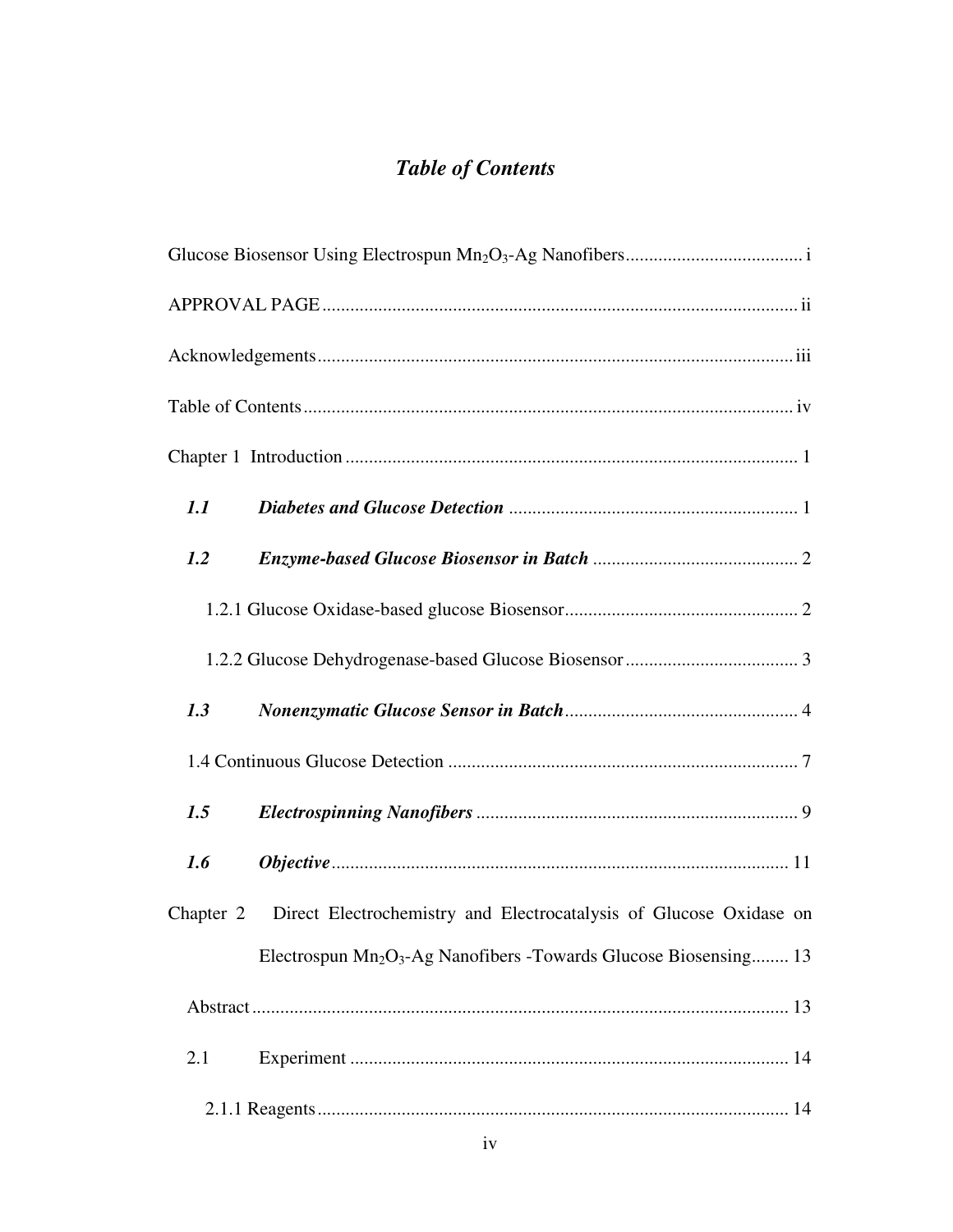| 2.1.3 Preparation of $Mn_2O_3$ -Ag nanofibers modified glassy carbon electrode 15 |
|-----------------------------------------------------------------------------------|
|                                                                                   |
| 2.2                                                                               |
|                                                                                   |
| 2.2.2 Electrochemical characterization of $Mn_2O_3$ -Ag nanofibers-GOD modified   |
|                                                                                   |
| 2.2.3 Electrochemical reduction of $O_2$ at the modified electrodes and           |
|                                                                                   |
| 2.3                                                                               |
|                                                                                   |
|                                                                                   |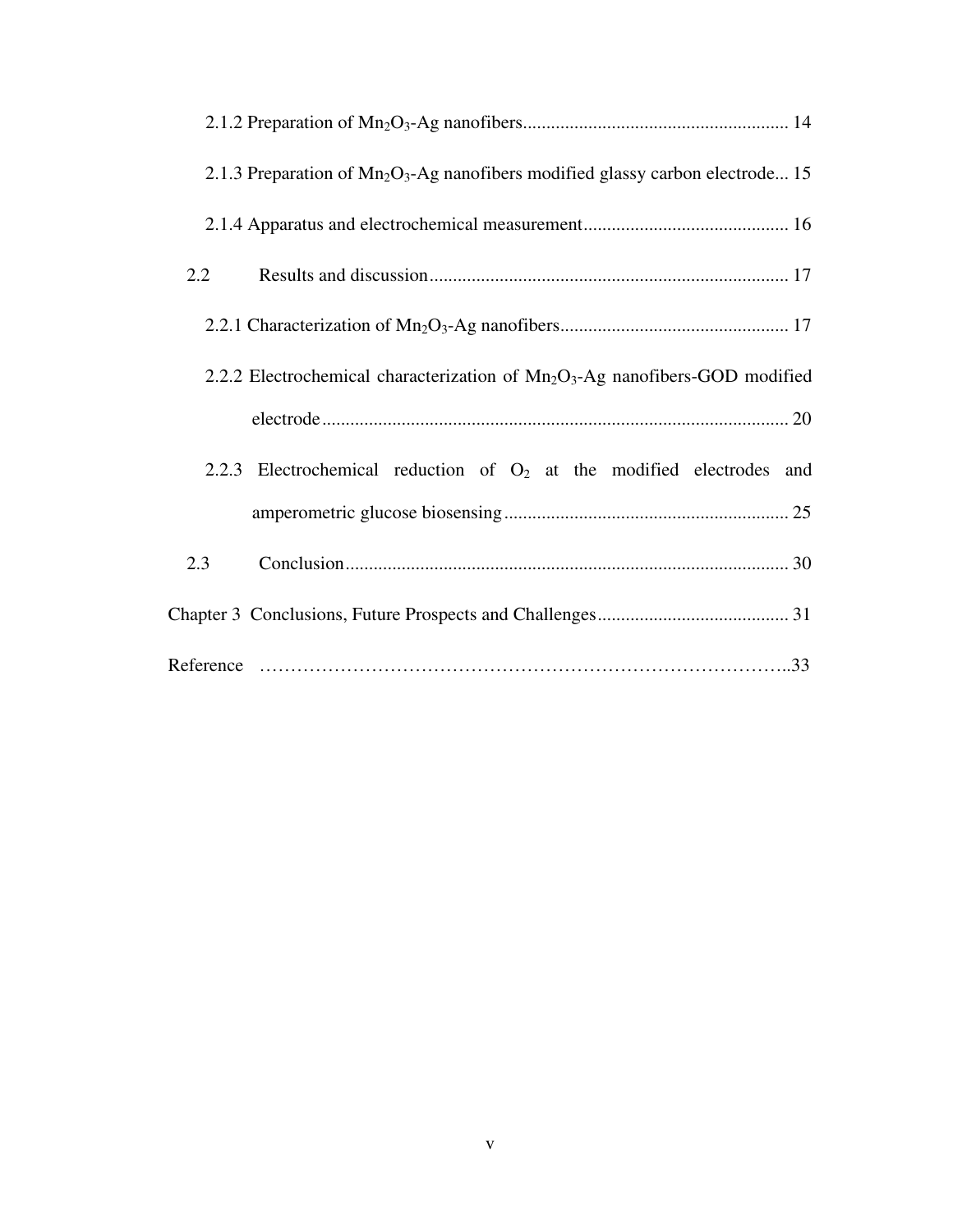# *Chapter 1*

# *Introduction*

#### *1.1 Diabetes and Glucose Detection*

Diabetes mellitus is a worldwide public health problem. This metabolic disorder results from insulin deficiency and hyperglycemia and is reflected by blood glucose concentrations higher than the normal range of 80-120 mg/ dL (4.4-6.6 mM) [1]. As it reported by International Diabetes Federation, at the year of 2000, at least 171 million people worldwide suffer from diabetes, and the population is estimated to reach 366 million by the year of 2030 [2]. The crude estimated prevalence of diabetes in adults in the United States (US) has been reported to be 9.6% (20.4 million) in 2003-2006 [3]. This disease is one of the leading causes of death and disability in the world. The complications of diabetes are numerous, including high risks of heart disease, kidney failure, or blindness. Such complications can be greatly reduced through stringent personal control of blood glucose using glucose biosensor. Millions of diabetics test their blood glucose levels daily, making glucose the most commonly tested analyte. Glucose biosensors account for about 85% (around 5 billion US dollar) of the entire biosensor market [4]. According to a recent report by Global Industry Analysts, Inc., the global market for glucose biosensors and test strips will reach US \$11.5 billion by 2012. Therefore, due to its serious health complications and the extremely large financial burden caused by diabetes, the reliable detection of glucose is becoming incredibly important in managing diabetes and reducing its financial costs. Currently, the methods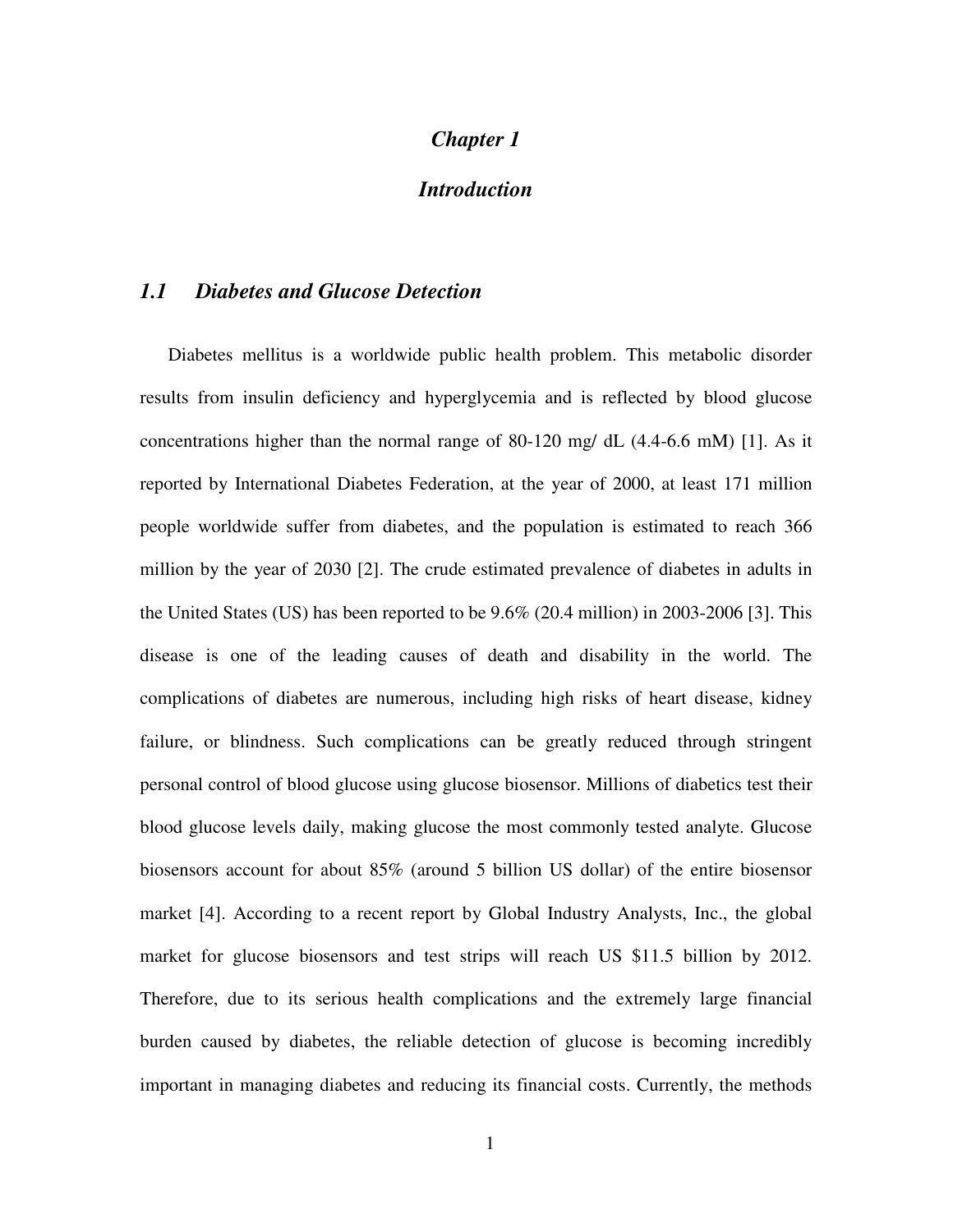for glucose detection can be classified into two different types: enzymatic and nonenzymatic. In addition, according to the detection mode, glucose detection can be divided into disposable detection (for single use) and continuous detection. In the following section, both enzyme-based and non-enzyme-based glucose detections operated in disposable mode are discussed in detail, and continuous glucose detection is briefly introduced.

#### *1.2 Enzyme-based Glucose Biosensor in Batch*

#### *1.2.1 Glucose Oxidase-based glucose Biosensor*

Due to its high selectivity to glucose, and high activity over a broad range of pH, ionic strength, and temperature, glucose oxidase (GOD)-based glucose detection allows less stringent conditions during the manufacturing process and storage, and thus has been widely applied in glucose detection [5-12]. GOD is a slightly elongated globular protein [13]. In order to be a functional biocatalyst, GOD requires a redox cofactor - flavin adenine dinucleotide (FAD). During glucose oxidation, FAD serves as the initial electron acceptor and is reduced to  $FADH<sub>2</sub>$ , which is regenerated by reacting with oxygen, leading to the formation of hydrogen peroxides ( $glucose + O_2 \xrightarrow{GOD} gluconolactone + H_2O_2$ ) [1, 14]. Thus two general strategies used for the GOD-based electrochemical sensing of glucose are: by measuring oxygen consumption [15-18] and by measuring the amount of hydrogen peroxide produced through the enzyme reaction (the first generation glucose biosensor) [19-30]. However, the performance of GOD-based glucose biosensors is usually limited by the electron transfer between the enzyme and the electrode because the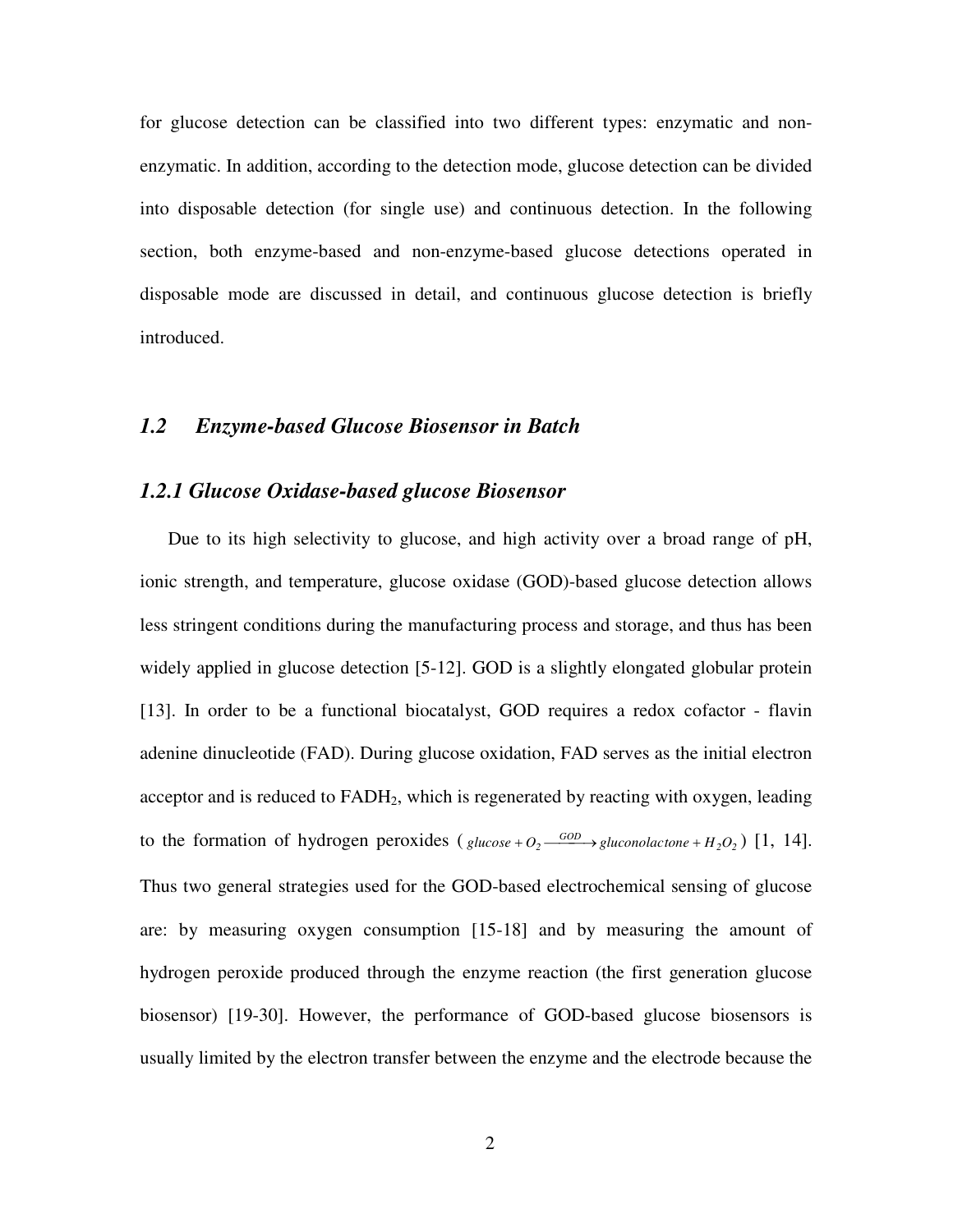catalytic active centers of GOD are covered by the protein shell and thus the direct electron transfer from the enzyme to the electrode is quite difficult [31].

Varieties of materials have been employed to improve the electron transfer process between GOD and electrode [32], in which electrospun metal oxide nanofibers and noble metal nanofibers have attracted increasing attention [33-36]. Nanomaterials have unique advantages in immobilizing enzyme and retaining its bioactivity due to their high surface to volume ratio, the favorable microenvironment, and the enhanced direct electron transfer between the enzyme's active sites and the electrode [37]. Thus the glucose biosensor's performance can be potentially improved by using novel functional nanostructured materials.

#### *1.2.2 Glucose Dehydrogenase-based Glucose Biosensor*

Glucose dehydrogenase (GDH) is another choice for enzyme-based amperometric biosensing of glucose. The GDH family includes GDH-pyrroquinolinequinone (PQQ) [38-40] and GDH-nicotinamide-adenine dinucleotide (NAD) [41]. However, the construction of glucose biosensors based on GDH requires a source of NAD+ and a redox mediator to lower the overvoltage for oxidation of the NADH product:  $glucose + NAD^+ \xrightarrow{GDH} gluconolactone + NADH$  . Quinoprotein GDH can be used in connection to a pyrroloquinoline quinone (PQQ) cofactor during the reaction:  $glucose + PQQ(ox) \xrightarrow{GDH} gluconolac tone + PQQ(red)$ . While eliminating the need for a NAD+ cofactor, such PQQ enzymes have not been widely used owing to their limited stability.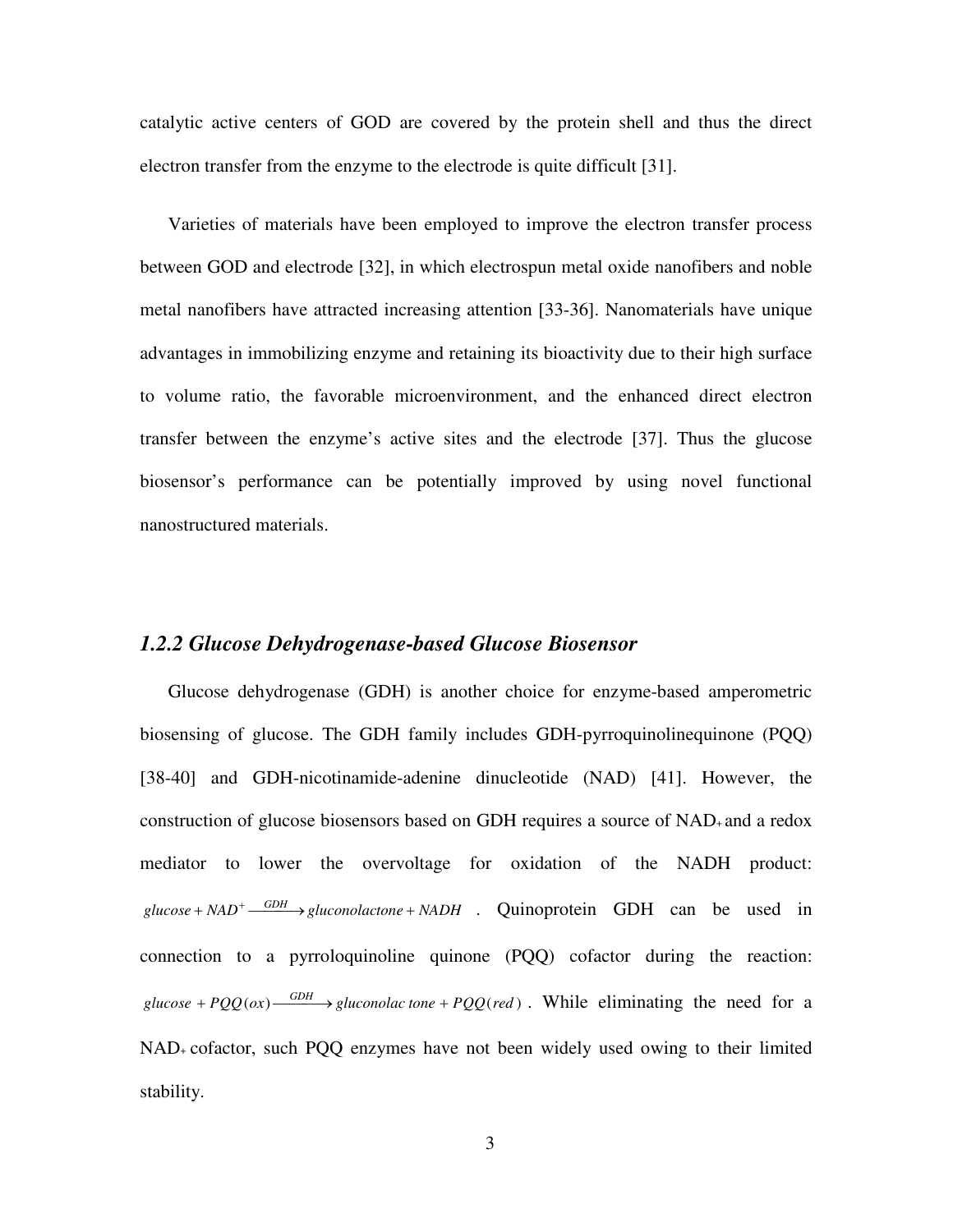However, GDH still suffer from big issue in distinguishing glucose from other sugars such as maltose. As it warned by U.S. FDA, other sugars present in serum can bring error in glucose concentration thus affects the insulin injection which is fatal to the patients. (http://www.fda.gov/MedicalDevices/Safety/AlertsandNotices/PublicHealthNotifications/ ucm176992.htm).

### *1.3 Nonenzymatic Glucose Sensor in Batch*

Due to the insufficient stability, simplicity and reproducibility of the enzymatic glucose biosensor, which are hard to overcome, enzymeless glucose sensor has been studied and improved. Continuous efforts to realize this idea have been made since early studies on the electrochemistry of glucose itself [42-44]. In recent years, considerable attention has been given to enzyme-free electrodes with good glucose sensitivity and selectivity. Precious metals and metal alloys (e.g. Au [45], Pt [46], Ni [47], Cu [48], Pt-Pb [49], Ni-Cu [50], and Au-Ag [51]) have been extensively investigated towards nonenzymatic glucose sensors. Although both bulk and nanoscale materials are used for electro-catalyzing glucose oxidation, the nanostructured materials have been triggering considerable research activities due to their large surface-to-volume ratio which can greatly improve the sensitivity or selectivity and potentially minimize the adsorption of poisoning intermediates.

On a metal surface, interconversion can happen between two hemiacetal-types of glucose (α-glucose and β-glucose) to each other through acid-catalyzed hydrolysis via aldehyde-type glucose (γ-glucose):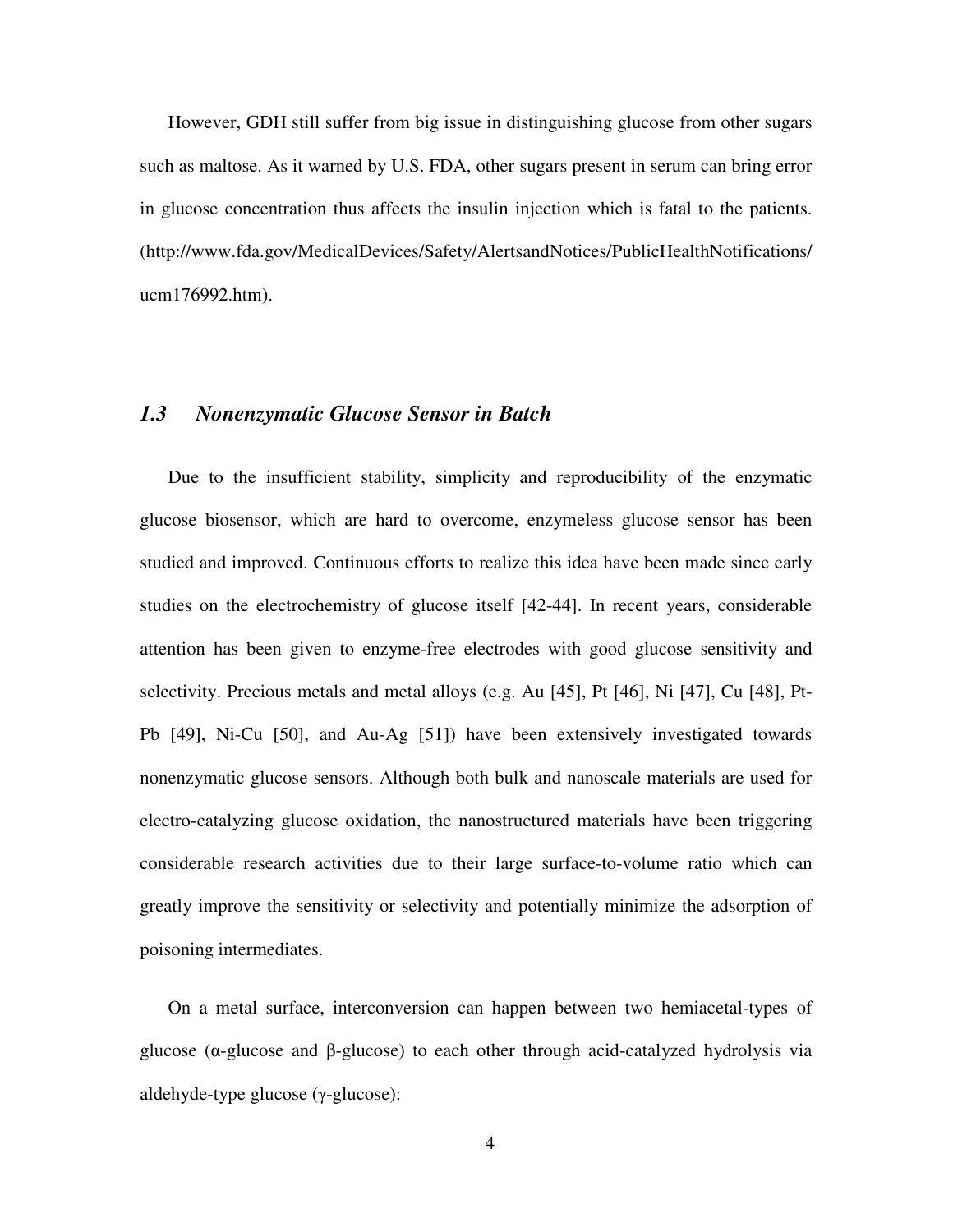# $\alpha$  – glucose  $\Leftrightarrow$   $\gamma$  – glucose  $\Leftrightarrow$   $\beta$  – glucose

All these three types of glucose can be converted to glucono lactone through different pathway. For both α-glucose and β-glucose, because the acidity of hemiacetalic OH group is stronger than alcoholic OH, the hydrogen atom tethered to C1 carbon is activated. Thus the product of electrochemical oxidation of  $\alpha$ -glucose and β-glucose is glucono-δlactone. While the electrochemical oxidation of γ-glucose produces gluconic acid directly. Regardless of whether the glucono-δ-lactone is involved as an intermediate or not, gluconic acid is the final stable product of two-electron oxidation of glucose [52].

Enzymeless glucose sensor has overcome some essential drawbacks of the biosensor based on GOD or GOH. Nonenzymatic glucose biosensor can work in severe condition, For example, pure platinum with nanoporous surface shows high sensitivity and selectivity to glucose even after exposure to 1M NaOH or H<sub>2</sub>SO<sub>4</sub> [46]. For an enzyme modified electrode, the most important factor in fabrication is enzyme immobilization, and one or more enzyme layers should be placed on the bare electrode through carefully optimized process. There have been reported a number of methods for enzyme immobilization, such as direct adsorption, sol–gel entrapment, cross-linking, all of which are cost and time consuming. Regardless the immobilization techniques and the choice of enzyme, enzymatic glucose biosensor can not get rid of the intrinsic uncertainly of biological components bring from the modification process. In this respect, the nonenzymatic sensor is an attractive alternative.

However, the sensing utility of these electrode materials is very limited due to drawbacks such as low sensitivity, poor selectivity, and high costs, and also suffer from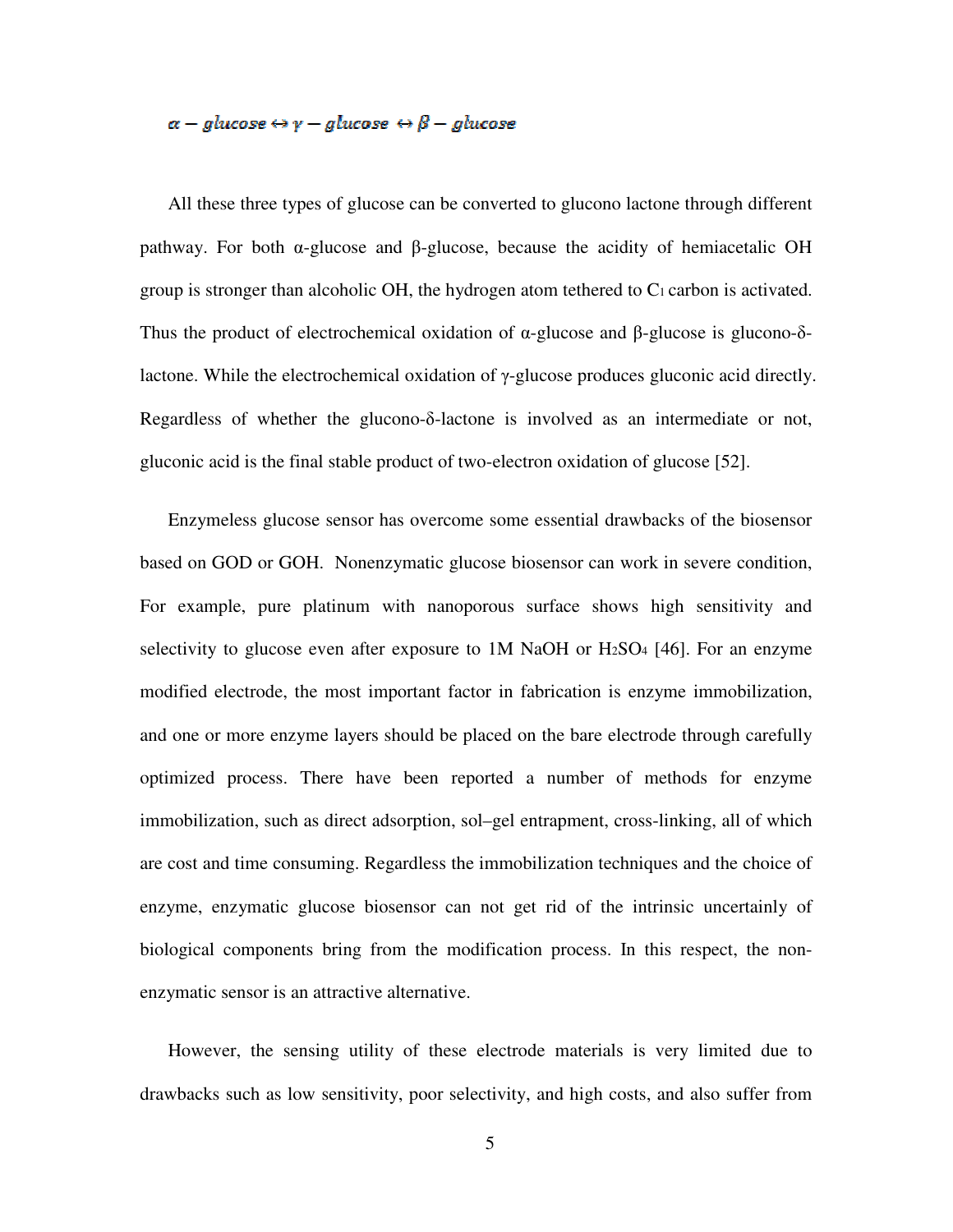the poisoning of chloride ions [46, 53, 54]. Therefore, there are considerable demands for development of a novel cost-effective, sensitive, selective, and reliable enzyme-free glucose sensor [55]. Recently, the PI's group and other groups have been exploring metal oxides such as nanoscale  $Co<sub>3</sub>O<sub>4</sub>$  [7], NiO [56], CuO [57, 58] and bulk metal oxides (Cu<sub>2</sub>O, RuO2, CoO and NiO) [59] in the construction of a variety of enzyme-free glucose sensors. Besides, carbon nanotubes alone can be employed in glucose detection [53, 55] or used as a cofactor to improve the sensitivity of metal or metal oxide based non-enzymatic glucose sensors (e.g. gold nanoparticles/MWNTs nanocomposites  $[60]$ , Cu<sub>2</sub>O/MWNTs nanocomposties [61] and electrodeposited  $MnO<sub>2</sub>$  on MWNTs [62]). Recent activity in practical non-enzymatic glucose sensor has been focusing on major advances in electrocatalysis. The first goal was to enhance the sensitivity towards glucose. Another goal was to reduce the interference of co-existing electroactive species. Most of the reported non-enzymatic glucose sensors lack a glucose recognition unit. Thus, it is difficult to distinguish glucose from other electroactive interferences (e.g. uric acid, ascorbic acid, acetaminophen, etc.) and other sugars (e.g. maltose). In addition, the majority of reported non-enzymatic glucose sensors require a strong alkaline environment to oxidize glucose, while in normal condition, the blood physiological pH is around pH 7.4. In order to use the sensing platform similar to current enzyme-based test strips, new creative ideas are needed to realize and implement the alkaline environment on the screen printed test strips.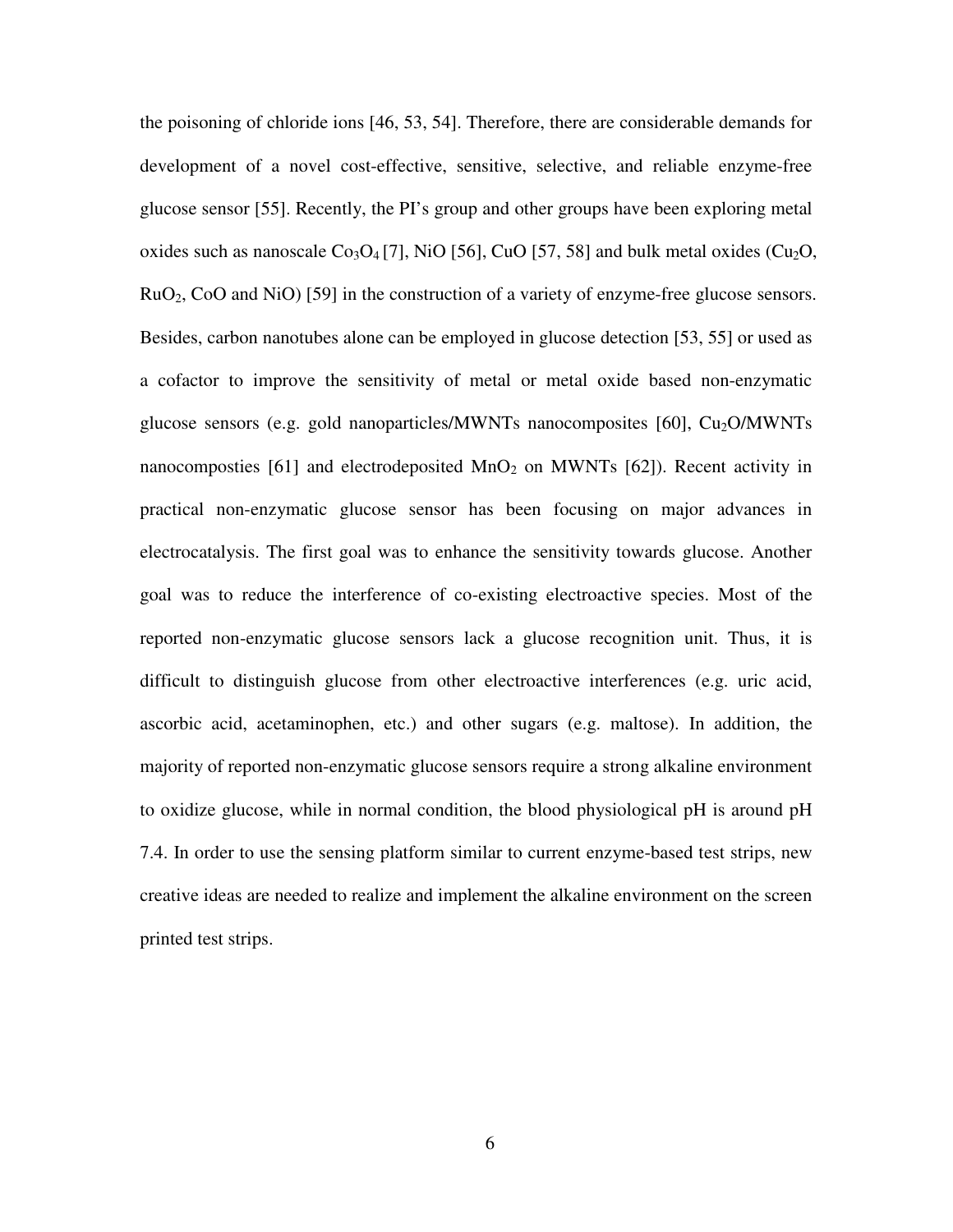#### *1.4 Continuous Glucose Detection*

To address these shortcomings of single use and to provide more frequent measurements, new glucose-sensing strategies have been proposed. The first strategy is continuous glucose monitoring systems. Continuous ex vivo and in vivo monitoring of blood glucose were first proposed in 1970's and 1980's, respectively.[63, 64] In vivo continuous glucose monitoring would generate real-time data about the change of blood glucose levels and have relatively constant operating temperature (body temperature). However, unfortunately, the development of reliable implantable glucose sensor is still very challenging as undesirable interactions between the implanted device and biological medium cause rapid deterioration of the sensor performance upon implantation.[1] In addition, due to surface fouling of the electrode by proteins and coagulation factors and the risk of thromboembolism, most of the continuous glucose detection does not measure blood glucose directly, and their stability and calibration of the reading to blood glucose levels have also proven difficult to overcome.[4] Despite extensive research efforts in these area, no reliable method is presently available for implantable continuous glucose monitoring and it is still uncertain if a reliable implantable glucose sensor will become available in the near future.[1] Therefore, extensive efforts have been devoted over the past decade toward the design of subcutaneously implantable needle-type electrodes measuring glucose concentrations in interstitial fluid, which reflect the blood glucose level.[65-67] Even though these 'under-the-skin' devices can display updated real-time glucose concentrations every one to five minutes, the accuracy of these innovative devices is inferior to traditional strip-based glucose biosensors[14] (thus requiring periodic strip calibrations), and their lifetime is very limited (to five to seven days) due to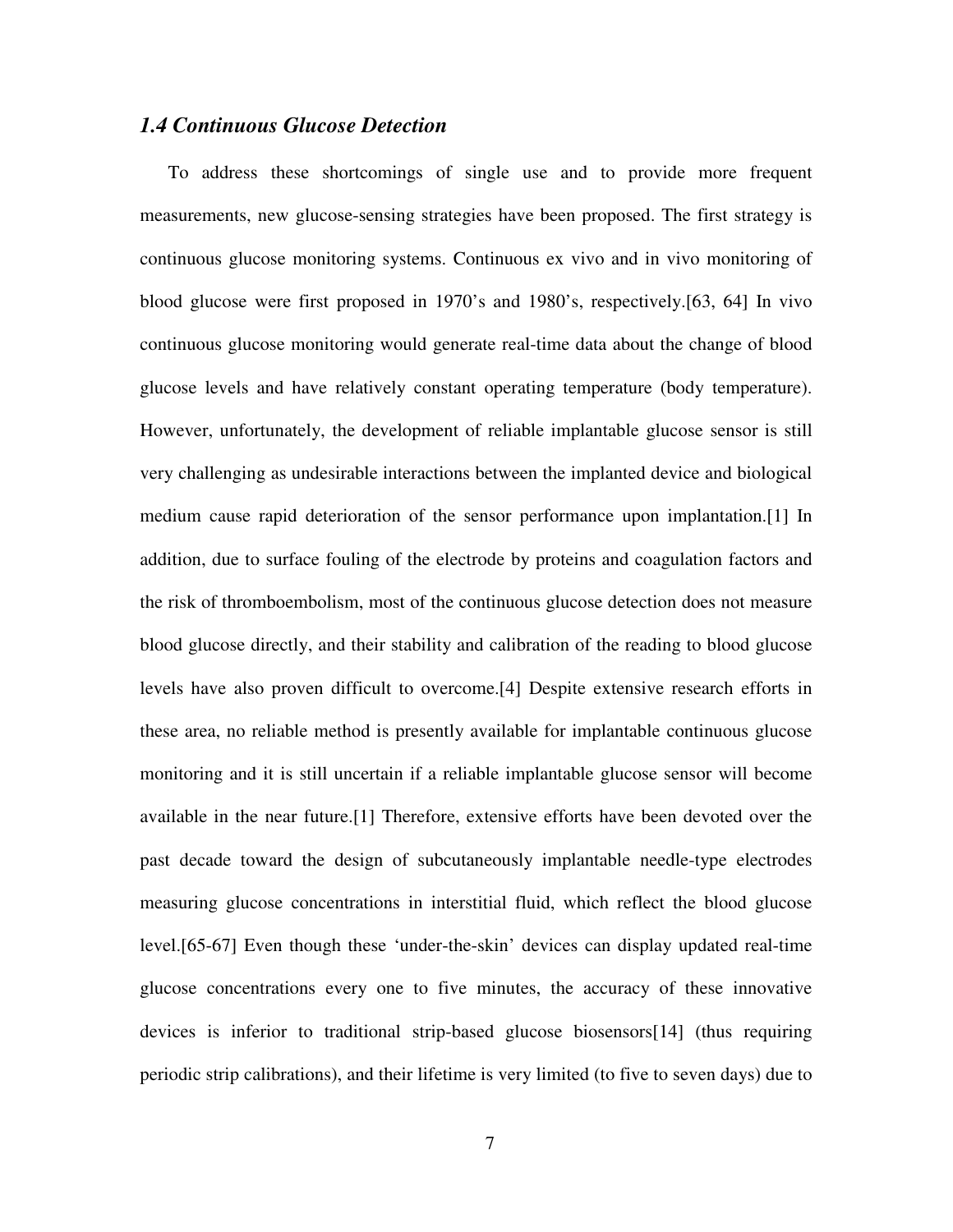similar biofouling problems.[68] Subcutaneous continuous glucose monitoring can also be achieved without direct contact between the interstitial fluid and transducer by using the microdialysis technique.[69, 70] For example, glucoDay (Menarini, Florence, Italy) and SCGM (Roche, Mannheim, Germany) are based on a microdialysis technique. However, major challenges to subcutaneous continuous glucose monitoring, including biocompatibility, calibration, drift and long-term stability, specificity, linearity, and miniaturization, hamper its routine clinical usefulness. The second strategy is noninvasive glucose monitoring system. Non-invasive glucose analysis is another goal of glucose sensor technology and significant efforts have been made to achieve this goal. Optical or transdermal approaches are the most common noninvasive glucose sensing methods [71, 72]. The optical glucose sensors use physical properties of light in the interstitial fluid or the anterior chamber of the eye, and different optical techniques such as polarimetry [73, 74], Raman spectroscopy [75], infrared absorption spectroscopy [76], photoacoustics [77], and optical coherence tomography [78] have been studied for noninvasive glucose detection. However, due to the complication of tissues, reliable noninvasive optical glucose measuring method is still unavailable. On the other hand, as a first transdermal glucose sensor approved by the U.S. FDA, the GlucoWatch Biographer (Cygnus, Inc., Redwood City, CA, USA), is a watch-like electrochemical device based on transdermal extraction of interstitial fluid by reverse iontophoresis. However, it has not gained wide acceptance due to long warm up time, false alarm, inaccuracy, skin irritation and sweating. Finally, the GlucoWatch Biographer was withdrawn from the market in 2008. The third strategy, which is been researched in recently several years, is to replace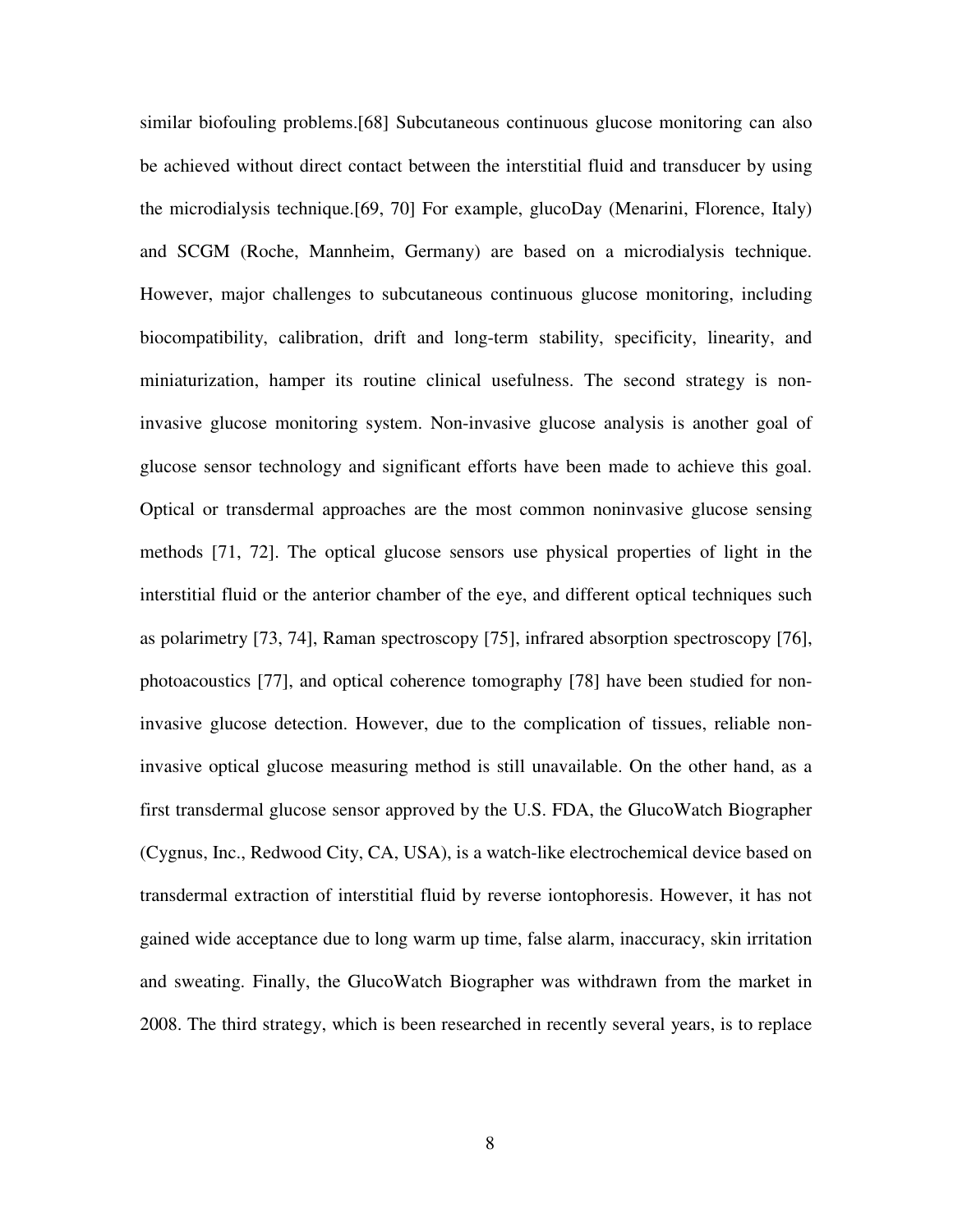currently used GOD or GDH-based test strips with non-enzymatic glucose test strips to allow highly reliable and frequent low-cost measurements.

## *1.5Electrospinning Nanofibers*

Electrospinning is a process of applying a high voltage electric field (several to tens of kilovolts) to generate electrically charged jets from polymer solutions or melts and further to produce polymer (nano) fibers. This technique is quite similar with the commercial process for drawing microscale fibers, however it is more suitable for generating nanofibers, because the elongation can be accomplished by a contactless scheme through the application of an external electric field [79]. There are four basic components required for an electrospinning process, including a high voltage supplier, a needle with small diameter, a syringe pump, and a collecting screen. Although the electrospinning process has been widely applied to generate fibers ranging from nanoscale to microscale, the mechanism of the fiber formation is quite complicated, which has not been fully understood. It is generally believed that the electrospinning process can be divided into four steps: (1) the sufficiently high voltage is applied to a liquid droplet; (2) the body of the liquid becomes charged, and electrostatic repulsion counteracts the surface tension and droplet is stretched, at a critical point a stream of liquid erupts from the surface. This point of eruption is known as the Taylor cone. (3) ejection of charged polymer jet; and (4) collection of the fibers on the collector with any geometry. The elongation and thinning of the fiber resulting from this bending instability leads to the formation of uniform fibers with nanometer-scale diameters. After ejected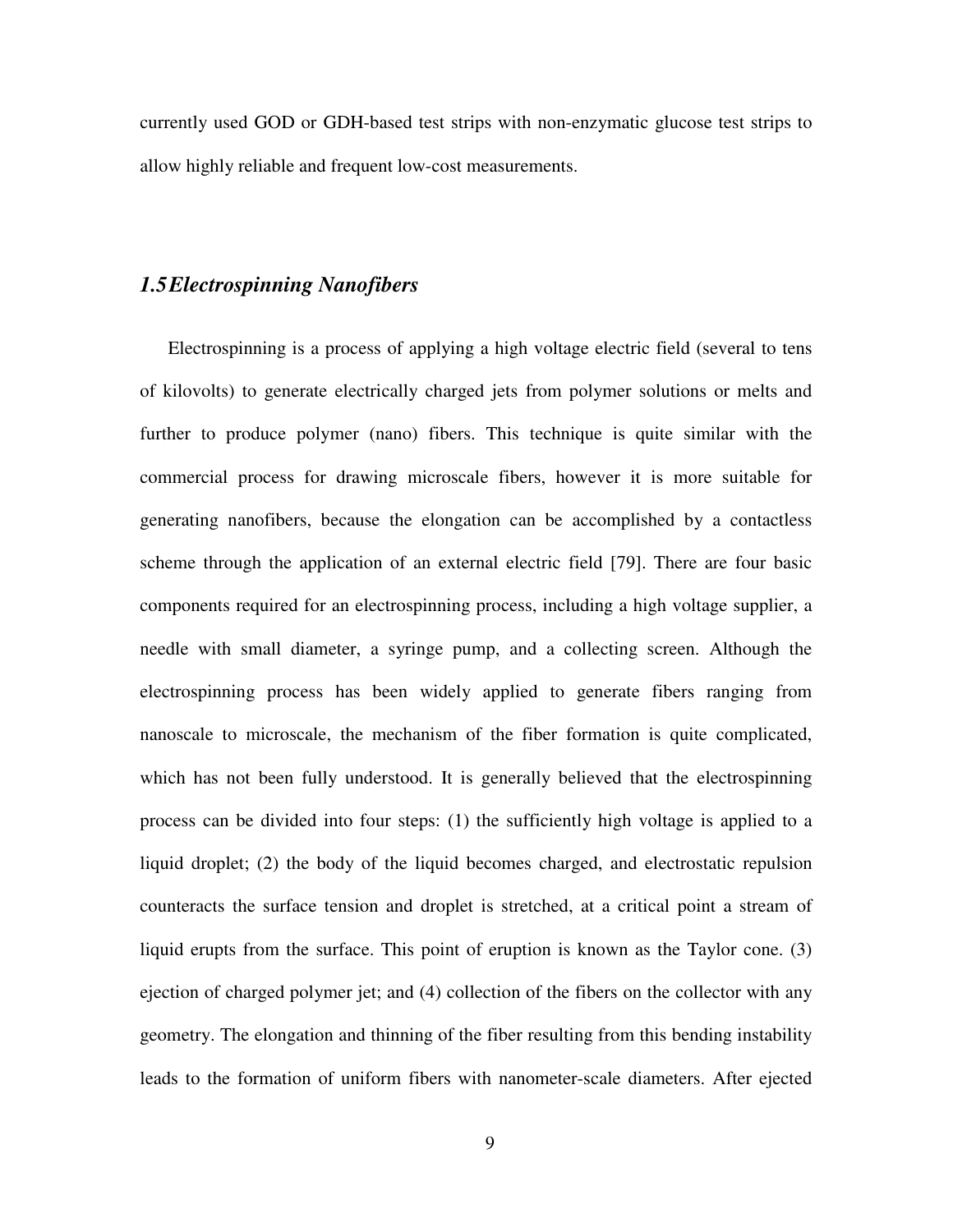from the tip, the jet moves towards the oppositely charged collector, and dry fibers were collected due to the solvent evaporation [80-82]. Based on the description above, one can see that the electrospinning process can be potentially affected by many factors such as solution properties (e.g. viscosity, elasticity, conductivity, and surface tension), operating conditions (polymer gel feed rate, electric potential at the tip, and the gap between the tip and the collector), and ambient parameters (e.g. temperature, humidity and air velocity) in the electrospinning chamber [80, 83].

Although the setup for electrospinning is quite straightforward, the inner mechanism is rather complicated specially the involving of complex electro-fluid-mechanical issues. It has been proved by recent experiment that in electrospinning, the thinning of a jet is mainly caused by the bending instability associated with the electrified jet [84]. According to their research, the jet was initially a straight line and then became unstable. And the coneshaped, instability region is composed of multiple jets. The surface to volume ratio of a nanofibers can be greatly increased when the surface of the nanofibers become porous. And the enhanced surface area is beneficial to numerous applications such as catalysis, filtration, absorption and tissue engineering. Generally, generation of porous surface on a bulk electrospinning nanofiber can be realized through two different ways. The first one is based on the selective removal of a component from nanofibers made of a composite or blend material, while the other one involved the use of phase separation of different polymers during electrospinning under the application of proper sinning parameters [84]. Both the pore size and the density are controllable by changing the parameters. For instance, in PLA/PVP electrospinning nanofibers, more porosity can be generated when the two material are loaded in equal amounts comparing to the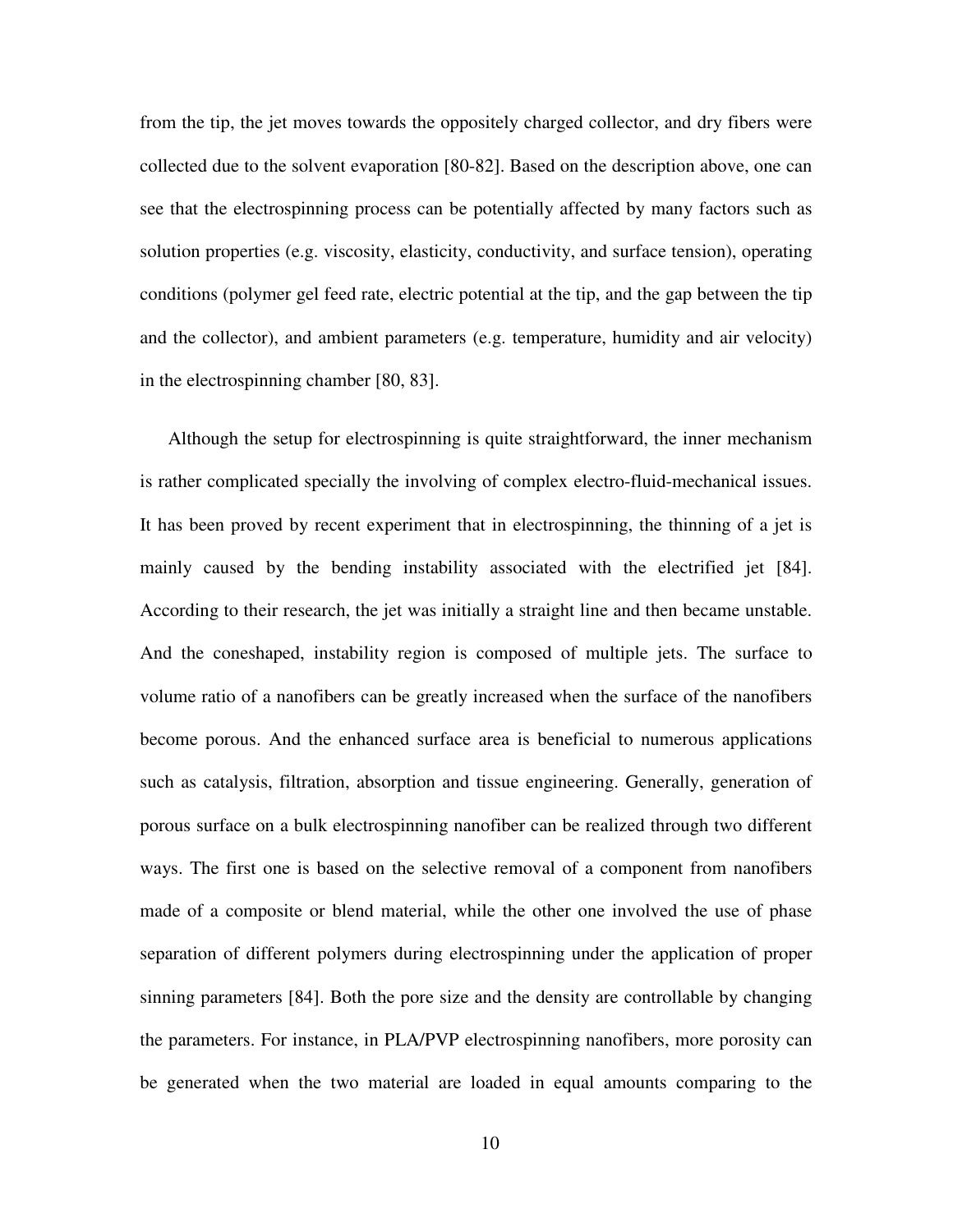corresponding product by different proportion of PLA/PVP. It can be attributed to the rapid phase separation and solidification in the spinning jet [85]. The formation of pores is also affected by the solvent vapor pressure and the humidity in atmosphere. The cooling effect which comes from rapid evaporation of a highly volatile solvent might induce the polymers to separate into different phases in liquid jet. Because of evaporative cooling and condensation, water droplets could also be formed within the fibers to promote the formation of porous nanofibers [86].

The electrospun nanofibers exhibit several unique features which enable the prevalent utilization of them. Because electrospinning is a continuous process without any contact force for elongation, the fibers can be as long as several kilometers, and can be further assembled into a 3D mat with porous structure. At the same time, electrospun fibers can have a thinner diameter and surface to volume ratio, due to the presence of porous structure. Also, due to the simple fabrication process and the diversity of suitable materials, the electrospinning technique and its resultant nanofiber product have attracted increasing attention. These properties potentiate the use of the electrospun nanofibers in various applications such as reinforced composites, nanofiber-based membranes, nanofiber-based support for enzyme and catalyst [79].

# *1.6 Objective*

Although the glucose detection methods based on GOD suffer from many drawbacks, glucose oxidase-based glucose detection method is still widely used in current blood glucose management due to its good selectivity and high affinity with glucose. Up to date,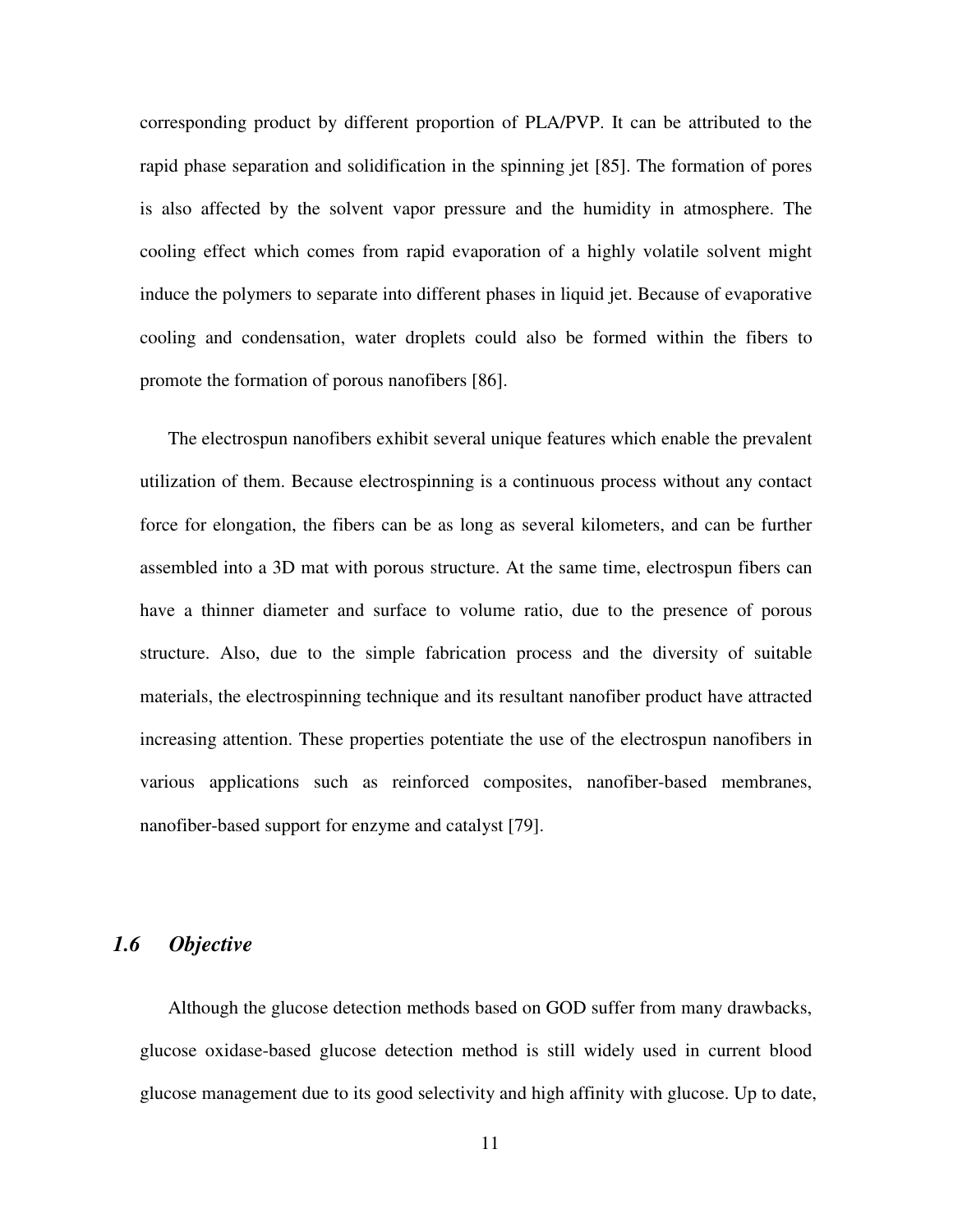a variety of glucose sensors based on different materials have been reported for the detection of glucose, while electrochemical glucose biosensors with low detection limit, high sensitivity, excellent selectivity, reproducibility and stability, as well as low cost, are always highly demanded for quantitative determination of glucose. The major goal of this research focused on developing a GOD-based glucose biosensor using electrospun metal oxide-noble metal nanofibers. Specifically, we were seeking to employ electrospun manganese oxide-silver  $(Mn<sub>2</sub>O<sub>3</sub> - Ag)$  nanofibers as the novel functional nanomaterial for GOD immobilization in order to accelerate the electron transfer between GOD and the electrode. The high surface-to-volume ratio and high porosity of  $Mn_2O_3$ -Ag nanofibers could offer large surface for enzyme immobilization, thus achieving high loading of GOD. On the other hand, electron transfer and electrocatalytic property are expected to be greatly enhanced because of the excellent electrical and catalytic properties of  $Mn_2O_3$ and Ag. The electrochemistry of GOD on  $Mn<sub>2</sub>O<sub>3</sub>$ -Ag nanofibers and the performance of the developed  $Mn_2O_3$ -Ag-GOD glucose biosensor based on oxygen reduction are systematically investigated and reported in Chapter 2.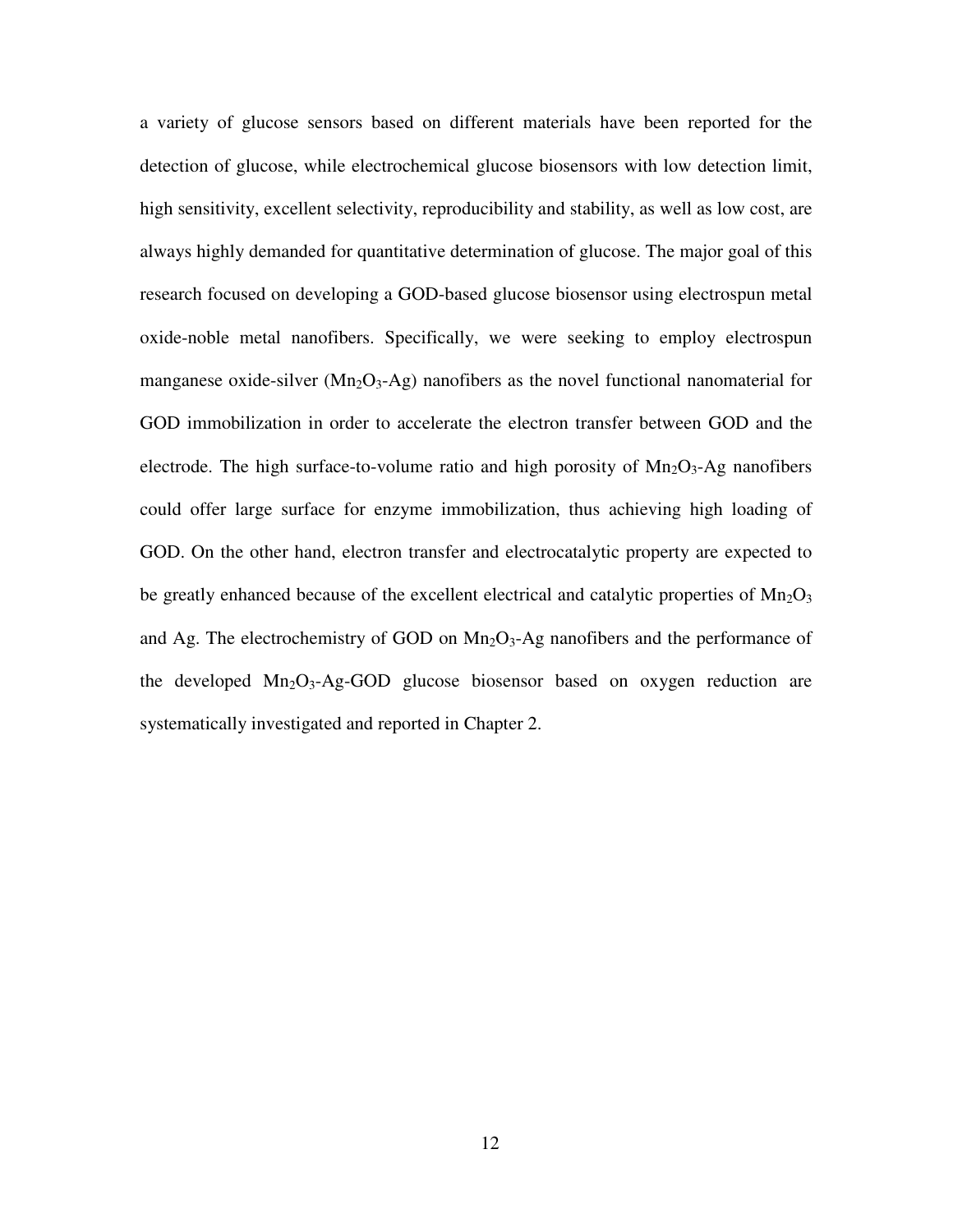### *Chapter 2*

# *Direct Electrochemistry and Electrocatalysis of Glucose Oxidase on Electrospun Mn2O3-Ag Nanofibers -Towards Glucose Biosensing*

#### *Abstract*

The highly porous  $Mn_2O_3$ -Ag nanofibers were fabricated by a facile two-step procedure (electrospinning and calcination) and then employed as the immobilization matrix for glucose oxidase (GOD) to construct an amperometric glucose biosensor. A notable enhancement of direct electron transfer between GOD and the electrode is observed at the  $Mn_2O_3$ -Ag-GOD modified electrode with a fast electron transfer rate constant. The biosensor also shows fast response to glucose, high sensitivity (40.60  $\mu$ A⋅mM<sup>-1</sup>⋅cm<sup>-2</sup>), low detection limit (1.73  $\mu$ M at S/N=3), low  $K_{m,app}$  value and excellent selectivity. These results indicate that the novel  $Mn<sub>2</sub>O<sub>3</sub>$ -Ag nanfibers-GOD composite has great potential application in oxygen-reduction-based glucose biosensing.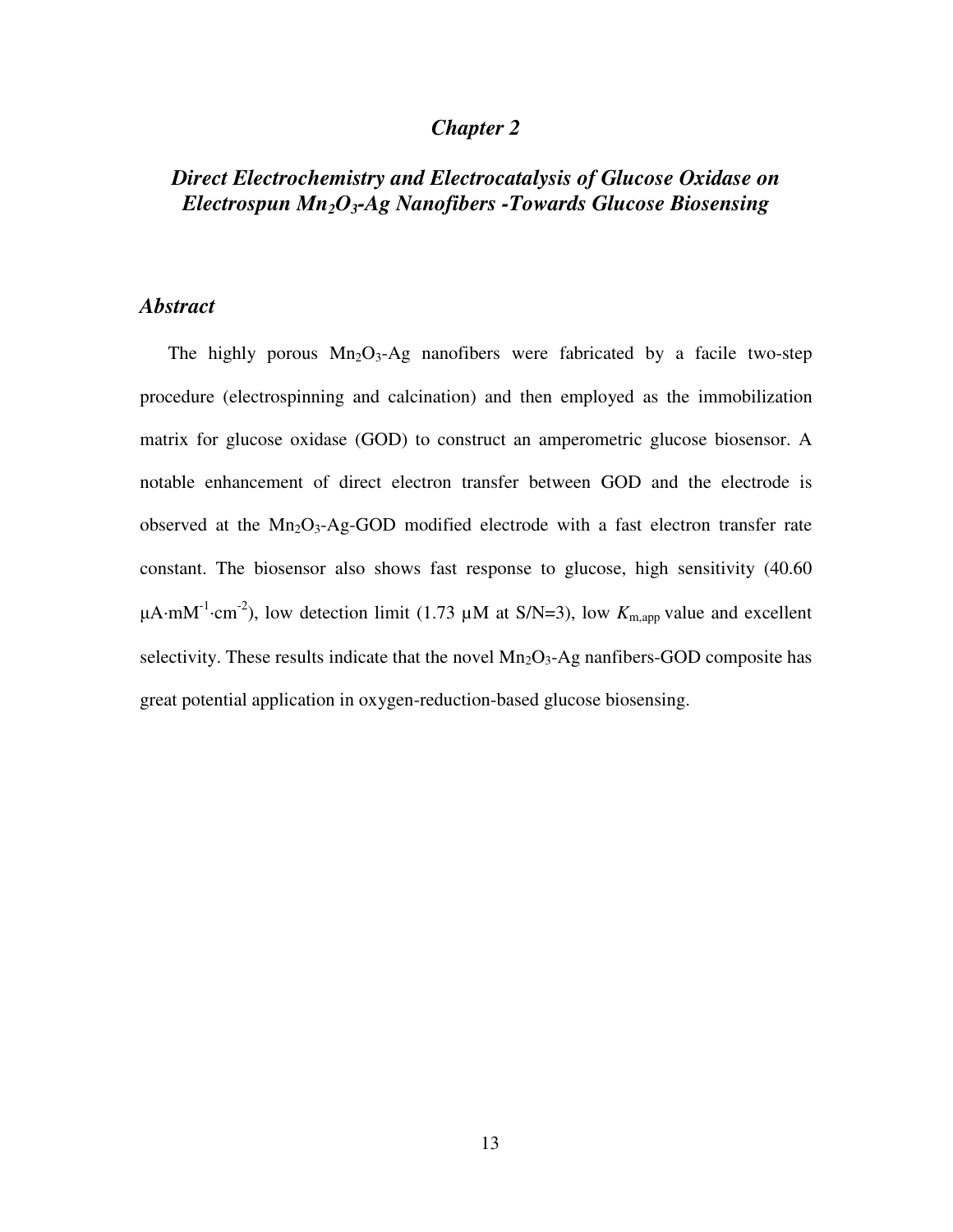#### *2.1Experiment*

#### *2.1.1 Reagents*

GOD (129,900 units/g), manganese (II) nitrate tetrahydrate, Nafion perfluorinated resin solution (20 wt% in lower aliphatic alcohols/ $H_2O$ ) and poly(vinylpyrrolidone) (PVP, MW = 1,300,000) were purchased from Sigma-Aldrich. Silver nitrate, ascorbic acid (AA), uric acid (UA) and D-(+)-glucose were supplied by Acros Organics. 0.1 M phosphate buffer solutions with various pH values were prepared by mixing stock standard solutions of  $Na<sub>2</sub>HPO<sub>4</sub>$  and  $NaH<sub>2</sub>PO<sub>4</sub>$  and adjusting the pH values with NaOH and  $H<sub>3</sub>PO<sub>4</sub>$  solution. All solutions used in the experiments were prepared with deionized water (18.2 M $\Omega$ -cm) generated by a Barnstead water system.

### *2.1.2 Preparation of Mn2O3-Ag nanofibers*

44 wt%  $Mn(NO<sub>3</sub>)<sub>2</sub>$ , 11 wt% AgNO<sub>3</sub> and 44 wt% PVP was dissolved in DMF. The solution was kept under magnetic stirring for 2h and then loaded into a plastic syringe equipped with a 23-gauge needle made of stainless steel. Electrospinning process was conducted at an applied voltage of 20 kV with a feeding rate of 0.3 mL/h and a collection distance of 15 cm. The nanofibers were collected on aluminum foil and then calcined under air atmosphere at 500  $\degree$ C for 3 h for the degradation of PVP and the decomposition of  $Mn(NO<sub>3</sub>)<sub>2</sub>$  and AgNO<sub>3</sub>:

 $4Mn(NO_3) \longrightarrow 2Mn_2O_3 + 8NO_2 \uparrow + O_2 \uparrow$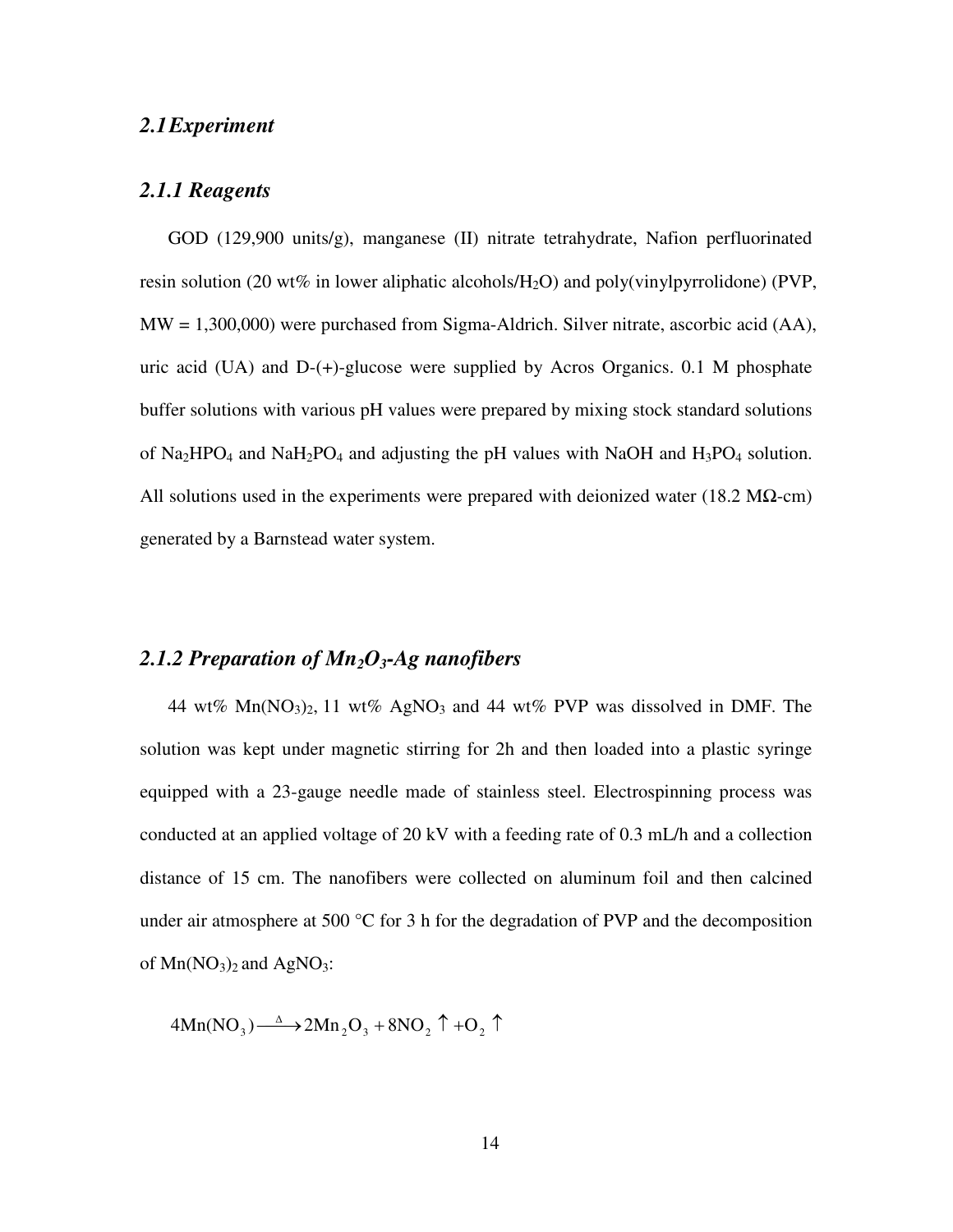$$
2\mathrm{AgNO}_3 \xrightarrow{\Delta} 2\mathrm{Ag} + 2\mathrm{NO}_2 \uparrow + \mathrm{O}_2 \uparrow
$$



Figure 1. Schematic illustration of the two-step fabrication of  $Mn_2O_3$ -Ag nanofibers and modification of  $Mn_2O_3$ -Ag-GOD electrode.

# *2.1.3 Preparation of Mn2O3-Ag nanofibers modified glassy carbon*

#### *electrode*

Glassy carbon electrode (GCE, dia. 3 mm) was polished with 1  $\mu$ m and 0.05  $\mu$ m alumina slurries sequentially, and then rinsed with DI water. After that, the electrode was sonicated in deionized water, and finally dried under ambient conditions. To prepare the modified GCE, 10 mg  $Mn_2O_3$ -Ag nanofibers were dispersed in 1 mL of 1 wt% diluted Nafion solution (in 0.1 M pH 7 phosphate buffer) under sonication for 30 min. GOD (100 mg/mL in 0.1 M pH 7 phosphate buffer) was then added into the  $Mn_2O_3$ -Ag-Nafion dispersion at a 1:1 (v/v) ratio, thus the mixture consists of 5 mg/ml  $Mn_2O_3$ -Ag nanofibers,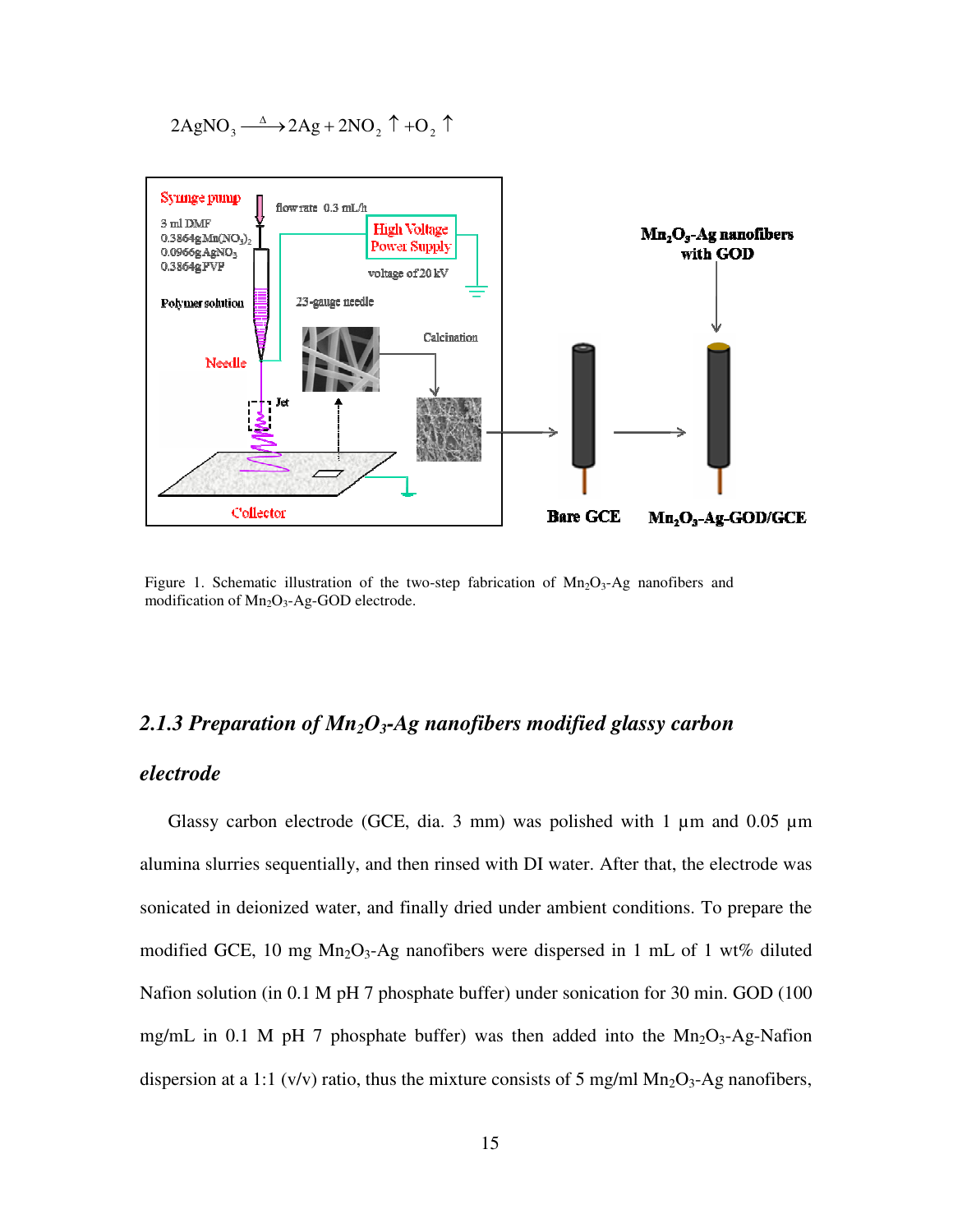0.5 wt% Nafion and 50 mg/mL GOD. After another 10 min sonication, 5  $\mu$ L of Mn<sub>2</sub>O<sub>3</sub>-Ag-Nafion-GOD mixture was dropped on the GCE (denoted as  $Mn_2O_3-Ag-GOD/GCE$ ), and then dried for 30 min in the air. To prevent the leakage of GOD in subsequent experiments and maintain the good performance of the modified electrode, the asprepared electrode was exposed to glutaraldehyde vapor for GOD cross-linking.  $Mn<sub>2</sub>O<sub>3</sub>$ -Nafion-GOD modified GCE  $(Mn<sub>2</sub>O<sub>3</sub>-GOD/GCE)$  and Nafion-GOD modified GCE (GOD/GCE) were also prepared as the control electrodes.

#### *2.1.4 Apparatus and electrochemical measurement*

A JEOL 6335F field-emission scanning electron microscope (SEM) was used to examine the morphology and the size of the as-prepared nanofibers. More detailed morphology and selected area electron diffraction (SAED) patterns of  $Mn_2O_3$ -Ag nanofibers were obtained with a Tecnai T12 transmission electron microscope (TEM) operated at 120 kV. XRD pattern was obtained with an Oxford diffraction XcaliburTM PX Ultra with ONYX detector to study the crystal structure of  $Mn_2O_3$ -Ag nanofibers. Cyclic voltammetry (CV) measurements were performed on a Model CHI 601 C Electrochemical Workstation (CH Instruments, USA). All experiment were conducted using a three-electrode electrochemical cell (10-mL volume with a working volume of 5 mL), with a working electrode, an Ag/AgCl reference electrode, and a platinum wire counter electrode. For amperometric detection, all measurements were performed by applying an appropriate potential to the working electrode and allowing the transient background current to decay to a steady-state value, before the addition of the analyte. A stirred solution was employed to provide convective transport. For the study of direct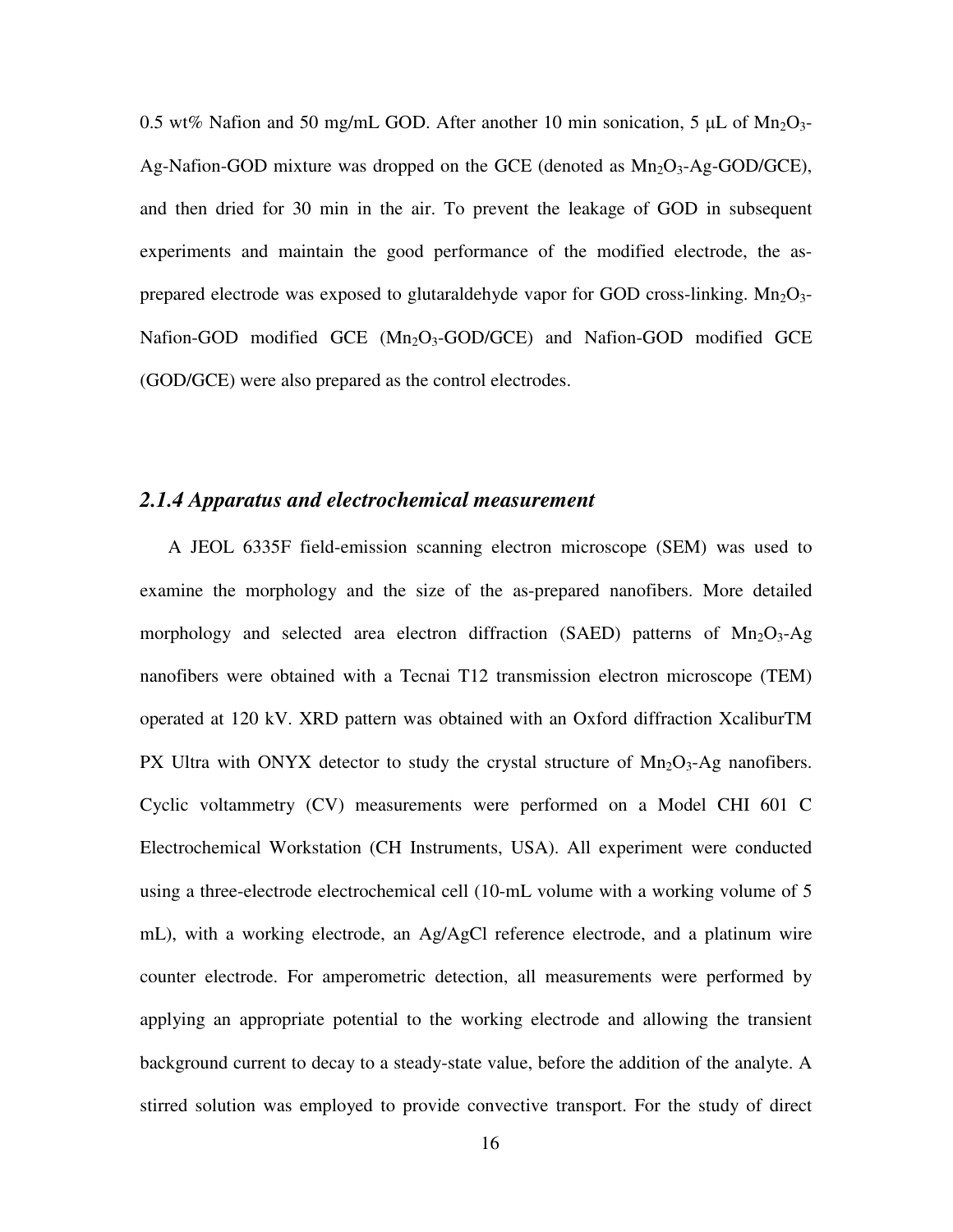electron transfer of GOD, the solution was purged with high purity nitrogen gas (99.99%, Airgas) for 15 min and a nitrogen atmosphere was maintained over the solution.

# *2.2Results and discussion*

# *2.2.1 Characterization of Mn2O3-Ag nanofibers*

SEM was first employed to investigate the morphology of the  $Mn<sub>2</sub>O<sub>3</sub>$ -Ag nanofibers. Figure 2A presents a typical SEM image of electrospun precusory  $PVP-Mn(NO<sub>3</sub>)<sub>2</sub>$ -AgNO<sub>3</sub> nanofibers. After calcination, the as-prepared  $Mn_2O_3$ -Ag composite nanofibers (Figure 2B) exhibit a porous network structure and their surfaces are no longer as smooth



Figure 2. SEM images of (A) PVP-Mn( $NO<sub>3</sub>$ )<sub>2</sub>-AgNO<sub>3</sub> nanofibers, (B) Mn<sub>2</sub>O<sub>3</sub>-Ag nanofibers, (C) PVP-Mn(NO<sub>3</sub>)<sub>2</sub> nanofibers, and (D)  $\text{Mn}_2\text{O}_3$  nanofibers, respectively.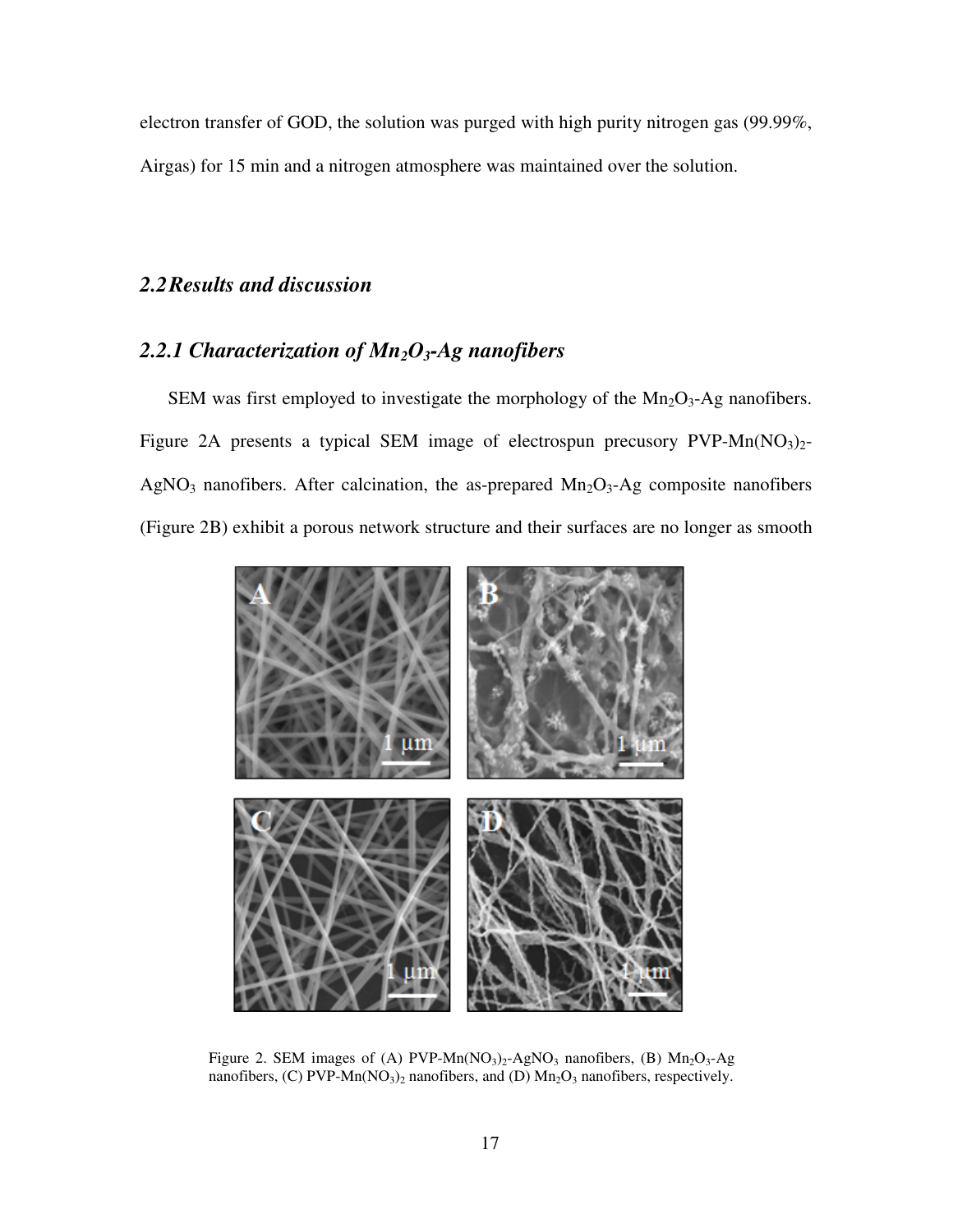as the precursory nanofibers. Such feature endows the nanofibers with high surface-tovolume ratio which could provide not only a large surface area for GOD loading but also a large interface for direct electron transfer of GOD. As a comparison, the nanofibers prepared by single metal salt  $(Mn(NO<sub>3</sub>)<sub>2</sub>)$  with PVP and its calcined product  $(Mn<sub>2</sub>O<sub>3</sub>)$ nanofibers) are presented in Figure 2C and D, respectively. One can see that the precursory nanofibers electrospun from PVP containing two mixed metal salts  $(Mn(NO<sub>3</sub>)<sub>2</sub>$  and AgNO<sub>3</sub>) had a smaller average diameter (ca. 20 nm smaller) which might be resulted from the increase of solution conductivity, while the morphology of its corresponding calcined  $Mn_2O_3$ -Ag nanofibers is slightly different from that of  $Mn_2O_3$ nanofibers and display many nanoscale protrusions which can also be clearly observed in the TEM image (Figure 2A).

Figure 3A shows a typical TEM image for single  $Mn_2O_3$ -Ag nanofiber. One can see that the  $Mn_2O_3$ -Ag nanofibers obtained after calcination are composed of numerous nanoparticles which coalesce together, thus generating highly porous nanofibers. Such porous nanofibers could provide more catalytic sites on the surface of  $Mn_2O_3$ -Ag nanofibers and thus greatly favor the subsequent electrochemical detection of glucose. The element mapping of Ag, Mn, and O (insets of Figure 3A) indicates the homogenous distribution of Ag and  $Mn_2O_3$ . Figure 3B displays the corresponding selected area diffraction pattern, indicating the polycrystalline structure of the nanofibers. The chemical composition of the nanofibers was further examined using X-ray energy dispersive spectroscopy (EDX). As shown in Figure 3C, the presence of Ag, Mn and O peaks indicates the constitution of the composite nanofibers (C and Cu peaks come from the TEM grid). The composition and crystal structure were also characterized by XRD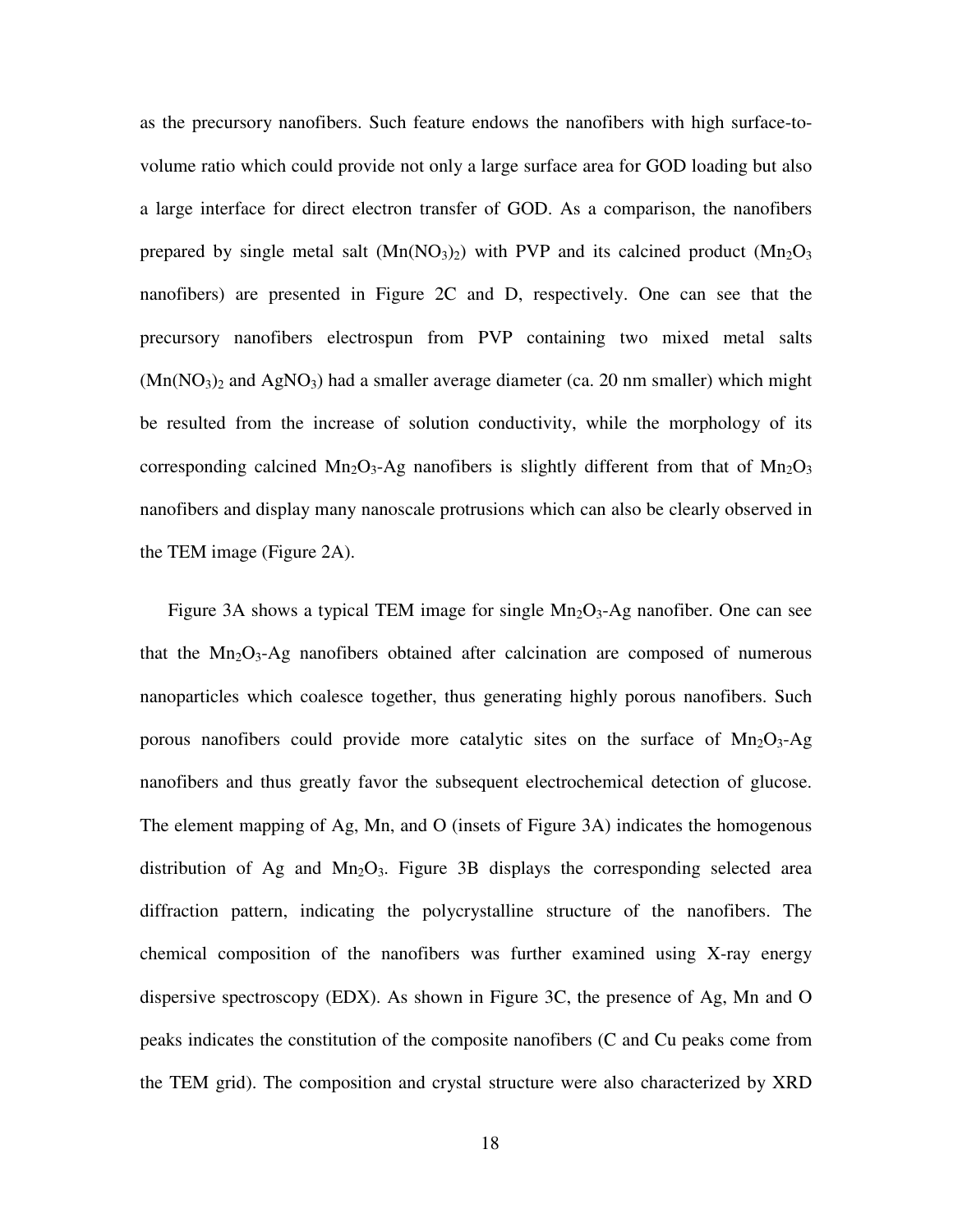

Figure 3. (A) A typical TEM image of one  $Mn_2O_3$ -Ag nanofiber; insets show the EDX mapping of Ag, Mn and O elements. (B) SAED pattern of  $Mn_2O_3$ -Ag nanofibers. (C) EDX spectrum of  $Mn_2O_3$ -Ag nanofibers (carbon and copper peaks come from the copper-carbon grid of TEM). (D) XRD patterns for the standard values of JCPDS 41-1442 (Mn<sub>2</sub>O<sub>3</sub>, dash line), JCPDS 04-0783 (Ag, solid line) and the asprepared porous  $Mn<sub>2</sub>O<sub>3</sub>$ -Ag nanofibers, respectively.

(Figure 3D). The XRD spectrum of  $Mn_2O_3$ -Ag nanofibers matches the combination of the standard spectrum of JCPDS  $41-1442$  (Mn<sub>2</sub>O<sub>3</sub>) and JCPDS 04-0783 (Ag). The formation of face-centered cubic crystalline  $Mn<sub>2</sub>O<sub>3</sub>$  is revealed by the diffraction peaks at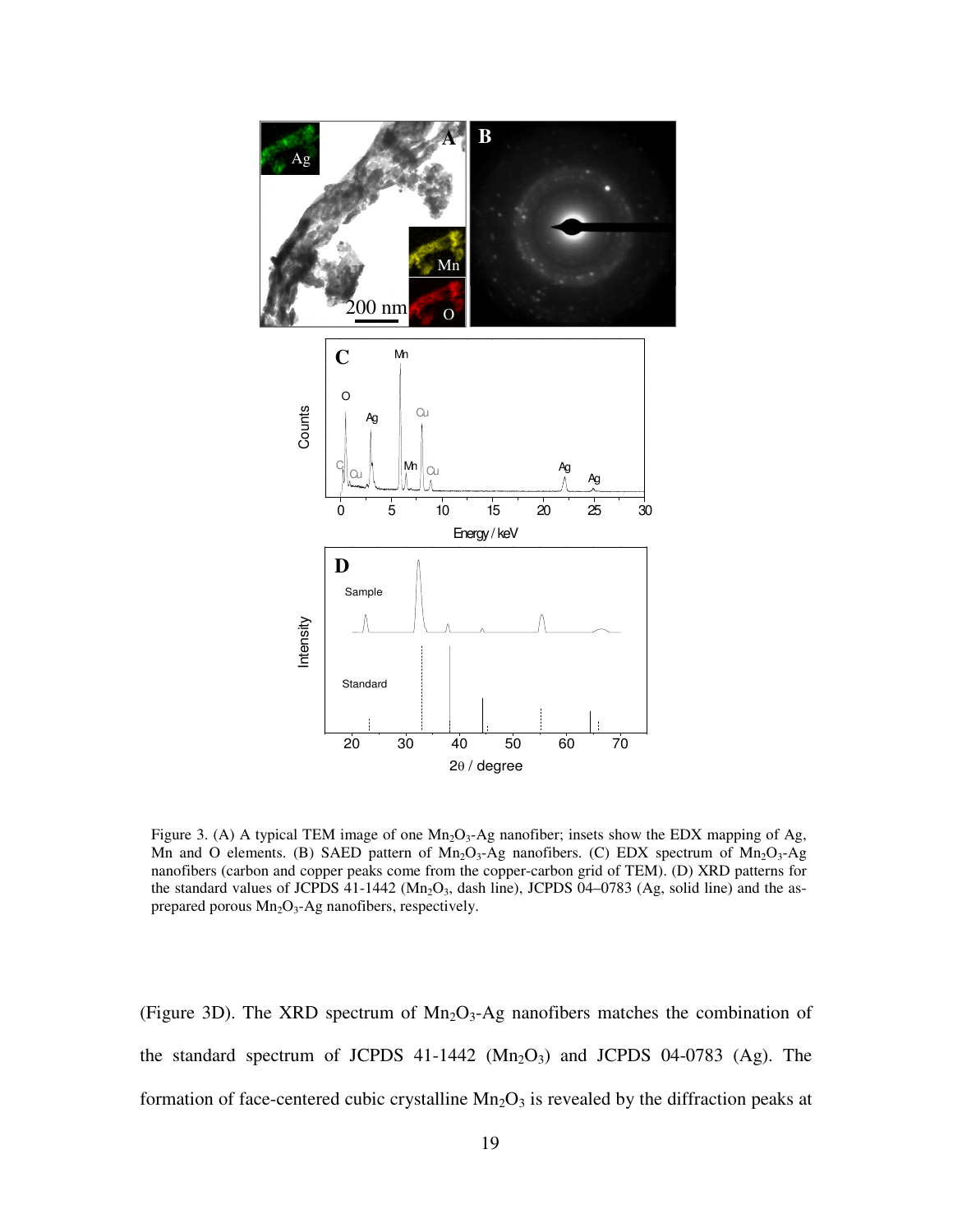*2*θ values of 32.951, 38.234, 45.178, 49.347, 55.189, 65.806, corresponding to (111), (200), (220), (311), (222), and (400) crystal planes, respectively; while the diffraction peaks at  $2\theta$  values of 38.116, 44.277, and 64.426, which correspond to (111), (200), and (220) crystal planes respectively, indicates the formation of cubic crystalline Ag.

# *2.2.2 Electrochemical characterization of Mn2O3-Ag nanofibers-GOD*

# *modified electrode*

The electrochemical behavior of the immobilized GOD on the  $Mn_2O_3$ -Ag nanofibers were first investigated using cyclic voltammetry in  $N_2$  de-aerated 0.1 M pH 7 phosphate buffer at the scan rate of 100 mV/s. Figure 4 presents the CVs of GCEs modified with three different composite films. No obvious redox peaks can be observed in the CV of a



Figure 4. Cyclic voltammograms of the GOD/GCE,  $Mn_2O_3$ -GOD/GCE,  $Mn_2O_3$ -Ag-GOD/GCE in N<sub>2</sub> de-areated 0.1 M pH 7 phosphate buffer at a scan rate of 100 mV/s.

Nafion-GOD modified glassy carbon electrode (GOD/GCE, control electrode) because the catalytic active centers of GOD are covered by the electrochemically "insulating"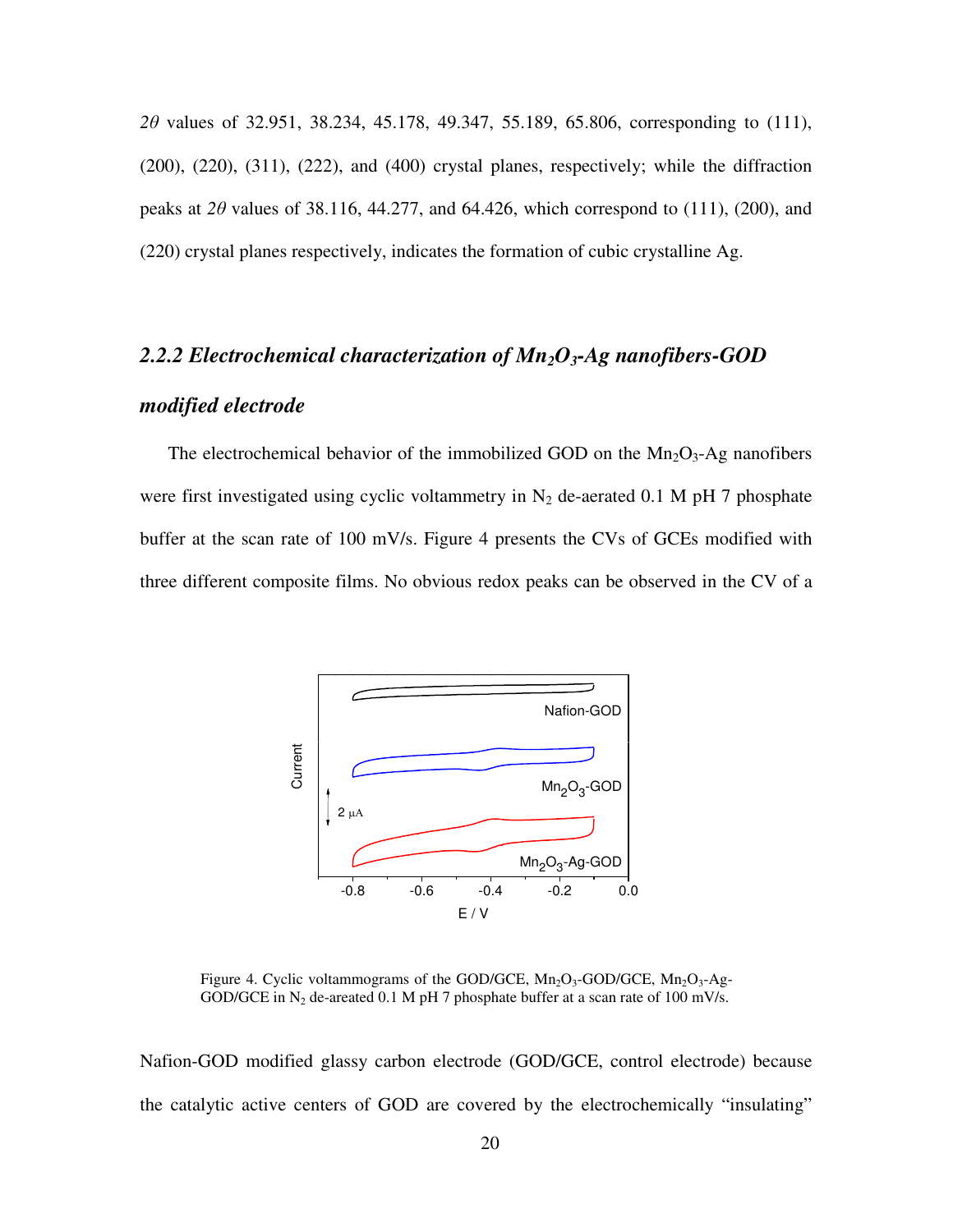protein shell and the direct electron transfer from the enzyme to the surface of GCE is usually quite difficult. Incorporation of  $Mn_2O_3$  nanofibers into this film  $(Mn_2O_3)$ -GOD/GCE) results in a pair of well defined redox peaks with an anodic peak potential at -0.372 V and a cathodic peak potential at -0.433 V. Furthermore, at the  $Mn_2O_3$ -Ag nanofibers-GOD modified electrode  $(Mn_2O_3-Ag-GOD/GCE)$ , an enhanced current signal and redox peaks can be observed with an anodic peak potential and a cathodic peak potential shifting to -0.394 V and -0.443 V, respectively. In addition, the redox peaks obtained at the  $Mn_2O_3$ -Ag-GOD/GCE are sharper and the peak currents are higher. The redox peaks may be assigned to the direct electrochemistry of GOD, which is the characteristic of reversible electron transfer process between the electroactive center, FAD, and the electrode. The reaction can be schematically expressed as follows: GOD- $FAD + 2H^+ + 2e^- \leftarrow$  GOD-FADH<sub>2</sub> [87]. Thus, the Mn<sub>2</sub>O<sub>3</sub>-Ag nanofibers played an important role in facilitating the electron exchange between the GOD and electrode. As the direct electron transfer between GOD's redox center and the electrode can only happen when the distance between the redox center and the electrode is very small (less than 1.3 nm) and thus allows the electron transfer via a tunneling mechanism [88-90], the observed results in our study indicated that GOD and  $Mn_2O_3$ -Ag nanofibers are in close contact and thus  $Mn_2O_3$ -Ag nanofibers formed network provides numerous electron transfer pathways to "interconnect" the redox center within the enzyme and the surface of GCE. Such close contact between GOD and  $Mn_2O_3$ -Ag nanofibers could also favor the subsequent glucose detection through oxygen reduction because the glucose-oxidation (by GOD) induced local oxygen concentration change can be quickly monitored by  $Mn<sub>2</sub>O<sub>3</sub>$ -Ag nanofibers without signal loss due to the diffusion effect.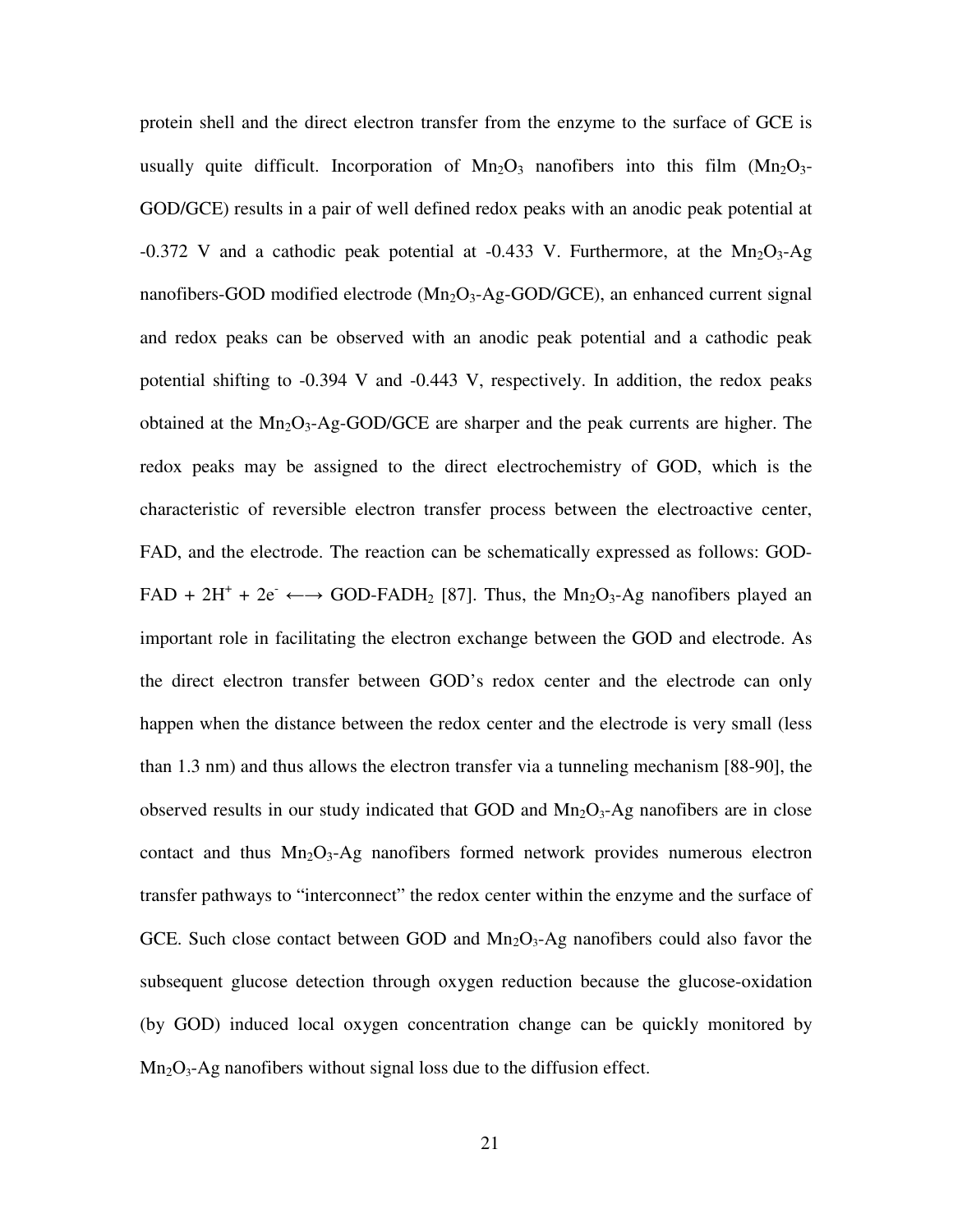

Figure 5. (A) CVs of the  $Mn_2O_3$ -Ag-GOD/GCE in N<sub>2</sub> de-areated 0.1 M pH 7 phosphate buffer at the scan rates of 25, 50, 75, 100, 125, 150, 175 and 200 mV/s, respectively. (B) The plot of the peak current vs. scan rate; inset presents the relationship between the peak potential  $(E_p)$  and the natural logarithm of scan rate. (C) CVs of the Mn<sub>2</sub>O<sub>3</sub>-Ag-GOD-/GCE in 0.1 M pH 7 phosphate buffer with pH values ranging from 7.0 to 10.0 (scan rates = 100 mV/s); inset presents the plot of the formal potential  $E^0$  vs. pH.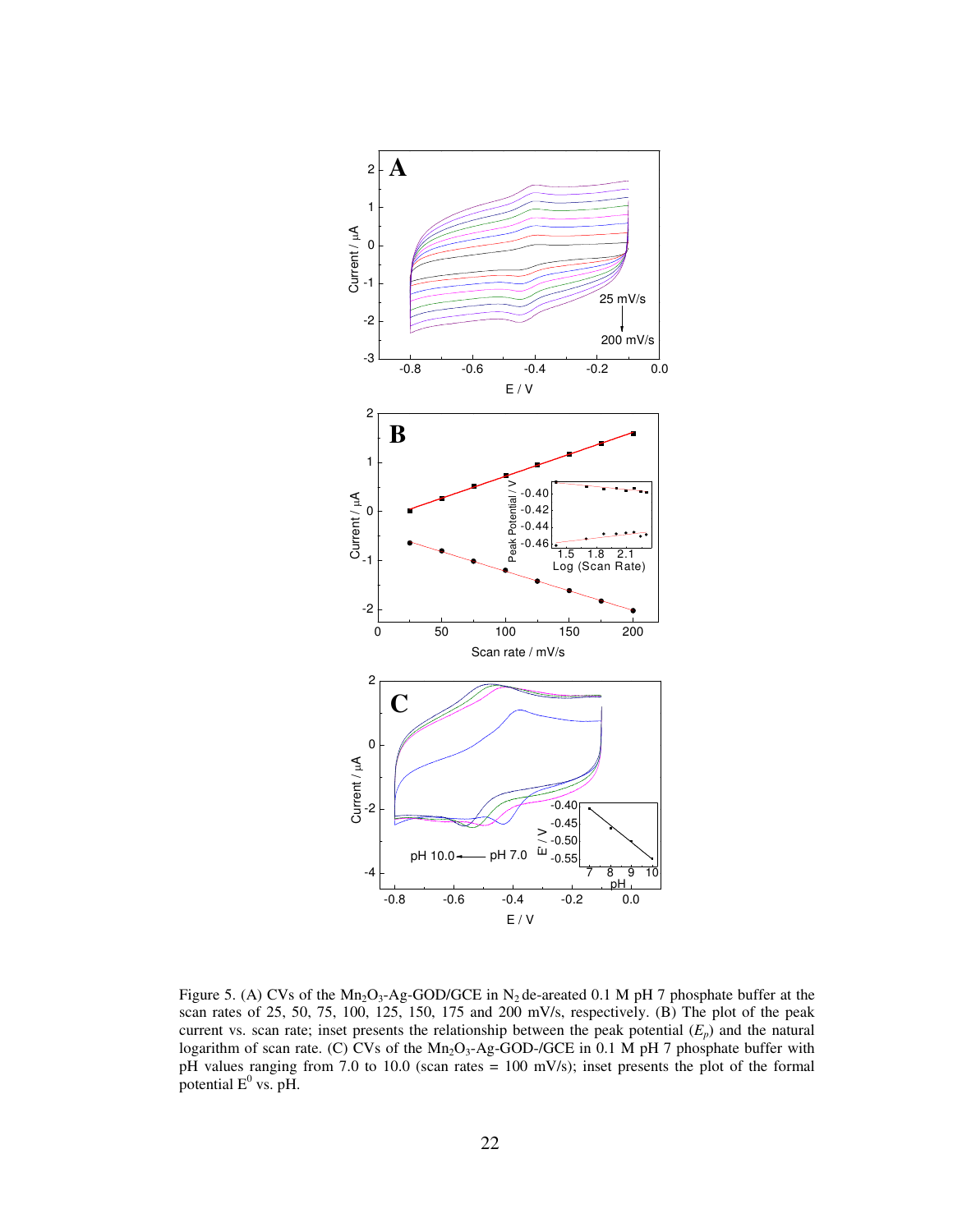In order to determine the kinetic parameters of GOD at the  $Mn_2O_3$ -Ag-GOD/GCE, the effect of scan rate on the CV was investigated. The scan rates were investigated from 25 mV/s to 200 mV/s and the CVs were presented in Figure 5A. Both the reduction and oxidation peak currents increase linearly with the scan rate (Figure 5B), showing a typical surface controlled quasi-reversible electrochemical behavior. It further demonstrates the direct electrochemistry nature of GOD on the electrode. According to Faraday's law of electrolysis:  $Q = nFAT^*$ , where Q is the charge involved in the reaction, A is the electrode area, *n* is the number of electron transferred, *F* is the Faraday constant, and  $\overline{\Gamma}^*$  is the surface coverage of the electroactive substance [91] and by integrating the reduction peak  $(7.06673 \times 10^{-7} \text{ C})$  in the CV, the surface coverage  $(I^*)$  of electroactive GOD was estimated to be 5.18  $\times$  10<sup>-11</sup> mol/cm<sup>2</sup>, which is nearly 20-fold higher than 2.86  $\times$  10<sup>-12</sup> mol/cm<sup>2</sup> determined for GOD entrapped in Nafion on a bare GCE [92] [43]. The result indicates the effectiveness of the  $Mn<sub>2</sub>O<sub>3</sub>$ -Ag nanofibers with respect to mediating the electron transfer from GOD to the electrode.

Furthermore, as shown in the inset of Figure 5B, both the anodic and cathodic peak potentials show a linear relationship with the logarithm of scan rate, with slops of *−2.3RT/*α*nF* and *2.3RT/(1−*α*)nF* for the cathodic peak and anodic peak, respectively, in which  $\alpha$  (the electron transfer coefficient) can be estimated to be 0.318. In order to calculate the electron transfer rate constant (k<sub>s</sub>), Laviron equation log k<sub>s</sub> =  $\alpha \log(1-\alpha)$  + (1–α)logα-log(2.3RT/nFv)– α (1–α)(nFΔE<sub>p</sub>/ 2.3RT) was applied, where α is the electron transfer coefficient, n is the electron transfer number,  $k_s$  is the electron transfer rate constant [93, 94], R is the gas constant, T is the thermodynamic temperature, and  $\Delta E_p$  is the peak-to-peak separation. The calculated  $k_s$  value (1.24 s<sup>-1</sup>) for the Mn<sub>2</sub>O<sub>3</sub>-Ag-GOD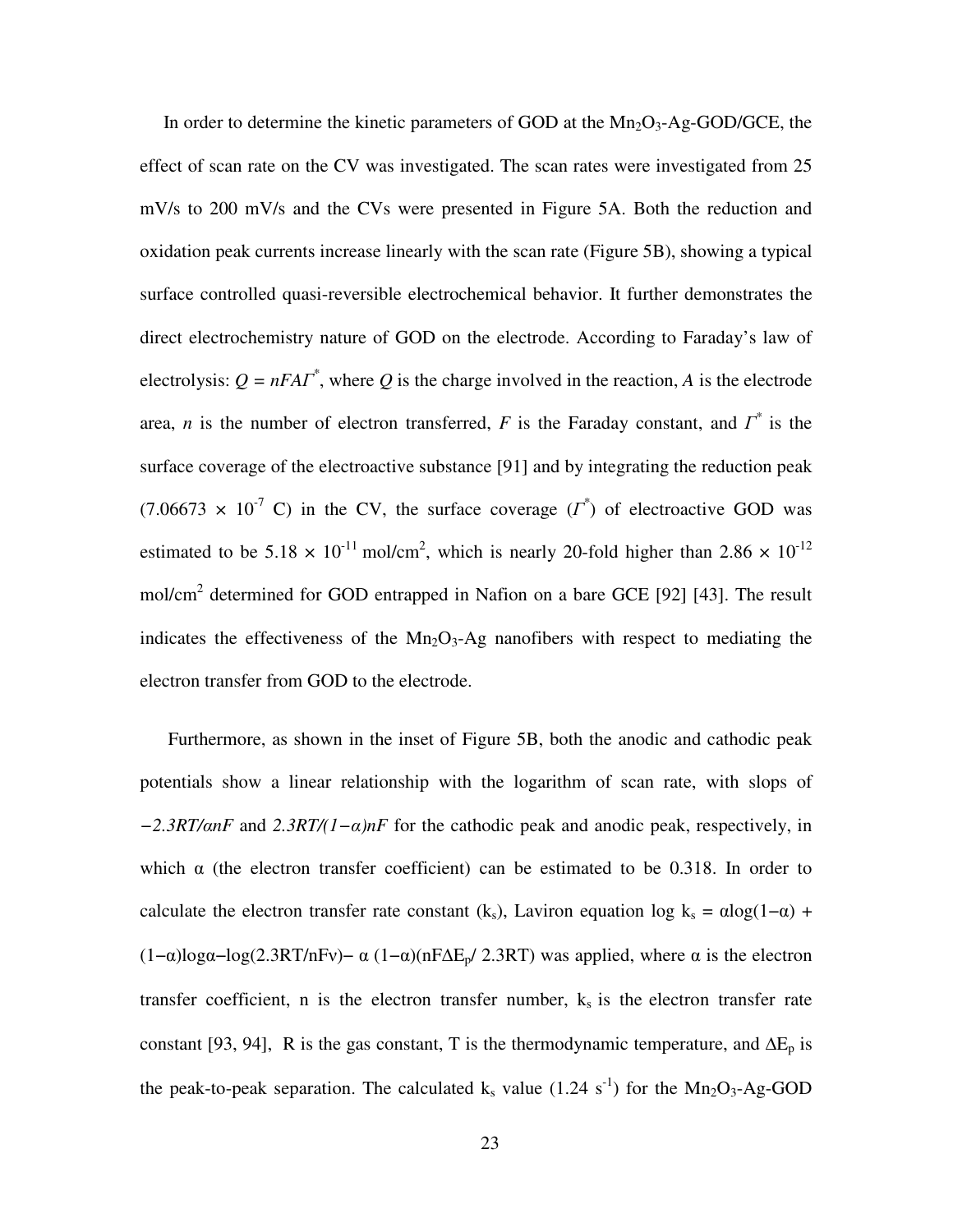modified electrode is higher than or in the same range of other reported values in literature such as  $1.01 \text{ s}^{-1}$  for pCoTTP-SWNTs-GOD modified GCE, 0.3 s<sup>-1</sup> for GOD at aligned SWNT arrays modified gold electrode,  $0.026$  s<sup>-1</sup> for GOD-DTSSP modified gold electrode, 1.56  $s^{-1}$  for boron doped CNT-GOD modified GCE, 1.3  $s^{-1}$  for gold nanoparticles-GOD modified GCE,  $1.53\pm0.45$  s<sup>-1</sup> CNTs- GOD modified GCE) [89, 95, 96], demonstrating that  $Mn_2O_3$ -Ag nanofibers provided a favorable microenvironment for enhancing the direct electron transfer, which is in good agreement with the results observed in Figure 4.

As the interconversion of the FAD/FADH<sub>2</sub> redox couple involves two electrons and two protons, the pH value of the solution could affect the electrochemical behavior of GOD. Figure 5C shows the pH-dependent GOD redox peak potential shift in the range from pH 7 to pH 10 (in de-aerated 0.1 M phosphate buffer solution). One can see that the increase of buffer pH caused a negative shift in redox peak potentials. For each pH value, formal potential  $(E^{\circ})$  of the redox couple is calculated and plotted against pH. As shown in the inset of Figure 5C, formal potential linearly changes with the pH value with a slope of -48 mV/pH ( $R^2$ =0.999). This slope is slightly smaller than the theoretical Nernstian value of -59.2 mV/pH at room temperature (25  $^{\circ}$ C) for a reversible two-electron, twoproton process. This might be attributed to the influence of the protonation of the water molecules coordinated with the surface of  $Mn_2O_3$  or Ag [97].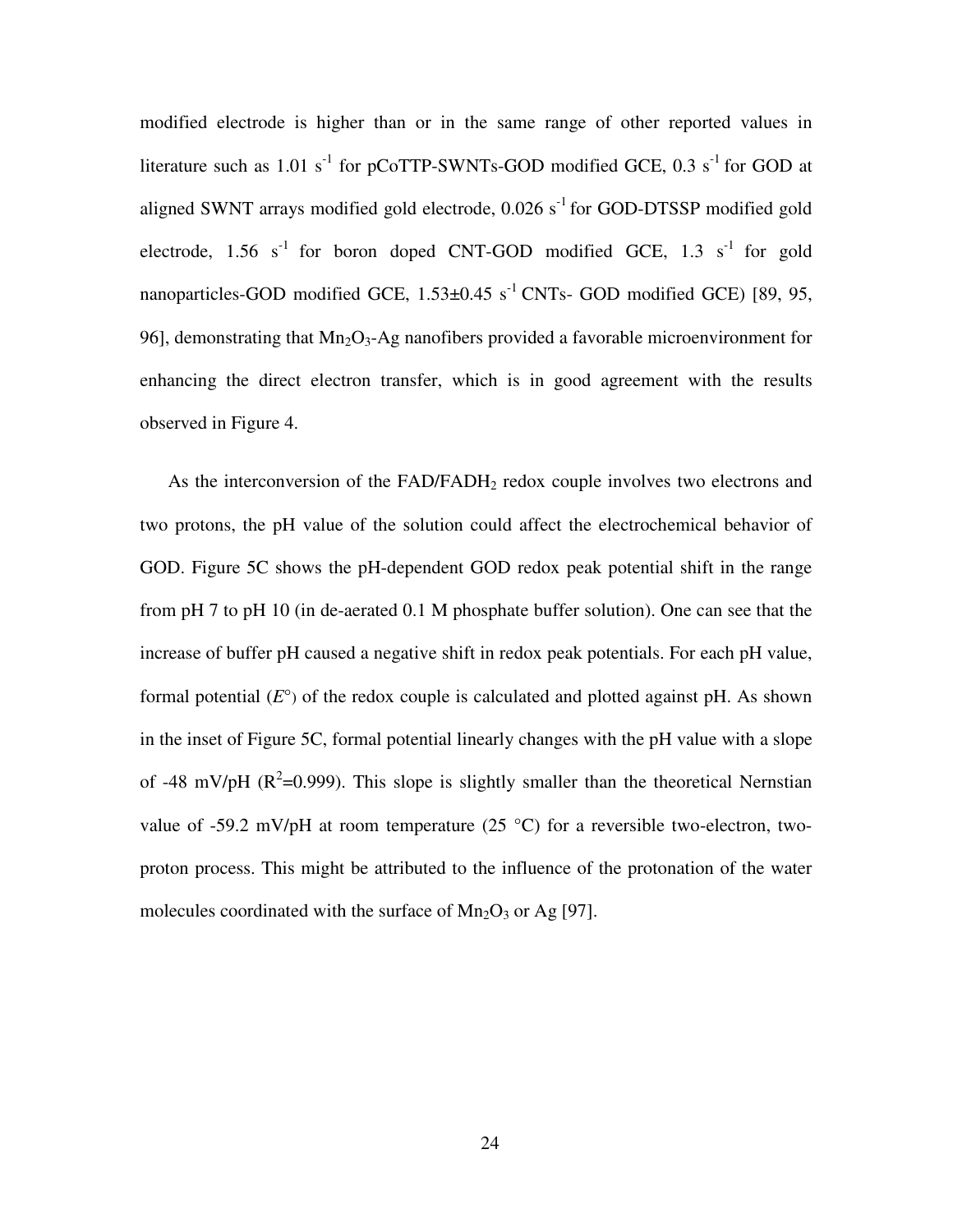# *2.2.3 Electrochemical reduction of O2 at the modified electrodes and amperometric glucose biosensing*

To develop oxygen-reduction based glucose biosensor, the electrochemical reduction of oxygen on the Mn<sub>2</sub>O<sub>3</sub>-Ag-GOD modified electrodes towards oxygen reduction is shown in Figure 6A. As a comparison, the electrochemical reduction of oxygen on the  $Mn_2O_3$  nanofibers or  $Mn_2O_3$ -Ag nanofibers modified electrodes is presented in Figure 6. One can see that oxygen reduction on the  $Mn_2O_3$  nanofibers modified GCE starts at ca. -0.2 V, but no oxygen reduction peak is observed in the examined potential range (Figure 6A). In contrast,  $Mn<sub>2</sub>O<sub>3</sub>$ -Ag nanofibers modified GCE shows an obvious oxygen reduction peak centered at ca. -0.5 V (Figure 6B), accompanied by enhanced oxygen reduction current, which can be attributed to the incorporation of Ag in the  $Mn_2O_3$ nanofibers. Further incorporation of GOD into  $Mn_2O_3$ -Ag did not change the oxygen reduction performance except that a slightly decrease of oxygen reduction peak current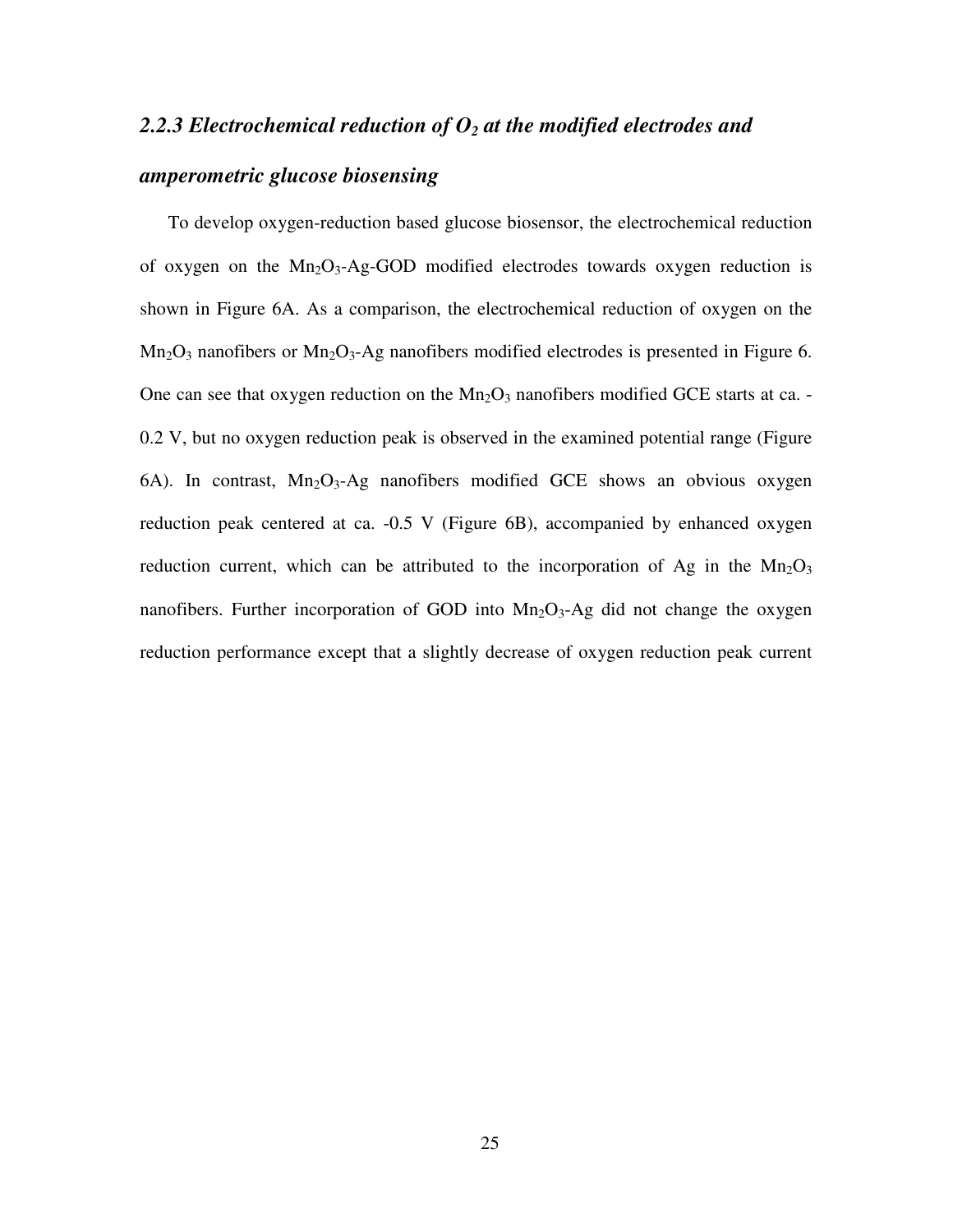

Figure 6. CVs of the (A)  $Mn_2O_3/GCE$  and (B)  $Mn_2O_3$ -Ag/GCE in N<sub>2</sub> de-aerated (black) and air-saturated (red) 0.1 M pH 7 phosphate buffer solution at the scan rate of 100 mV/s.

was observed (Figure 7A), which may be ascribed to non-conductivity of the immobilized GOD. These results clearly demonstrate that on one hand,  $Mn_2O_3$ -Ag nanofibers possess a high electrocatalytical activity toward the oxygen reduction; on the other hand, they are an excellent biocompatible matrix for GOD immobilization as well as direct electron transfer. Such features could potentially enable enhanced glucose detection based on the reduction of oxygen because GOD-based glucose oxidation consumes oxygen.

The electrocatalytic properties of the modified electrodes towards glucose detection were further investigated by CVs. Figure 7B shows the CVs of the  $Mn_2O_3$ -Ag-GOD/GCE in the absence and presence of glucose in air-saturated phosphate buffer. With the addition of glucose, the dissolved oxygen is consumed for the oxidation of glucose by GOD. Thus the dissolved oxygen concentration decreases. Consequently, the peak current of oxygen reduction decreases [2]. This study also indicated that the immobilized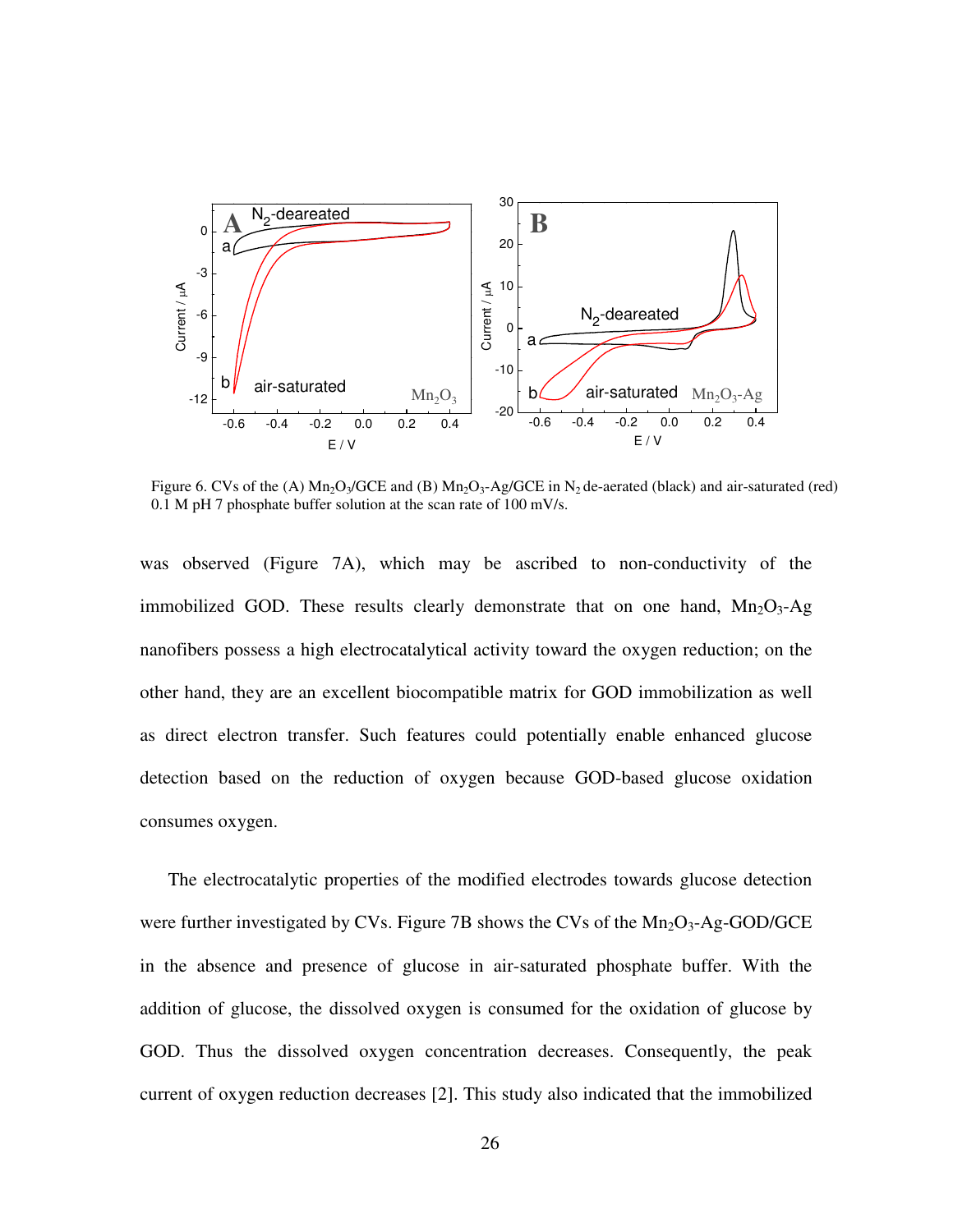

Figure 7. (A) CV curves at the  $Mn_2O_3$ -Ag-GOD/GCE in N<sub>2</sub>-deareated (black) and air-saturated (red) 0.1 M pH 7 phosphate buffer at the scan rate of 100 mV/s. (B) CV curves at the  $Mn_2O_3$ -Ag-GOD/GCE in airsaturated 0.1 M pH 7 phosphate buffer in the presence of 0 mM, 4 mM, 8 mM, and 12 mM glucose (scan rate = 100 mV/s). (C) Amperometric response to successive addition of 0.1 mM and 0.2 mM glucose on the  $Mn<sub>2</sub>O<sub>3</sub>$ -Ag-GOD/GCE at an applied potential of -0.45 V vs. Ag/AgCl. Insets are the calibration plot for glucose (upper left corner) and the Lineweaver–Burk plot (lower right corner), respectively. (D) Amperometric response of the  $Mn_2O_3$ -Ag-GOD/GCE to 0.2 mM glucose, 0.125 mM AA, 0.2mM glucose and 0.33 mM UA, respectively.

GOD still maintains its activity. According to the CV results shown in Figure 7B, amperometric glucose detection was carried out in an air-saturated 0.1 M pH 7 phosphate buffer solution at an applied potential of -0.45 V (vs. Ag/AgCl) under continuously stirring. This applied potential corresponds to the oxygen reduction peak potential for 4 mM glucose in Figure 7B. Figure 7C shows the amperometric responses of the  $Mn_2O_3$ -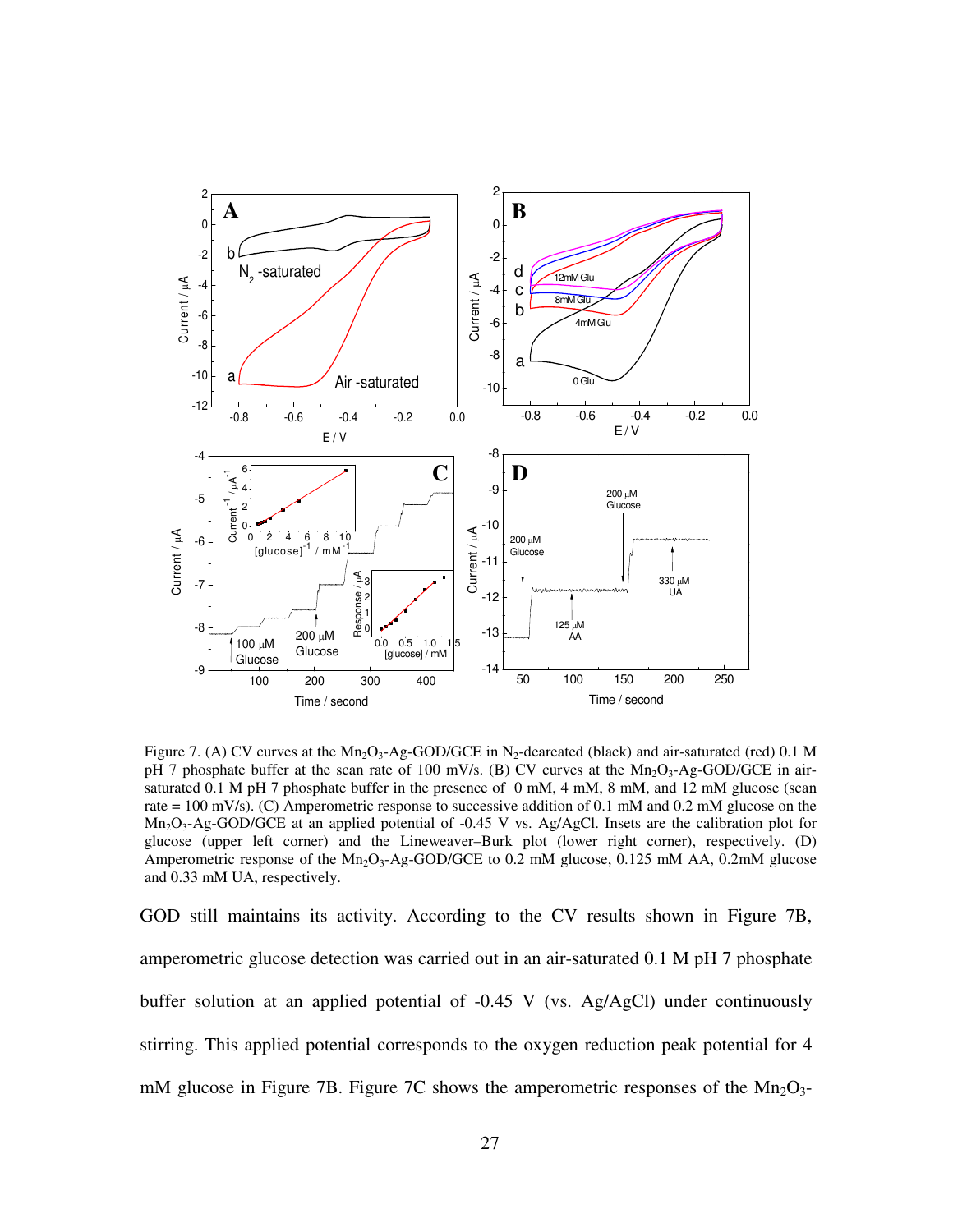Ag-GOD/GCE to the successive addition of 0.1 mM and 0.2 mM glucose. It can be seen that the glucose biosensor responds rapidly to the injection of glucose, reaching steadystate current within 5-10 s (depending on the glucose concentration) after each injection. The fast response could be ascribed to a fast electron transfer and good electrocatalytic property provided by  $Mn_2O_3$ -Ag nanofibers and the close contact between GOD and  $Mn<sub>2</sub>O<sub>3</sub>$ -Ag nanofibers. The close contact between GOD and  $Mn<sub>2</sub>O<sub>3</sub>$ -Ag nanofibers allows the glucose oxidation-induced oxygen concentration change being quickly monitored, and the signal can be transferred to GCE through numerous electron transfer pathways provided by  $Mn_2O_3$ -Ag nanofibers network. The detection limit obtained on the  $Mn_2O_3$ -Ag nanofibers modified electrode at  $-0.45$  V is 1.73  $\mu$ M (S/N=3), which is among the best reported values for oxygen-reduction based GOD biosensors [98, 99]. The corresponding calibration curve is presented as the inset in the lower right corner of Figure 7C and shows a linear range up to 1.1 mM ( $R^2 = 0.99$ ) with a high sensitivity of 40.60  $\mu$ A⋅mM<sup>-1</sup>⋅cm<sup>-2</sup>, which are highly competitive with other reported values in literature [31, 95, 96, 98]. The oxygen reduction-based glucose biosensors always show saturated response at relatively low glucose concentrations [87, 96, 100], resulting in much narrower linear range than other types of GOD-based glucose sensors (e.g. based on the detection of  $H_2O_2$  oxidation). Such phenomena can be explained by the low dissolved oxygen concentration in aqueous solution and fast oxygen consumption through enzymatic-based glucose oxidation. To calculate the apparent Michaelis–Menten constant  $(K_{m \text{ and}})$ , the Lineweaver–Burk plot was applied and presented as the inset in the upper left corner of Figure 7C. The  $K_{\text{m,app}}$  value of the glucose sensor was determined to be 2.1 mM. This value is around the average value of the affinities recorded for some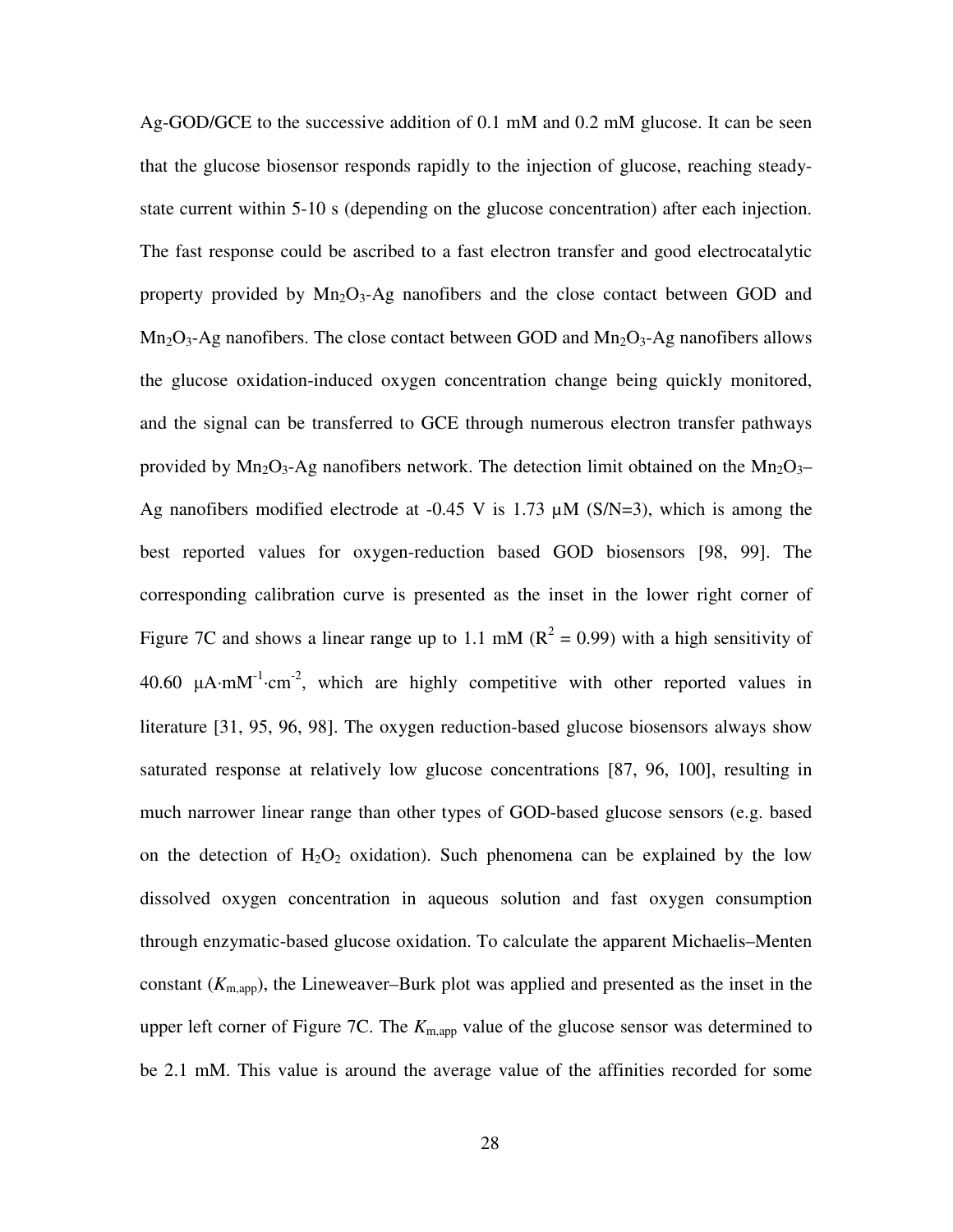recently reported GOD-based biosensor (e.g. 0.98 mM for pCoTTP/SWNTs/Nafion/GOD modified electrode [96]; 1.1 mM for cellulose/MWCNT/GOD modified electrode [101]; 2.4 mM for a MWCNT/Celestine blue/sol-gel/GOD modified electrodes[102]; and 5.1 mM for a CdS nanoparticles/GOD modified electrode [103]). Such low  $K_{\text{m,app}}$  value indicates a high affinity between the enzyme and substrate, which may be attributed to the good biocompatibility of the  $Mn_2O_3$ -Ag nanofibers. To the best of our efforts, various recently reported GOD glucose biosensors based on oxygen reduction are summarized in Table 2 with respect to the sensing material, sensing technique, the limit of detection (LOD), sensitivity, the linear range,  $K_{m,app}$ , and the electron transfer rate constant  $(k_s)$ . It can be seen that the performance of the developed glucose biosensor is among the best (Table 1) [96, 102-111].

The selectivity of the  $Mn_2O_3$ -Ag-GOD based glucose biosensor was also evaluated against UA and AA which are normally interfering species in the detection of glucose. As presented in Figure 6D, the as-developed glucose biosensor exhibits negligible response to the injection of UA and AA at their physiological concentration level. The excellent selectivity of the as-prepared glucose biosensor can be attributed to the low applied potential because UA and AA can not be oxidized at such low applied potential [57].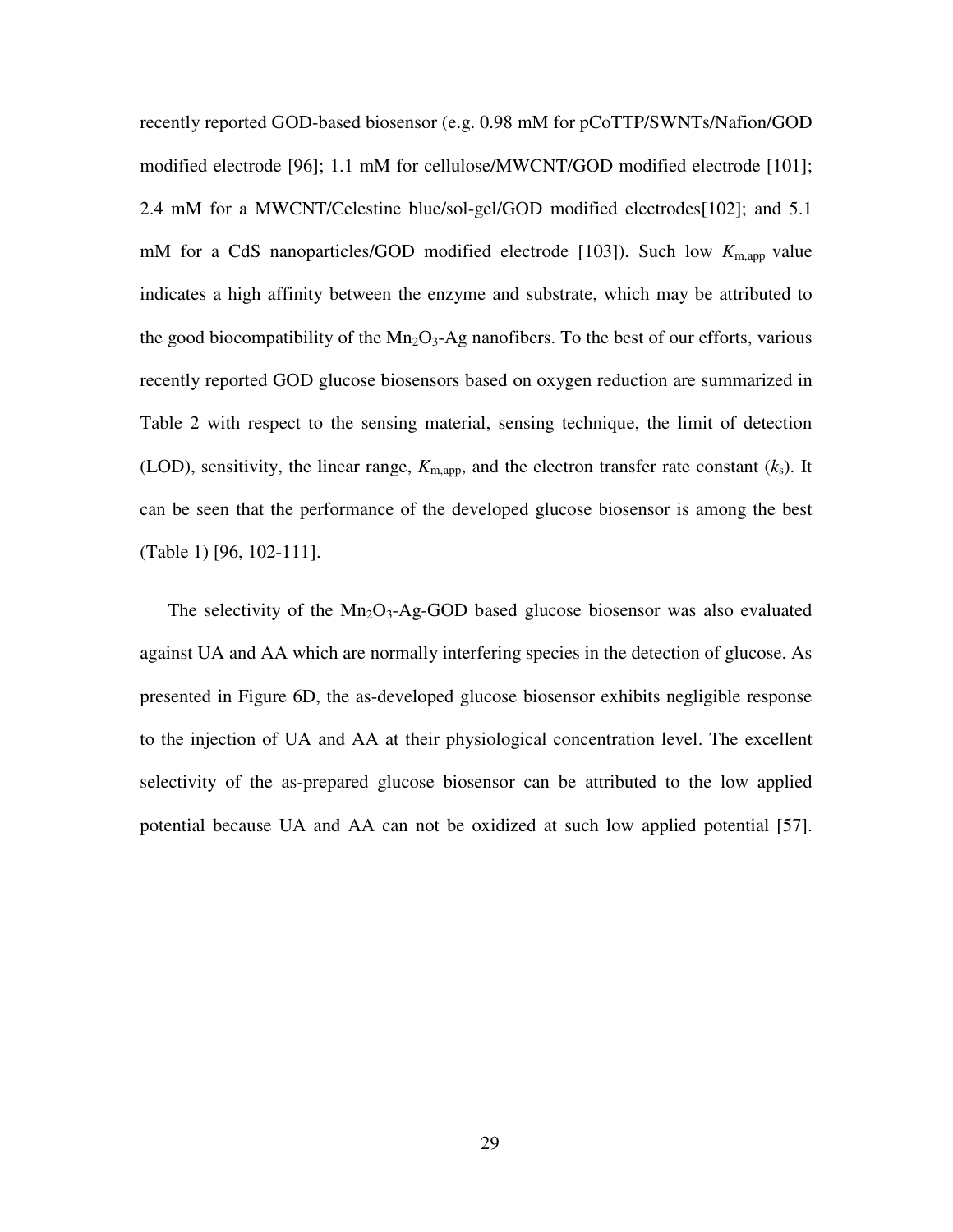| <b>Sensing materials</b>     | Sensing technique                | $LOD(\mu M)$ | Linear range                             | Sensitivity                                                      | $K_m^{app}$ (mM)         | $K_{s}(s^{1})$    | Reference |
|------------------------------|----------------------------------|--------------|------------------------------------------|------------------------------------------------------------------|--------------------------|-------------------|-----------|
| Colloidal gold               | <b>Cyclic voltammetry</b>        | 10           | $0.04$ mM $-0.28$ mM                     | $8.4 \mu A \cdot m M^{-1}$                                       |                          | 38.9              | $[115]$   |
| <b>CdSnanoparticles</b>      | <b>Cyclic voltammetry</b>        | 50           | $0.5$ mM $-$ 11.1 mM                     | $7 \mu A \cdot m M^{-1}$                                         | 5.1                      | —                 | $[114]$   |
| <b>CNTs</b>                  | Amperometry (-0.48 V vs. Ag/AgO) | 20           | $0.04 \,\mathrm{mM} - 1.0 \,\mathrm{mM}$ | 2.4 $\mu$ A·mM <sup>-1</sup>                                     |                          | 1.08              | $[116]$   |
| Colloidal gold/DHP composite | Linear sweep voltammetry         | 100          | $0.5$ mM $-9.3$ mM                       | 1.14 $\mu$ A·mM <sup>-1</sup>                                    | $\overline{\phantom{m}}$ | 1.713             | [117]     |
| Quantum dots/ CNTs           | <b>O</b> ydic voltammetry        |              | up to $0.7 \text{ mM}$                   | $1.018 \mu A \cdot m M^{-1}$                                     | 0.651                    | $\hspace{0.05cm}$ | $[118]$   |
| Soluble carbon nanofibers    | Amperometry (-0.3 V vs. SCE)     | 2.5          | $10 \mu M - 350 \mu M$                   | 36.3 $\mu$ A $\cdot$ cm <sup>-2</sup> $\cdot$ mM <sup>-1</sup>   |                          | $\hspace{0.05cm}$ | [119]     |
| <b>MWONTs</b>                | <b>O</b> ydic voltammetry        |              | $0.1 \text{ mM} - 5 \text{ mM}$          | 16.25 $\mu$ A $\cdot$ mM $^{-1}$                                 |                          | $\hspace{0.05cm}$ | $[120]$   |
| <b>B-doped CNTs</b>          | <b>O</b> ydic voltammetry        | 10           | up to $0.3 \text{ mM}$                   | 111.57 $\mu$ A $\cdot$ cm <sup>-2</sup> $\cdot$ mM <sup>-1</sup> | $\overline{\phantom{0}}$ | 1.56              | [121]     |
| pCoTTP/SWONTs                | Amperometry (-0.2 V vs. Ag/AgO)  | 5.33         | up to 1 mM                               | 16.57 $\mu$ A·cm <sup>-2</sup> ·mM <sup>-1</sup>                 | 0.98                     | 1.01              | [107]     |
| Gelatin/MWCNTs               | Amperometry (-0.44 V vs. Ag/AgO) | 10           | $6.3$ mM $-20.09$ mM                     | 2.47 $\mu$ A $\cdot$ cm <sup>-2</sup> $\cdot$ mM <sup>-1</sup>   | $\overline{\phantom{m}}$ | 1.08              | $[122]$   |
| <b>CNTs/Celestine Blue</b>   | Amperometry (-0.35 V vs. Ag/AgO) | 0.3          | $10 \mu M - 6 \text{m}$                  | $18.3 \mu A \cdot m M^{-1}$                                      | 2.4                      | 1.26              | [113]     |
| $Mn_2O_3$ -Ag nanofibers     | Amperometry (-0.45 V vs. Ag/AgO) | 1.73         | up to 1.1 mM                             | 40.6 $\mu$ A $\cdot$ cm <sup>-2</sup> $\cdot$ mM <sup>-1</sup>   | 2.1                      | 1.24              | this work |
|                              |                                  |              |                                          |                                                                  |                          |                   |           |

Table 2. Comparison of various GOD-based glucose biosensors based on oxygen reduction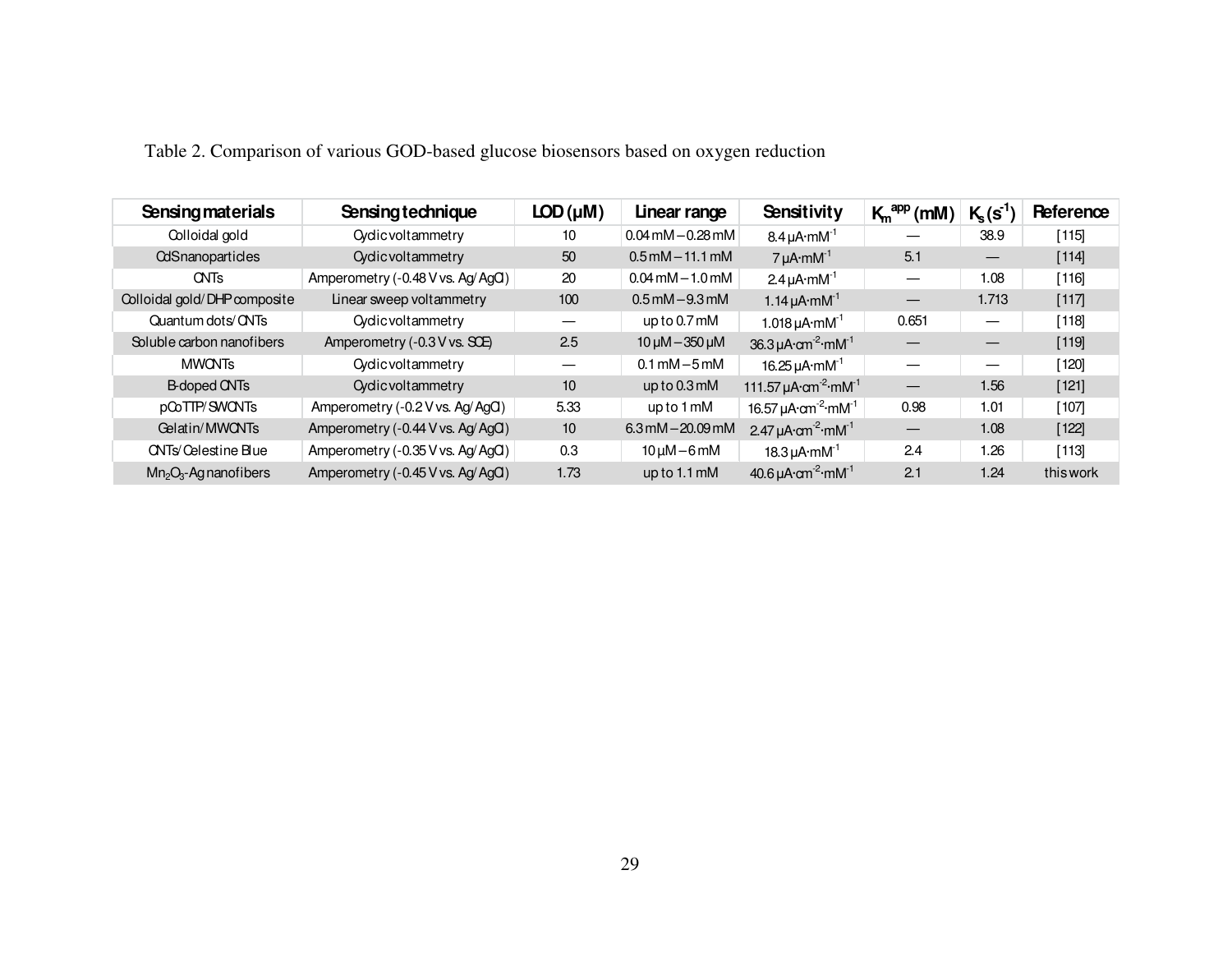#### *2.3Conclusion*

Following a facile two-step procedure (electrospinning followed by calcinaltion), novel functional  $Mn_2O_3$ -Ag nanofibers were fabricated. The electrochemical studies of the Mn<sub>2</sub>O<sub>3</sub>-Ag nanofibers-GOD modified electrode suggest that highly porous Mn<sub>2</sub>O<sub>3</sub>-Ag nanofibers could provide a favorable microenvironment for the GOD immobilization, stabilize its biological activity, and enhance the direct electron transfer of GOD to a large extent due to the high specific surface area, good biocompatibility and numerous efficient electron transfer pathways offered by  $Mn_2O_3$ -Ag nanofibers network. The observed enhanced direct electron transfer also indicated the close contact between GOD and  $Mn<sub>2</sub>O<sub>3</sub>$ -Ag nanofibers, which favors the glucose detection through oxygen reduction because the glucose-oxidation (by GOD) induced local oxygen concentration change can be quickly monitored on  $Mn_2O_3$ -Ag nanofibers without signal loss due to the diffusion. The as-prepared amperometric glucose biosensor based on  $Mn_2O_3$ -Ag nanofibers and GOD shows a fast response towards glucose injection with an excellent sensitivity and a good limit of detection. In addition, a low  $K_{\text{m,app}}$  value was also obtained for the developed system, indicating an excellent enzyme-substrate affinity. Furthermore, the glucose biosensor exhibits excellent selectivity as no interference from UA or AA was observed. All these features demonstrate that the  $Mn_2O_3$ -Ag nanofibers-GOD composite is a promising material for highly sensitive and selective electrochemical glucose detection based on oxygen reduction.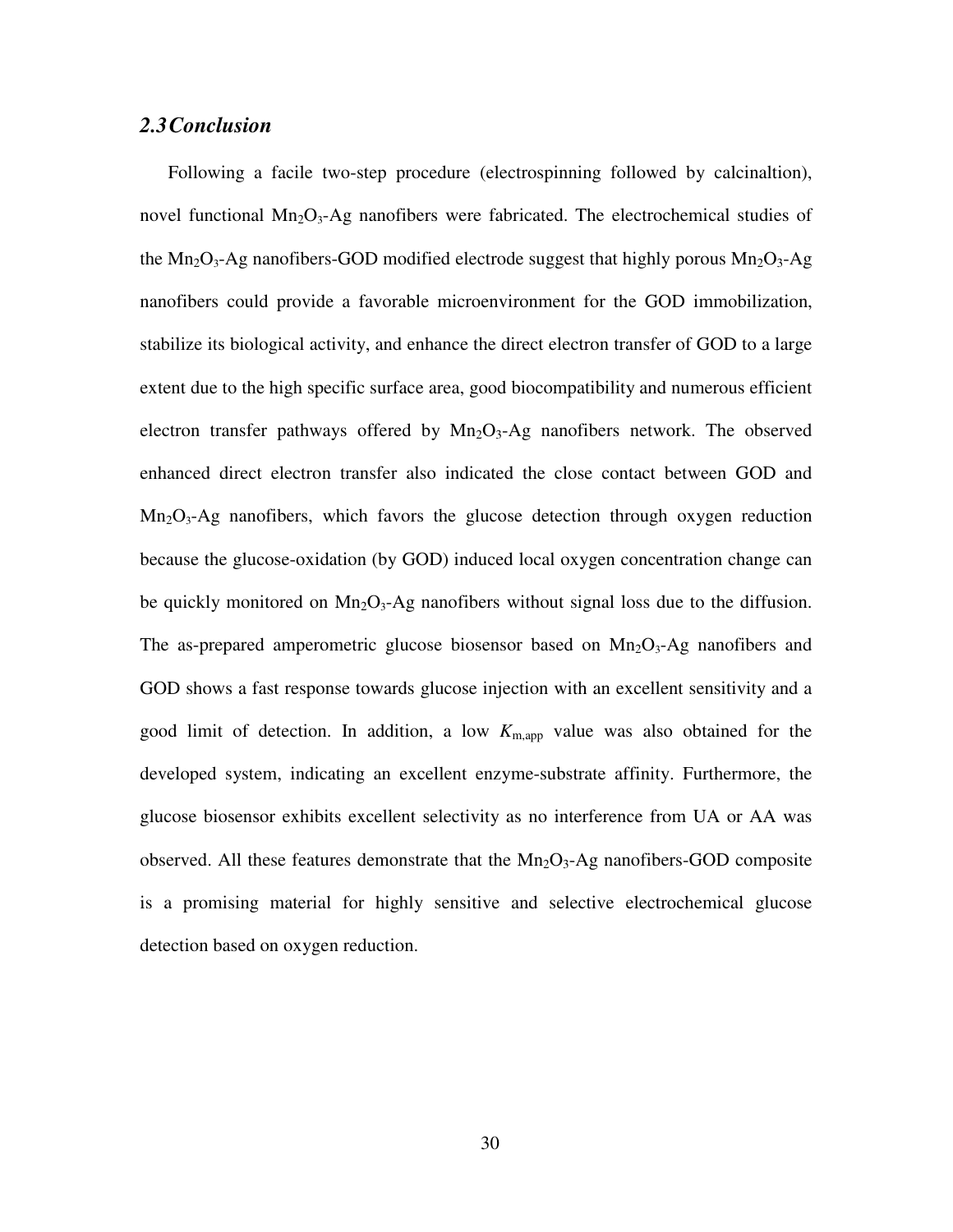#### *Chapter 3*

#### *Conclusions, Future Prospects and Challenges*

In this work,  $Mn_2O_3$ -Ag nanofibers were fabricated by electrospinning PVP sol-gel solution containing  $Mn(NO_3)_2$  and AgNO<sub>3</sub>, followed by calcination in air at 500 °C for 3 h. The as-prepared  $Mn_2O_3$ -Ag nanofibers were employed as the immobilization matrix for glucose oxidase (GOD) to construct an amperometric sensor for glucose detection in pH 7 phosphate buffer. The  $Mn_2O_3$ -Ag-GOD modified electrode demonstrated fast response to glucose, along with high sensitivity and excellent selectivity. Based on these good results, the  $Mn_2O_3$ -Ag nanofibers based composites were proved to be a promising biosensing platform for the construction of a GOD based glucose biosensor.

However, the GOD based biosensor for glucose detection suffers from several drawbacks that need to be addressed: (1) since oxidase-based biosensors rely on the use of oxygen as the physiological electron acceptor, they are subject to errors resulting from fluctuations in oxygen tension and/or the stoichiometric limitation of oxygen. (2) GOD can only maintain its catalytic activity in suitable pH, temperature and humility. Such feature greatly limits the prevalent use of GOD based glucose sensor due to the low stability and reproducibility of GOD. In addition, toxic chemicals can impact the activity of GOD [1]. The first challenge can be potentially solved by several avenues: (1) The use of mass transport-limiting films (such as polyurethane or polycarbonate) for tailoring the flux of glucose and oxygen, i.e., increasing the oxygen/glucose permeability ratio. (2) It is also possible to circumvent the oxygen demand issue by replacing the GOD with glucose dehydrogenase (GDH), which does not require an oxygen cofactor. (3) Another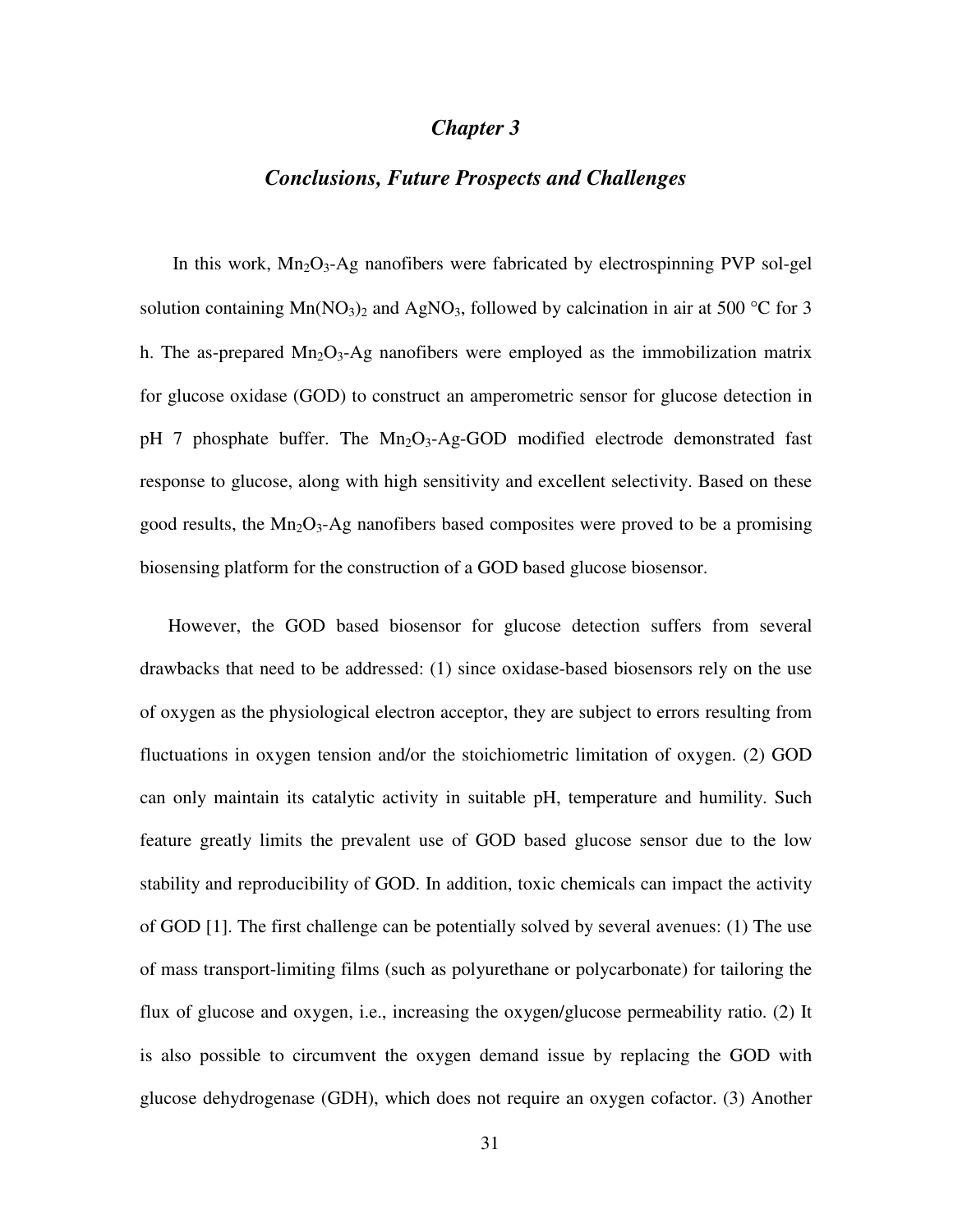possible solution is to develop a reagentless glucose biosensor with a low operating potential, close to that of the redox potential of the enzyme. In this case, the electron could be transferred directly from glucose to the electrode via the active site of the enzyme. To address the second challenge, nonenzymatic glucose sensor may be a suitable solution as there is no biomolecule used in the biosensor fabrication, which could greatly improve the stability.

We strongly believe that, with the development of science and technology, significant advances are expected in a few years to improve current glucose detection technology and thus benefit hundred millions of diabetes patients.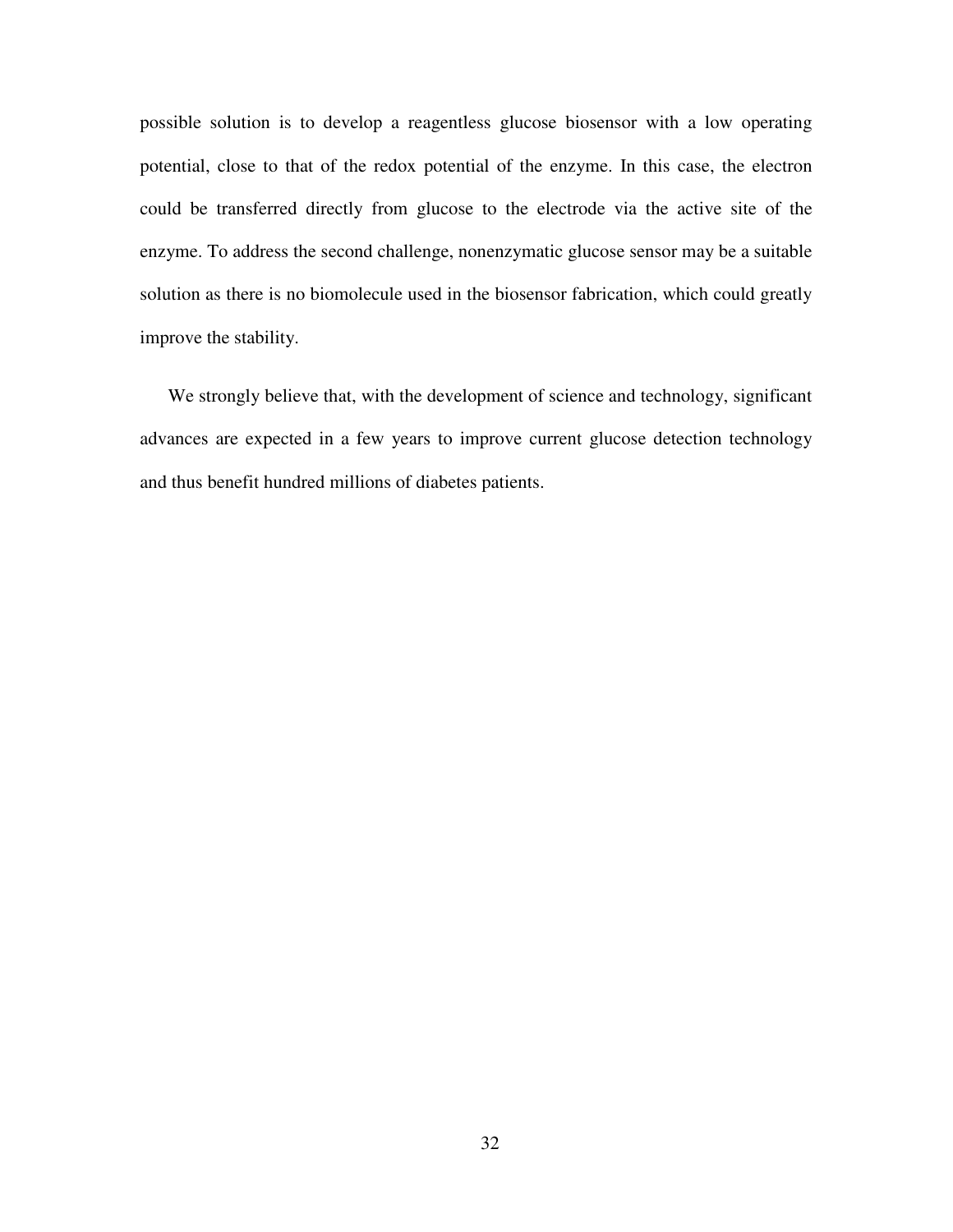# *Reference*

- 1. Wang, J., *Electrochemical Glucose Biosensors.* Chemical Reviews 2008; **108**: 814.
- 2. Li, F.H., J.X. Song, F. Li, X.D. Wang, Q.X. Zhang, D.X. Han, A. Ivaska, and L. Niu, *Direct Electrochemistry of Glucose Oxidase and Biosensing for Glucose Based on Carbon Nanotubes@Sno2-Au Composite.* Biosensors & Bioelectronics 2009; **25**: 883.
- 3. Cowie, C.C., K.F. Rust, D.D. Byrd-Holt, E.W. Gregg, E.S. Ford, L.S. Geiss, K.E. Bainbridge, and J.E. Fradkin, *Prevalence of Diabetes and High Risk for Diabetes Using A1c Criteria in the Us Population in 1988-2006.* Diabetes Care 2010; **33**: 562.
- 4. Newman, J.D. and A.P.F. Turner, *Home Blood Glucose Biosensors: A Commercial Perspective.* Biosensors & Bioelectronics 2005; **20**: 2435.
- 5. Wei, A., X.W. Sun, J.X. Wang, Y. Lei, X.P. Cai, C.M. Li, Z.L. Dong, and W. Huang, *Enzymatic Glucose Biosensor Based on Zno Nanorod Array Grown by Hydrothermal Decomposition.* Applied Physics Letters 2006; **89**.
- 6. Wang, J.X., X.W. Sun, A. Wei, Y. Lei, X.P. Cai, C.M. Li, and Z.L. Dong, *Zinc Oxide Nanocomb Biosensor for Glucose Detection.* Applied Physics Letters 2006; **88**.
- 7. Ding, Y., Y. Wang, L. Su, M. Bellagamba, H. Zhang, and Y. Lei, *Electrospun Co3o4 Nanofibers for Sensitive and Selective Glucose Detection.* Biosensors & Bioelectronics 2010; **Accepted**.
- 8. Wang, H.C., X.S. Wang, X.Q. Zhang, X. Qin, Z.X. Zhao, Z.Y. Miao, N. Huang, and Q. Chen, *A Novel Glucose Biosensor Based on the Immobilization of Glucose Oxidase onto Gold Nanoparticles-Modified Pb Nanowires.* Biosensors & Bioelectronics 2009; **25**: 142.
- 9. Deng, S.Y., G.Q. Jian, J.P. Lei, Z. Hu, and H.X. Ju, *A Glucose Biosensor Based on Direct Electrochemistry of Glucose Oxidase Immobilized on Nitrogen-Doped Carbon Nanotubes.* Biosensors & Bioelectronics 2009; **25**: 373.
- 10. Kong, T., Y. Chen, Y.P. Ye, K. Zhang, Z.X. Wang, and X.P. Wang, *An Amperometric Glucose Biosensor Based on the Immobilization of Glucose Oxidase on the Zno Nanotubes.* Sensors and Actuators B-Chemical 2009; **138**: 344.
- 11. Heller, A. and B. Feldman, *Electrochemical Glucose Sensors and Their Applications in Diabetes Management.* Chemical Reviews 2008; **108**: 2482.
- 12. Bankar, S.B., M.V. Bule, R.S. Singhal, and L. Ananthanarayan, *Glucose Oxidase - an Overview.* Biotechnology Advances 2009; **27**: 489.
- 13. Wilson, R. and A.P.F. Turner, *Glucose Oxidase: An Ideal Enzyme.* Biosensors & Bioelectronics 1992; **7**: 165.
- 14. Yoo, E.H. and S.Y. Lee, *Glucose Biosensors: An Overview of Use in Clinical Practice.* Sensors 2010; **10**: 4558.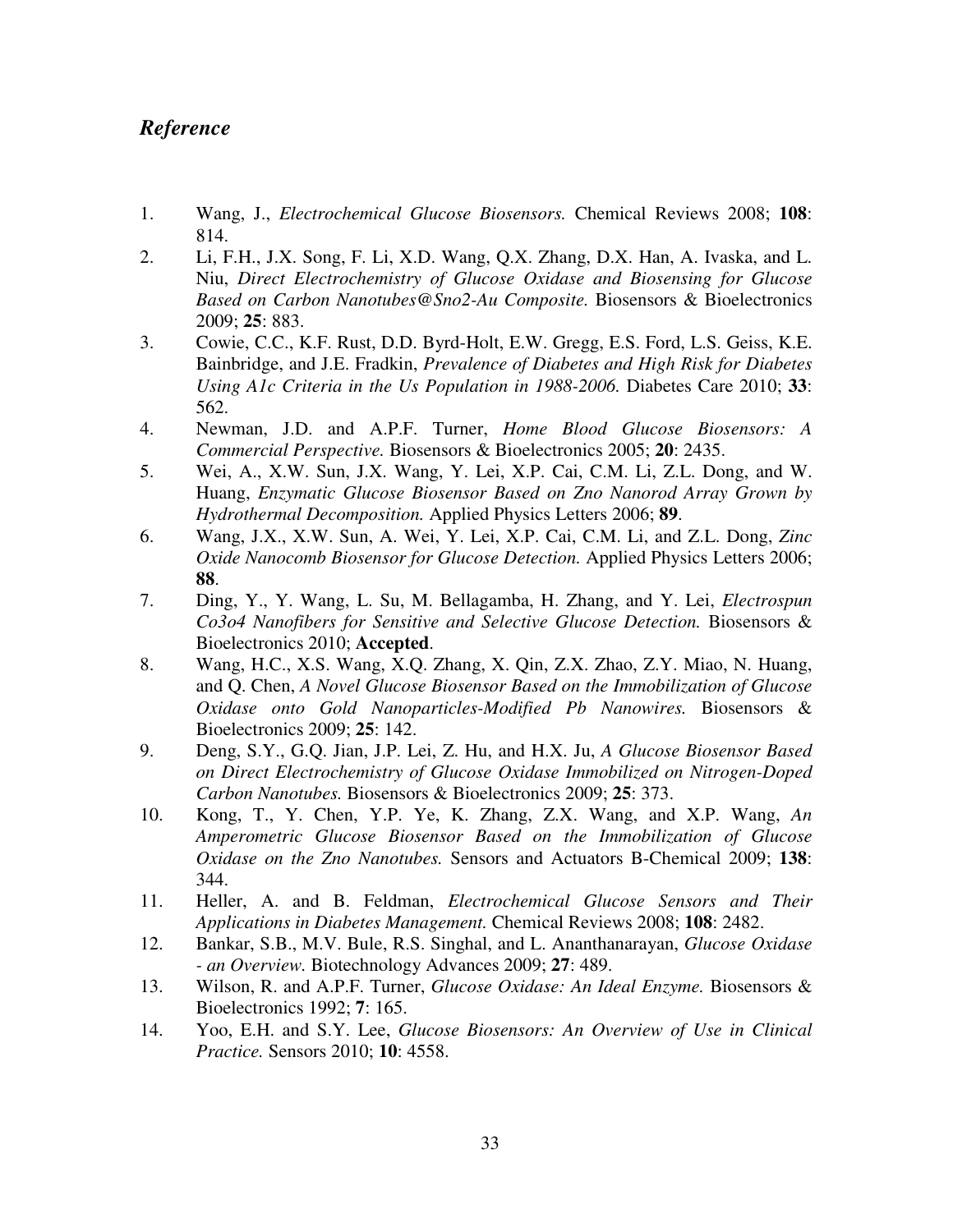- 15. Gamburzev, S., P. Atanasov, and E. Wilkins, *Glucose Biosensor Based on Oxygen-Electrode .3. Long-Term Performance of the Glucose Biosensor in Blood-Plasma at Body-Temperature.* Analytical Letters 1995; **28**: 1143.
- 16. Gamburzev, S., P. Atanasov, and E. Wilkins, *Performance of Glucose Biosensor Based on Oxygen Electrode in Physiological Fluids and at Body Temperature.* Sensors and Actuators B-Chemical 1996; **30**: 179.
- 17. Gamburzev, S., P. Atanasov, and E. Wilkins, *Oxygen Electrode with Pyrolyzed Cotmpp Catalyst: Application in Glucose Biosensor.* Analytical Letters 1997; **30**: 503.
- 18. Yang, S.P., C. Salehi, P. Atanasov, and E. Wilkins, *Glucose Biosensor Based on Oxygen Electrode .4. In Vivo Evaluation of the Rechargeable Glucose Sensor.* Analytical Letters 1996; **29**: 1081.
- 19. Du, P., B. Zhou, and C.X. Cai, *Development of an Amperometric Biosensor for Glucose Based on Electrocatalytic Reduction of Hydrogen Peroxide at the Single-Walled Carbon Nanotube/Nile Blue a Nanocomposite Modified Electrode.* Journal of Electroanalytical Chemistry 2008; **614**: 149.
- 20. Celej, M.S. and G. Rivas, *Amperometric Glucose Biosensor Based on Gold-Dispersed Carbon Paste.* Electroanalysis 1998; **10**: 771.
- 21. Cespedes, F., E. Martinezfabregas, and S. Alegret, *Amperometric Glucose Biosensor Based on an Electrocatalytically Bulk-Modified Epoxy-Graphite Biocomposite.* Analytica Chimica Acta 1993; **284**: 21.
- 22. Dai, Y.Q. and K.K. Shiu, *Highly Sensitive Amperometric Glucose Biosensor Based on Glassy Carbon Electrode with Copper/Palladium Coating.* Electroanalysis 2004; **16**: 1806.
- 23. Karyakin, A.A., O.V. Gitelmacher, and E.E. Karyakina, *A High-Sensitive Glucose Amperometric Biosensor Based on Prussian-Blue Modified Electrodes.* Analytical Letters 1994; **27**: 2861.
- 24. Liu, G.D. and Y.H. Lin, *Amperometric Glucose Biosensor Based on Self-Assembling Glucose Oxidase on Carbon Nanotubes.* Electrochemistry Communications 2006; **8**: 251.
- 25. Retama, J.R., E.L. Cabarcos, D. Mecerreyes, and B. Lopez-Ruiz, *Design of an Amperometric Biosensor Using Polypyrrole-Microgel Composites Containing Glucose Oxidase.* Biosensors & Bioelectronics 2004; **20**: 1111.
- 26. Rodriguez, M.C. and G.A. Rivas, *Amperometric Glucose Biosensor Based on the Deposition of Copper and Glucose Oxidase onto Glassy Carbon Transducer.* Analytical Letters 2000; **33**: 2373.
- 27. Turdean, G., I.C. Popescu, and L. Oniciu, *A Glucose Oxidase Co(Ii) Phthalocyanine Carbon Paste Biosensor for the Amperometric Detection of Glucose.* Revue Roumaine De Chimie 1998; **43**: 203.
- 28. Wang, Q.L., G.X. Lu, and B.J. Yang, *Hydrogen Peroxide Biosensor Based on Direct Electrochemistry of Hemoglobin Immobilized on Carbon Paste Electrode by a Silica Sol-Gel Film.* Sens. Actuator B: Chem. 2004; **99**: 50.
- 29. Zhang, C.X. and K. Wang, *An Amperometric Glucose Biosensor Incorporating a Permeable Pre-Oxidation Layer.* Analytical Letters 2002; **35**: 869.
- 30. Shen, J., L. Dudik, and C.C. Liu, *An Iridium Nanoparticles Dispersed Carbon Based Thick Film Electrochemical Biosensor and Its Application for a Single Use,*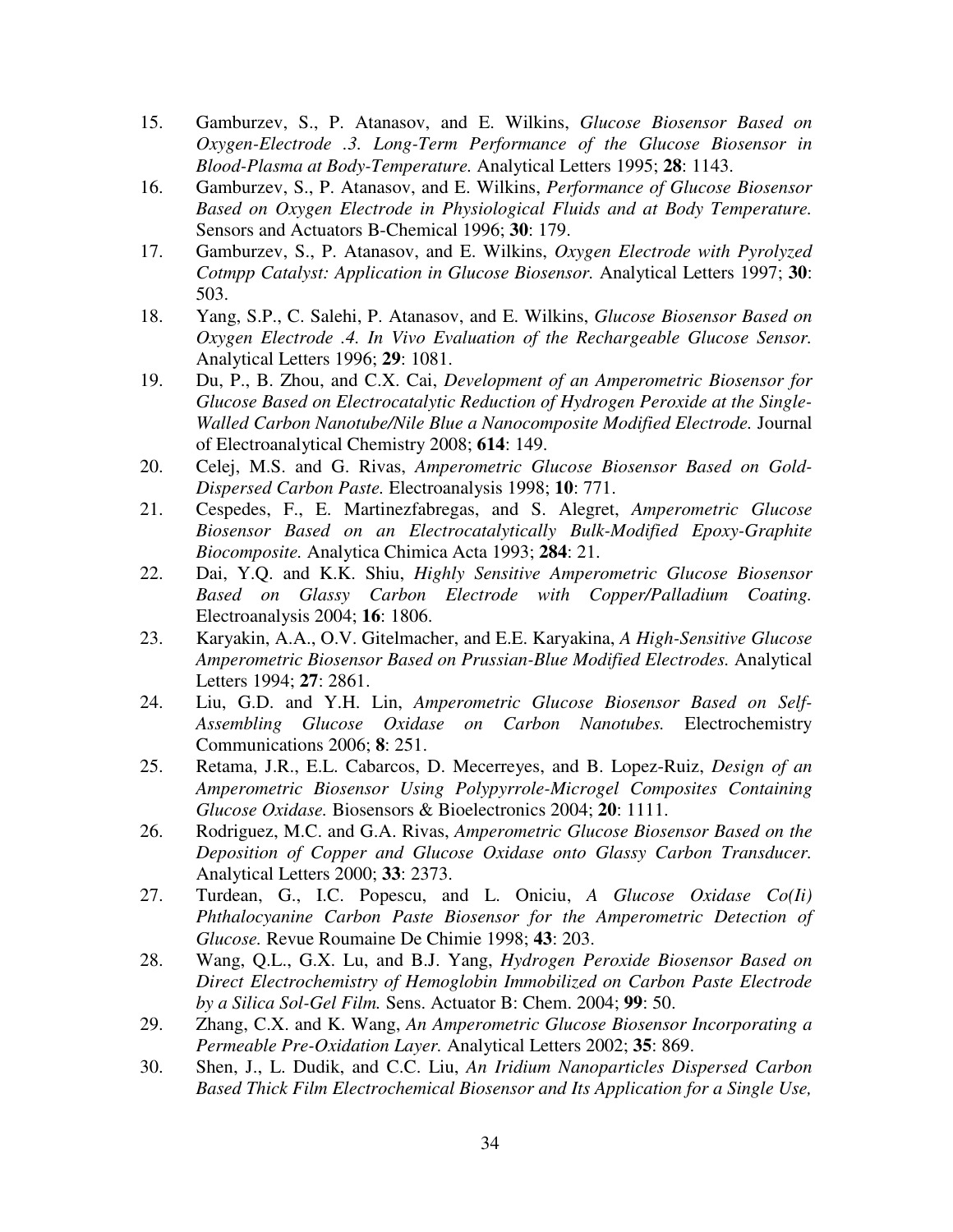*Disposable Glucose Biosensor.* Sensors and Actuators B-Chemical 2007; **125**: 106.

- 31. Park, J.Y., Y.H. Kim, A. Seong, and Y.J. Yoo, *Amperometric Determination of Glucose, Based on the Direct Electron Transfer between Glucose Oxidase and Tin Oxide.* Biotechnology and Bioprocess Engineering 2008; **13**: 431.
- 32. Zhao, X.J., Z.B. Mai, X.H. Kang, and X.Y. Zou, *Direct Electrochemistry and Electrocatalysis of Horseradish Peroxidase Based on Clay-Chitosan-Gold Nanoparticle Nanocomposite.* Biosensors & Bioelectronics 2008; **23**: 1032.
- 33. Shin, Y.J., M. Wang, and J. Kameoka, *Electrospun Nanofiber Biosensor for Measuring Glucose Concentration.* Journal of Photopolymer Science and Technology 2009; **22**: 235.
- 34. Liu, Y., H. Teng, H.Q. Hou, and T.Y. You, *Nonenzymatic Glucose Sensor Based on Renewable Electrospun Ni Nanoparticle-Loaded Carbon Nanofiber Paste Electrode.* Biosensors & Bioelectronics 2009; **24**: 3329.
- 35. Wang, W., L. Zhang, S. Tong, X. Li, and W. Song, *Three-Dimensional Network Films of Electrospun Copper Oxide Nanofibers for Glucose Determination.* Biosens. Bioelectron. 2009; **25**: 708.
- 36. Crespilho, F.N., R.M. Iost, S.A. Travain, O.N. Oliveira, and V. Zucolotto, *Enzyme Immobilization on Ag Nanoparticles/Polyaniline Nanocomposites.* Biosensors & Bioelectronics 2009; **24**: 3073.
- 37. Lu, X.B., J.H. Zhou, W. Lu, Q. Liu, and J.H. Li, *Carbon Nanofiber-Based Composites for the Construction of Mediator-Free Biosensors.* Biosensors & Bioelectronics 2008; **23**: 1236.
- 38. Jin, W., U. Wollenberger, and F.W. Scheller, *Pqq as Redox Shuttle for Quinoprotein Glucose Dehydrogenase.* Biological Chemistry 1998; **379**: 1207.
- 39. Zayats, M., E. Katz, R. Baron, and I. Willner, *Reconstitution of Apo-Glucose Dehydrogenase on Pyrroloquinoline Quinone-Functionalized Au Nanoparticles Yields an Electrically Contacted Biocatalyst.* Journal of the American Chemical Society 2005; **127**: 12400.
- 40. Raitman, O.A., F. Patolsky, E. Katz, and I. Willner, *Electrical Contacting of Glucose Dehydrogenase by the Reconstitution of a Pyrroloquinoline Quinone-Functionalized Polyaniline Film Associated with an Au-Electrode: An in Situ Electrochemical Spr Study.* Chemical Communications 2002: 1936.
- 41. Bartlett, P.N., E. Simon, and C.S. Toh, *Modified Electrodes for Nadh Oxidation and Dehydrogenase-Based Biosensors.* Bioelectrochemistry 2002; **56**: 117.
- 42. Park, S., H. Boo, and T.D. Chung, *Electrochemical Non-Enzymatic Glucose Sensors.* Analytica Chimica Acta 2006; **556**: 46.
- 43. VASSILYEV, Y.B., *Kinetics and Mechanism of Glucose Electrooxidation on Different Electrode-Catalysts .1. Adsorption and Oxidation on Platinum.* JOURNAL OF ELECTROANALYTICAL CHEMISTRY 1985; **196**: 105.
- 44. VASSILYEV, Y.B., *Kinetics and Mechanism of Glucose Electrooxidation on Different Electrode-Catalysts .2. Effect of the Nature of the Electrode and the Electrooxidation Mechanism.* JOURNAL OF ELECTROANALYTICAL CHEMISTRY 1985; **196**: 127.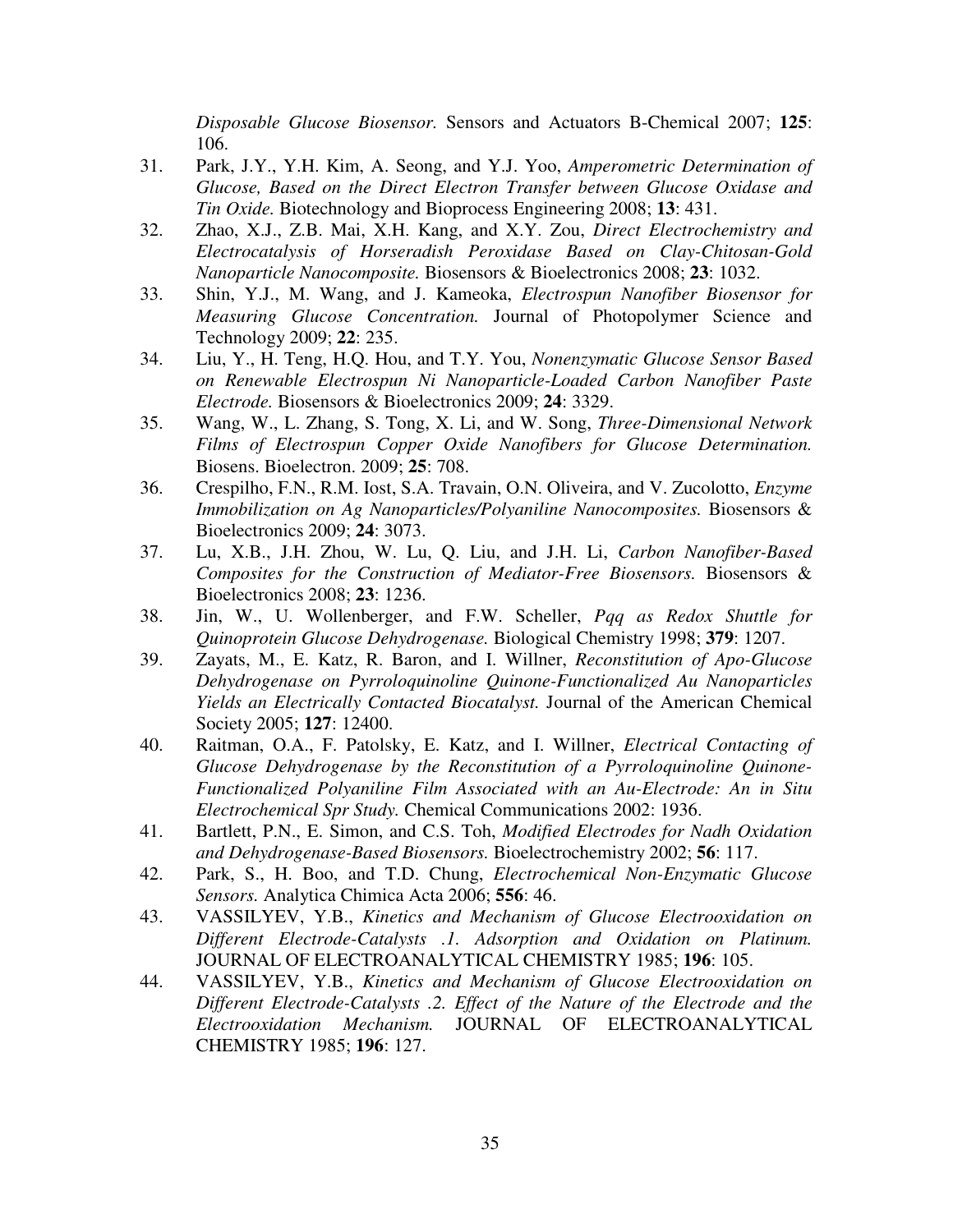- 45. Li, Y., Y.Y. Song, C. Yang, and X.H. Xia, *Hydrogen Bubble Dynamic Template Synthesis of Porous Gold for Nonenzymatic Electrochemical Detection of Glucose.* Electrochemistry Communications 2007; **9**: 981.
- 46. Park, S., T.D. Chung, and H.C. Kim, *Nonenzymatic Glucose Detection Using Mesoporous Platinum.* Analytical Chemistry 2003; **75**: 3046.
- 47. You, T.Y., O. Niwa, Z.L. Chen, K. Hayashi, M. Tomita, and S. Hirono, *An Amperometric Detector Formed of Highly Dispersed Ni Nanoparticles Embedded in a Graphite-Like Carbon Film Electrode for Sugar Determination.* Analytical Chemistry 2003; **75**: 5191.
- 48. Nagy, L., G. Nagy, and P. Hajos, *Copper Electrode Based Amperometric Detector Cell for Sugar and Organic Acid Measurements.* Sensors and Actuators B-Chemical 2001; **76**: 494.
- 49. Sun, Y.P., H. Buck, and T.E. Mallouk, *Combinatorial Discovery of Alloy Electrocatalysts for Amperometric Glucose Sensors.* Analytical Chemistry 2001; **73**: 1599.
- 50. Yeo, I.H. and D.C. Johnson, *Electrochemical Response of Small Organic Molecules at Nickel-Copper Alloy Electrodes.* Journal of Electroanalytical Chemistry 2001; **495**: 110.
- 51. Tominaga, M., T. Shimazoe, M. Nagashima, H. Kusuda, A. Kubo, Y. Kuwahara, and I. Taniguchi, *Electrocatalytic Oxidation of Glucose at Gold-Silver Alloy, Silver and Gold Nanoparticles in an Alkaline Solution.* Journal of Electroanalytical Chemistry 2006; **590**: 37.
- 52. Park, S., H. Boo, and T.D. Chung, *Electrochemical Non-Enzymatic Glucose Sensors.* Anal. Chim. Acta 2006; **556**: 46.
- 53. Ye, J.S., Y. Wen, W.D. Zhang, L.M. Gan, G.Q. Xu, and F.S. Sheu, *Nonenzymatic Glucose Detection Using Multi-Walled Carbon Nanotube Electrodes.* Electrochemistry Communications 2004; **6**: 66.
- 54. Zhuang, Z.J., X.D. Su, H.Y. Yuan, Q. Sun, D. Xiao, and M.M.F. Choi, *An Improved Sensitivity Non-Enzymatic Glucose Sensor Based on a Cuo Nanowire Modified Cu Electrode.* Analyst 2008; **133**: 126.
- 55. Wang, J.X., X.W. Sun, X.P. Cai, Y. Lei, L. Song, and S.S. Xie, *Nonenzymatic Glucose Sensor Using Freestanding Single-Wall Carbon Nanotube Films.* Electrochemical and Solid State Letters 2007; **10**: J58.
- 56. Ding, Y., Y. Wang, L. Su, H. Zhang, and Y. Lei, *Preparation and Characterization of Nio-Ag Nanofibers, Nio Nanofibers, and Porous Ag: Towards the Development of Highly Sensitive and Selective Non-Enzymatic Glucose Sensor.* Journal of Materials Chemistry 2010; **Submitted**.
- 57. Reitz, E., W.Z. Jia, M. Gentile, Y. Wang, and Y. Lei, *Cuo Nanospheres Based Nonenzymatic Glucose Sensor.* Electroanalysis 2008; **20**: 2482.
- 58. Wang, W., L. Zhang, S. Tong, X. Li, and W. Song, *Three-Dimensional Network Films of Electrospun Copper Oxide Nanofibers for Glucose Determination.* Biosens Bioelectron 2009; **25**: 708.
- 59. Chen, Q., J. Wang, G. Rayson, B. Tian, and Y. Lin, *Sensor Array for Carbohydrates and Amino Acids Based on Electrocatalytic Modified Electrodes.* Analytical Chemistry 1993; **65**: 251.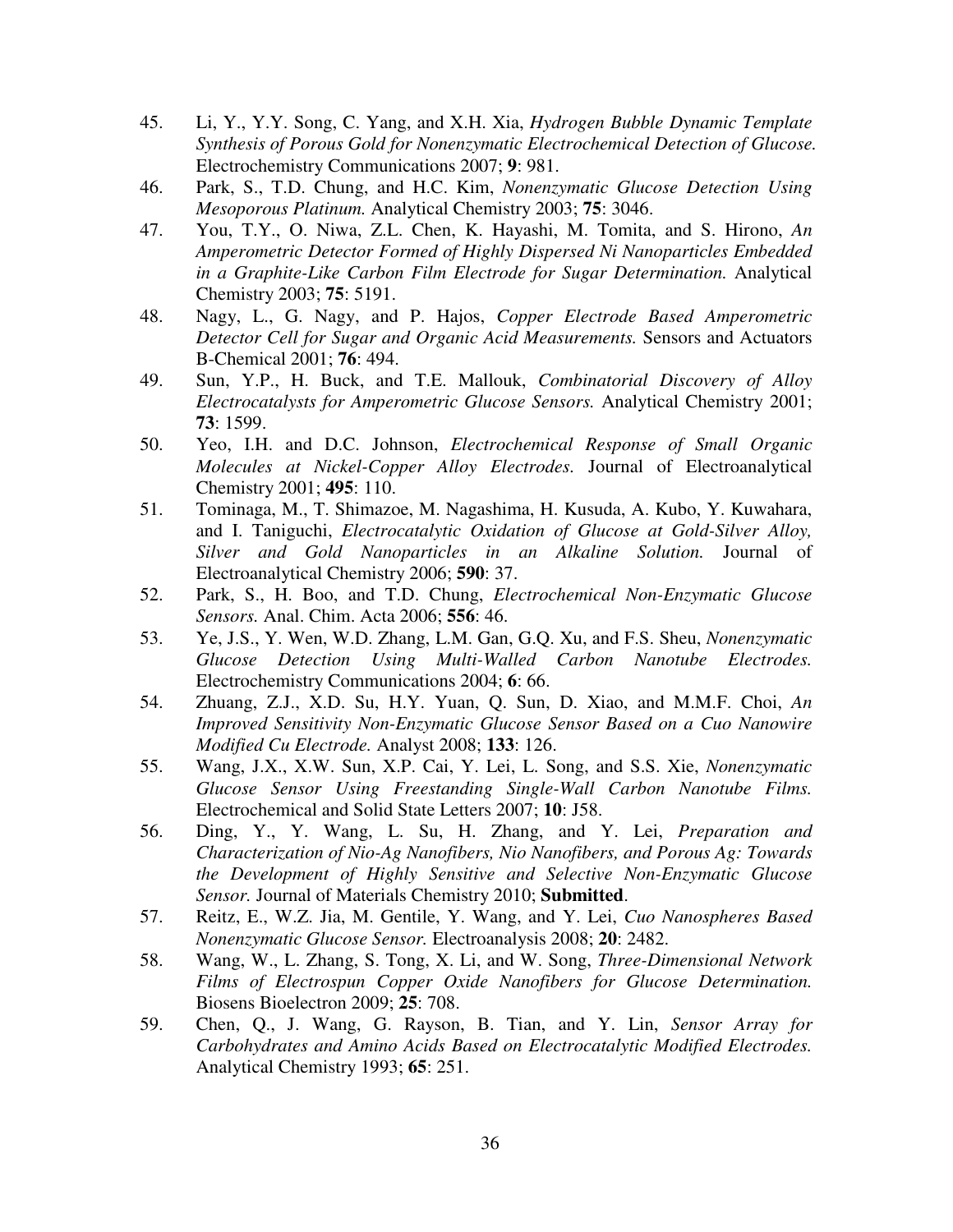- 60. Zhu, H., X.Q. Lu, M.X. Li, Y.H. Shao, and Z.W. Zhu, *Nonenzymatic Glucose Voltammetric Sensor Based on Gold Nanoparticles/Carbon Nanotubes/Ionic Liquid Nanocomposite.* Talanta 2009; **79**: 1446.
- 61. Zhang, X.J., G.F. Wang, W. Zhang, Y. Wei, and B. Fang, *Fixure-Reduce Method for the Synthesis of Cu2o/Mwcnts Nanocomposites and Its Application as Enzyme-Free Glucose Sensor.* Biosensors & Bioelectronics 2009; **24**: 3395.
- 62. Chen, J., W.D. Zhang, and J.S. Ye, *Nonenzymatic Electrochemical Glucose Sensor Based on Mno2/Mwnts Nanocomposite.* Electrochemistry Communications 2008; **10**: 1268.
- 63. Shichiri, M., R. Kawamori, Y. Yamasaki, N. Hakui, and H. Abe, *Wearable Artifical Endocrine Pancrease with Needle-Type Glucose Sensor.* Lancet 1982; **2**: 1129.
- 64. Albisser, A.M., B.S. Leibel, T.G. Ewart, Z. Davidovac, C.K. Botz, W. Zingg, H. Schipper, and R. Grander, *Clinical Control of Diabetes by the Artifical Pancreas.* Dabetes 1974; **23**: 397.
- 65. Henry, C., *Getting under the Skin: Implantable Glucose Sensors.* Analytical Chemistry 1998; **70**: 594a.
- 66. Csoregi, E., D.W. Schmidtke, and A. Heller, *Design and Optimization of a Selective Subcutaneously Implantable Glucose Electrode Based on Wired Glucose-Oxidase.* Analytical Chemistry 1995; **67**: 1240.
- 67. Schmidtke, D.W., A.C. Freeland, A. Heller, and R.T. Bonnecaze, *Measurement and Modeling of the Transient Difference between Blood and Subcutaneous Glucose Concentrations in the Rat after Injection of Insulin.* Proceedings of the National Academy of Sciences of the United States of America 1998; **95**: 294.
- 68. Cox, M., *An Overview of Continuous Glucose Monitoring Systems.* J. Pediatr. Health care 2009; **23**: 344.
- 69. Hashiguchi, Y., T. Uemura, M. Sakakida, K. Kajiwara, K. Nishida, and M. Shichiri, *Development of a Miniaturized Glucose Monitoring-System by Combining a Needle-Type Glucose Sensor with Microdialysis Sampling Method - Long-Term Subcutaneous Tissue Glucose Monitoring in Ambulatory Diabetic-Patients.* Diabetes Care 1994; **17**: 387.
- 70. Poscia, A., M. Mascini, D. Moscone, M. Luzzana, G. Caramenti, P. Cremonesi, F. Valgimigli, C. Bongiovanni, and M. Varalli, *A Microdialysis Technique for Continuous Subcutaneous Glucose Monitoring in Diabetic Patients (Part 1).* Biosensors & Bioelectronics 2003; **18**: 891.
- 71. Klonoff, D.C., *Noninvasive Blood Glucose Monitoring.* Diabetes Care 1997; **20**: 433.
- 72. Oliver, N.S., C. Toumazou, A.E.G. Cass, and D.G. Johnston, *Glucose Sensors: A Review of Current and Emerging Technology.* Diabetic Medicine 2009; **26**: 197.
- 73. Barnikol, W.K.R. and N. Weiler, *Experiments Aimed at Enabling the Development of an Implantable Glucose Sensor-Based on Polarimetry.* Biomedizinische Technik 1995; **40**: 114.
- 74. King, T.W., G.L. Cote, R. Mcnichols, and M.J. Goetz, *Multispectral Polarimetric Glucose Detection Using a Single Pockels Cell.* Optical Engineering 1994; **33**: 2746.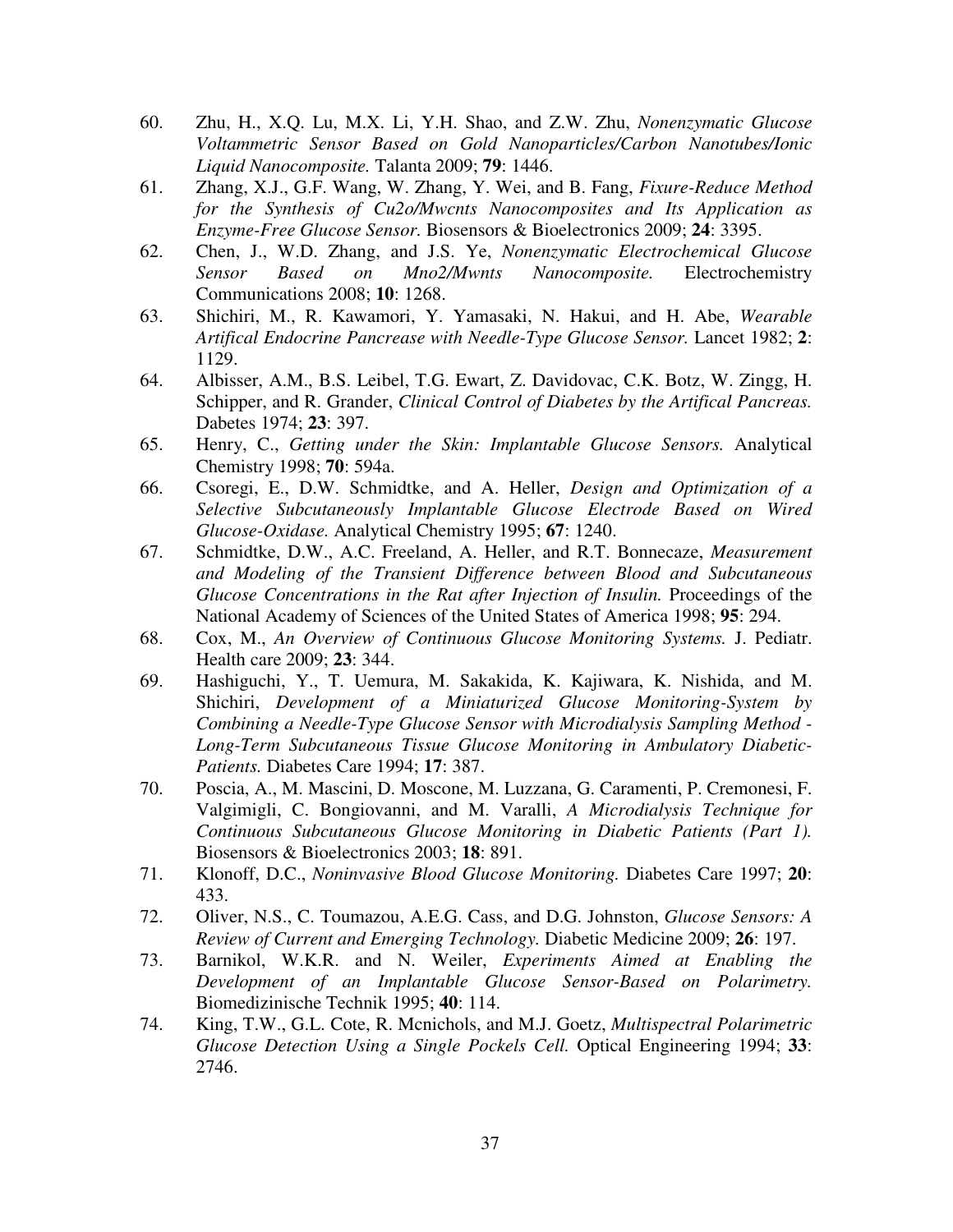- 75. Goetz, M.J., G.L. Cote, R. Erckens, W. March, and M. Motamedi, *Application of a Multivariate Technique to Raman-Spectra for Quantification of Body Chemicals.* Ieee Transactions on Biomedical Engineering 1995; **42**: 728.
- 76. Gabriely, I., R. Wozniak, M. Mevorach, J. Kaplan, Y. Aharon, and H. Shamoon, *Performance of a Novel near-Infrared (Nir) Transcutaneous Glucose (G) Monitor During Hypoglycemia.* Diabetes 1999; **48**: A99.
- 77. MacKenzie, H.A., H.S. Ashton, S. Spiers, Y.C. Shen, S.S. Freeborn, J. Hannigan, J. Lindberg, and P. Rae, *Advances in Photoacoustic Noninvasive Glucose Testing.* Clinical Chemistry 1999; **45**: 1587.
- 78. Larin, K.V., M.S. Eledrisi, M. Motamedi, and R.O. Esenaliev, *Noninvasive Blood Glucose Monitoring with Optical Coherence Tomography - a Pilot Study in Human Subjects.* Diabetes Care 2002; **25**: 2263.
- 79. Li, D. and Y.N. Xia, *Electrospinning of Nanofibers: Reinventing the Wheel?* Advanced Materials 2004; **16**: 1151.
- 80. Doshi, J. and D.H. Reneker, *Electrospinning Process and Applications of Electrospun Fibers.* Journal of Electrostatics 1995; **35**: 151.
- 81. Xie, J.W., X.R. Li, and Y.N. Xia, *Putting Electrospun Nanofibers to Work for Biomedical Research.* Macromolecular Rapid Communications 2008; **29**: 1775.
- 82. Subbiah, T., G.S. Bhat, R.W. Tock, S. Pararneswaran, and S.S. Ramkumar, *Electrospinning of Nanofibers.* Journal of Applied Polymer Science 2005; **96**: 557.
- 83. Huang, Z.M., Y.Z. Zhang, M. Kotaki, and S. Ramakrishna, *A Review on Polymer Nanofibers by Electrospinning and Their Applications in Nanocomposites.* Composites Science and Technology 2003; **63**: 2223.
- 84. Yarin, A.L., S. Koombhongse, and D.H. Reneker, *Bending Instability in Electrospinning of Nanofibers.* Journal of Applied Physics 2001; **89**: 3018.
- 85. Bognitzki, M., T. Frese, M. Steinhart, A. Greiner, J.H. Wendorff, A. Schaper, and M. Hellwig, *Preparation of Fibers with Nanoscaled Morphologies: Electrospinning of Polymer Blends.* Polymer Engineering and Science 2001; **41**: 982.
- 86. Megelski, S., J.S. Stephens, D.B. Chase, and J.F. Rabolt, *Micro- and Nanostructured Surface Morphology on Electrospun Polymer Fibers.* Macromolecules 2002; **35**: 8456.
- 87. Bao, S.J., C.M. Li, J.F. Zang, X.Q. Cui, Y. Qiao, and J. Guo, *New Nanostructured Tio2 for Direct Electrochemistry and Glucose Sensor Applications.* Advanced Functional Materials 2008; **18**: 591.
- 88. Hecht, H.J., D. Schomburg, H. Kalisz, and R.D. Schimd, *The 3d Structure of Glucose Oxidase from Aspergillus Niger. Implications for the Use of God as a Biosensor Enzyme.* Biosens. Bioelectron. 1993; **8**: 197.
- 89. Liu, J.Q., A. Chou, W. Rahmat, M.N. Paddon-Row, and J.J. Gooding, *Achieving Direct Electrical Connection to Glucose Oxidase Using Aligned Single Walled Carbon Nanotube Arrays.* Electroanalysis 2005; **17**: 38.
- 90. Liu, J.Q., M.N. Paddon-Row, and J.J. Gooding, *Heterogeneous Electron-Transfer Kinetics for Flavin Adenine Dinucleotide and Ferrocene through Alkanethiol Mixed Monolayers on Gold Electrodes.* Journal of Physical Chemistry B 2004; **108**: 8460.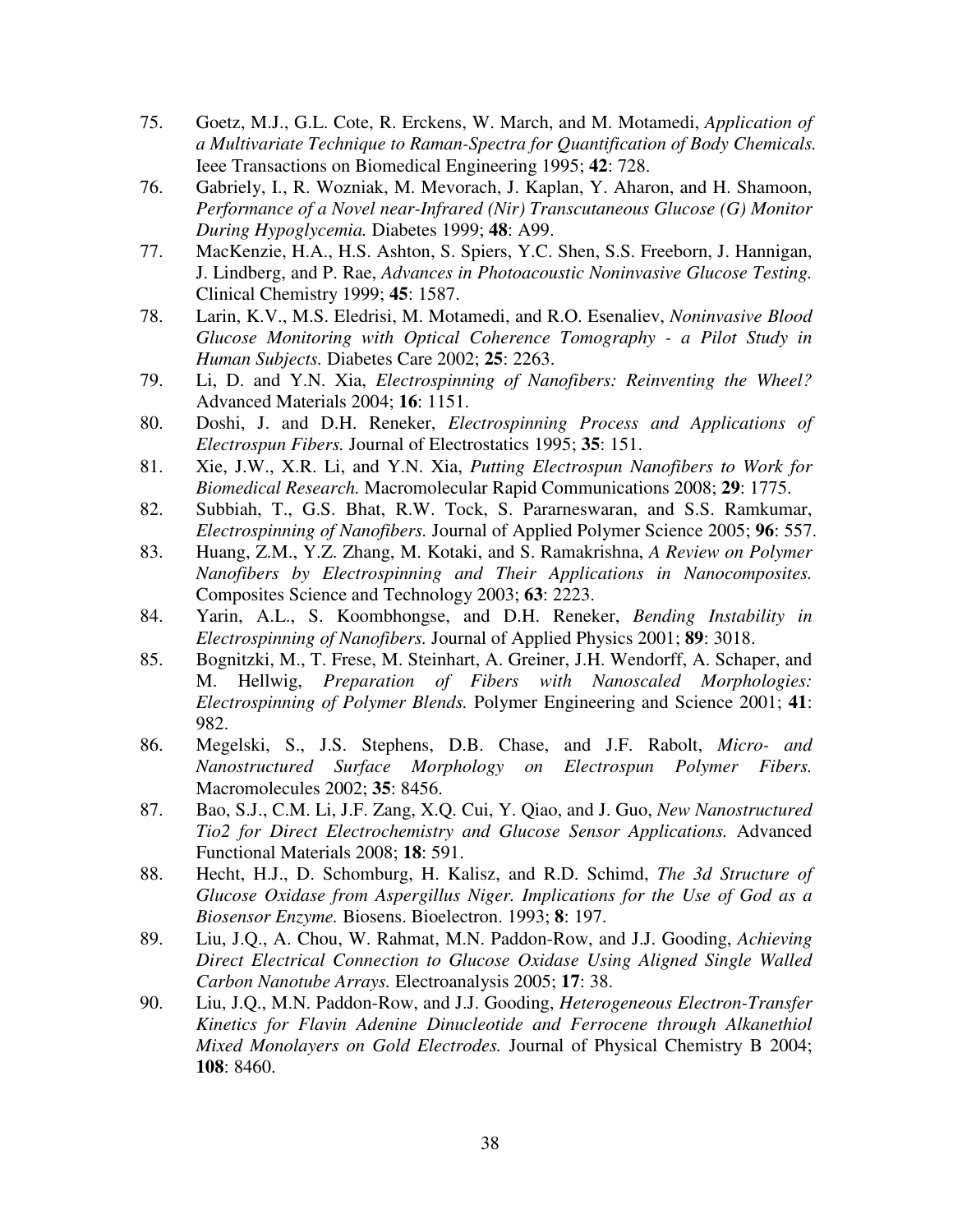- 91. Ding, Y., Y. Wang, B. Li, and Y. Lei, *Electrospun Hemoglobin Microbelts Based Biosensor for Sensitive Detection of Hydrogen Peroxide and Nitrite.* Biosens. Bioelectron. 2010; **25**: 2009.
- 92. Zhang, J., M. Feng, and H. Tachikawa, *Layer-by-Layer Fabrication and Direct Electrochemistry of Glucose Oxidase on Single Wall Carbon Nanotubes.* Biosensors & Bioelectronics 2007; **22**: 3036.
- 93. Laviron, E., *Adsorption, Autoinhibition and Autocatalysis in Polarography and in Linear Potential Sweep Voltammetry.* Journal of Electroanalytical Chemistry and Interfacial Electrochemistry 1974; **52**: 355.
- 94. Laviron, E., *General Expression of the Linear Potential Sweep Voltammogram in the Case of Diffusionless Electrochemical Systems.* Journal of Electroanalytical Chemistry and Interfacial Electrochemistry 1979; **101**: 19.
- 95. Zhao, S., K. Zhang, Y. Bai, W.W. Yang, and C.Q. Sun, *Glucose Oxidase/Colloidal Gold Nanoparticles Immobilized in Nafion Film on Glassy Carbon Electrode: Direct Electron Transfer and Electrocatalysis.* Bioelectrochemistry 2006; **69**: 158.
- 96. Chen, W., Y. Ding, J. Akhigbe, C. Bruckner, C.M. Li, and Y. Lei, *Enhanced Electrochemical Oxygen Reduction-Based Glucose Sensing Using Glucose Oxidase on Nanodendritic Poly[Meso-Tetrakis(2- Thienyl)Porphyrinato]Cobalt(Ii)-Swnts Composite Electrodes.* Biosensors & Bioelectronics 2010; **26**: 504.
- 97. Shan, D., S.X. Wang, H.G. Xue, and S. Cosnier, *Direct Electrochemistry and Electrocatalysis of Hemoglobin Entrapped in Composite Matrix Based on Chitosan and Caco3 Nanoparticles.* Electrochemistry Communications 2007; **9**: 529.
- 98. Wei, A., X.W. Sun, J.X. Wang, Y. Lei, X.P. Cai, C.M. Li, Z.L. Dong, and W. Huang, *Enzymatic Glucose Biosensor Based on Zno Nanorod Array Grown by Hydrothermal Decomposition.* Applied Physics Letters 2006; **89**: 123902.
- 99. Ren, G.L., X.H. Xu, Q. Liu, J. Cheng, X.Y. Yuan, L.L. Wu, and Y.Z. Wan, *Electrospun Poly(Vinyl Alcohol)/Glucose Oxidase Biocomposite Membranes for Biosensor Applications.* Reactive & Functional Polymers 2006; **66**: 1559.
- 100. Salimi, A., R. Hallaj, S. Soltanian, and H. Mamkhezri, *Nanomolar Detection of Hydrogen Peroxide on Glassy Carbon Electrode Modified with Electrodeposited Cobalt Oxide Nanoparticles.* Analytica Chimica Acta 2007; **594**: 24.
- 101. Wu, X.E., F. Zhao, J.R. Varcoe, A.E. Thumser, C. Avignone-Rossa, and R.C.T. Slade, *Direct Electron Transfer of Glucose Oxidase Immobilized in an Ionic Liquid Reconstituted Cellulose-Carbon Nanotube Matrix.* Bioelectrochemistry 2009; **77**: 64.
- 102. Noorbakhsh, A., A. Salimi, and E. Sharifi, *Fabrication of Glucose Biosensor Based on Encapsulation of Glucose-Oxidase on Sol-Gel Composite at the Surface of Glassy Carbon Electrode Modified with Carbon Nanotubes and Celestine Blue.* Electroanalysis 2008; **20**: 1788.
- 103. Huang, Y.X., W.J. Zhang, H. Xiao, and G.X. Li, *An Electrochemical Investigation of Glucose Oxidase at a Us Nanoparticles Modified Electrode.* Biosensors & Bioelectronics 2005; **21**: 817.